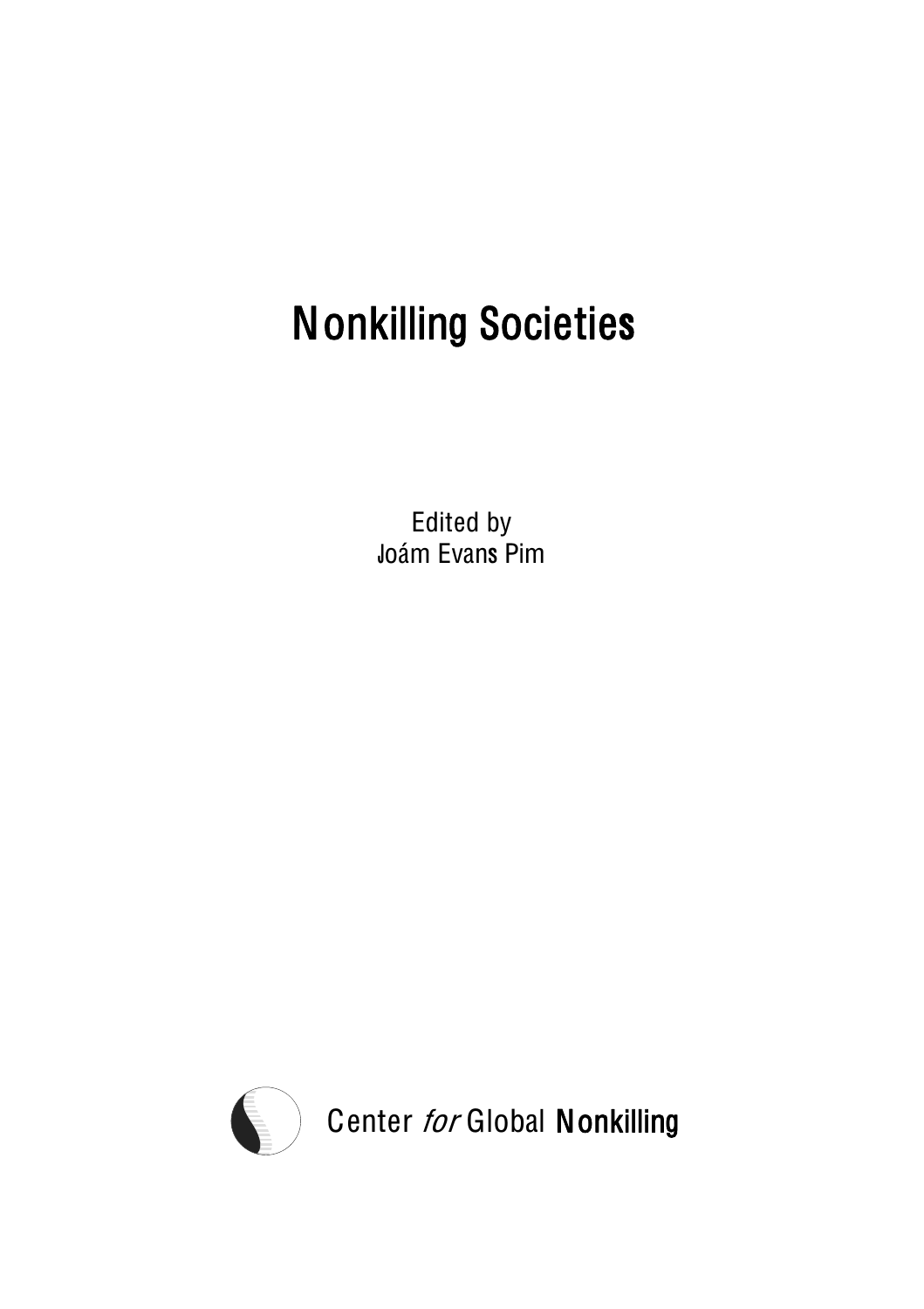

Attribution-Noncommercial-No Derivative Works 3.0

You are free to share, copy, distribute and transmit this work\*

Under the following conditions:

- Attribution. You must attribute this work in the manner specified by the author/licensor (but not in any way that suggests that they endorse you or your use of the work).<br> **Noncommercial** You may not use this work for commercial purposes
- Noncommercial. You may not use this work for commercial purposes.
- No Derivative Works. You may not alter, transform or build upon this work.

\* For any reuse or distribution, you must make clear to others the license terms of this work. \* Any of the above conditions can be waived if you gain permission from the copyright holders.

Nothing in this license impairs or restricts the Authors' moral and legal rights.

Parts of this volume have been released under GFDL and Creative Commons Attribution-Share Alike 3.0 as part of Wikiversity's School of Nonkilling Studies (http://en.wikiversity.org/wiki/School:Nonkilling\_studies).

The Center for Global Nonkilling does not necessarily endorse the views expressed by the authors.

Also available for free download at: http://www.nonkilling.org

© The Authors, 2010 © Center for Global Nonkilling, 2010 (this edition)

First Edition: September 2010

ISBN-13 978-0-9822983-4-3 ISBN-10 0-9822983-4-X

Cataloging in Publication Data (CIP)

Nonkilling Societies / Edited by Joám Evans Pim ISBN 978-0-9822983-4-3 1. Nonkilling 2. Peace. 3. Pacifism – Nonviolence. I. Title. II. Evans Pim, Joám, ed. lit.

\_\_\_\_\_\_\_\_\_\_\_\_\_\_\_\_\_\_\_\_\_\_\_\_\_\_\_\_\_\_\_\_\_\_\_\_\_\_\_\_\_\_\_\_\_\_\_\_\_\_\_\_

CDU - 172.4 : 327.36

 $\overline{\phantom{a}}$  , and the contribution of the contribution of  $\overline{\phantom{a}}$ A catalogue record is also available from the Library of Congress.



#### <sup>C</sup>enter for Globa<sup>l</sup> Nonkillin<sup>g</sup>

Post Office Box 12232 Honolulu, Hawai'i 96828 United States of America Email: info@nonkilling.org http://www.nonkilling.org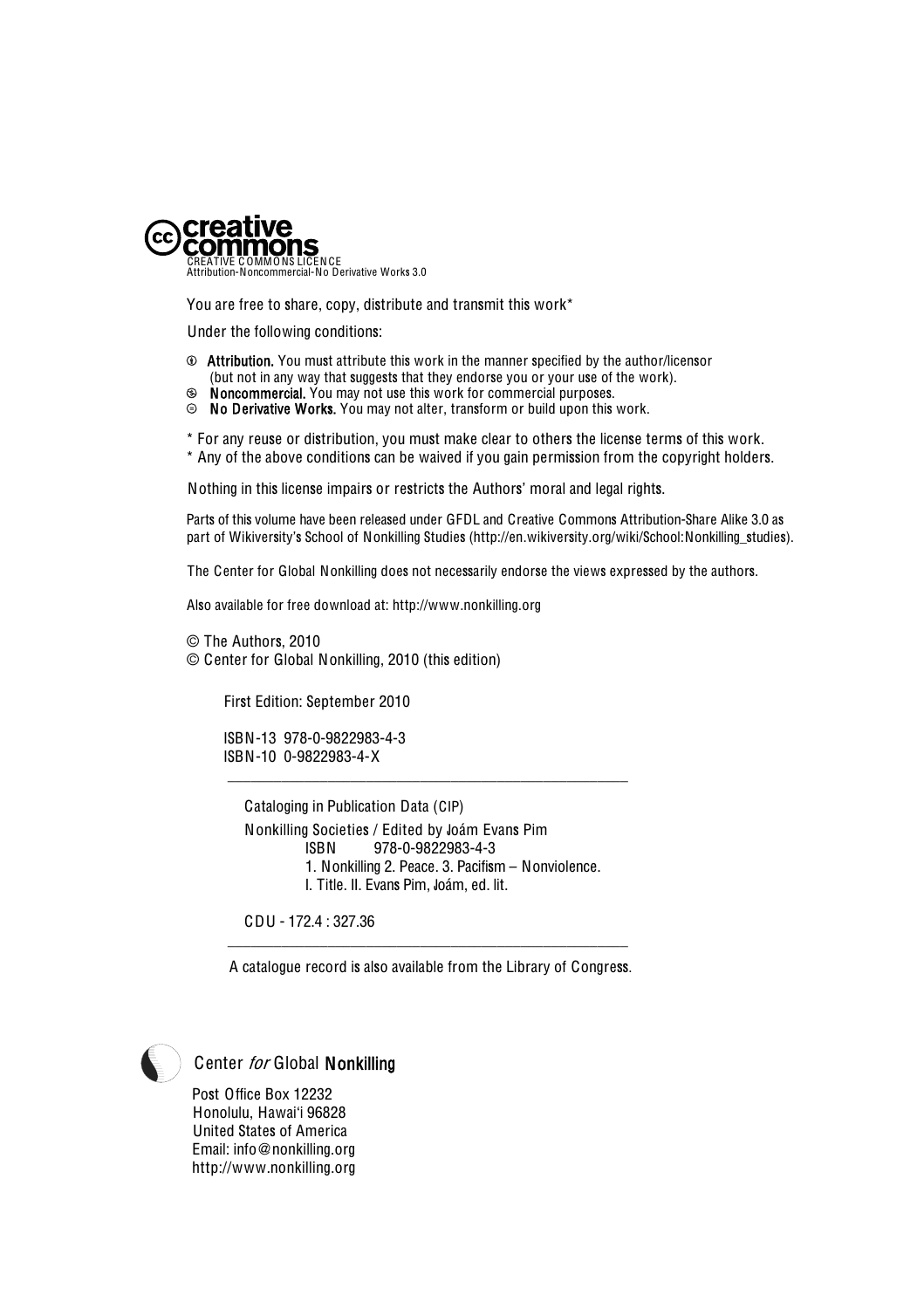## Into the Heart of Darkness

Rethinking the Canonical Ethnography on the Yanomamo

Leslie E. Sponsel University of Hawai<sup>'</sup>i

The most famous study of conflict in the ethnographic literature is Chagnon's work on the Yanomamo. Chagnon described Yanomamo warfare as a longstanding pattern of conflict attributable to particularities of social organization, ecological pressures, and the "fierce" personality type. (Heider, 2001: 335)

They are probably not the kind of people you would invite over for afternoon tea. They are quick to anger, will bear a grudge for years and often launch violent attacks on members of their own tribe. (Allman, 1988: 57)

Contemporary anthropology continues to invent other peoples to serve as vehicles to conceptualize important social and intellectual problems of the Western human self today. We have invented the Yanomamo of South America as a symbol to conceptualize human aggression and sexuality. (Pandian, 1985: 48)

Historians, by centering violence, conflict and war have also, if counter to their intentions, contributed to their enduring legitimization, popularization and perpetuation by marginalizing nonkilling, nonviolence, and peace. (Adolf and Sanmartin, 2009: 206)

### **Introduction**

In the early 1970s, in a graduate seminar called Ethnology of Lowland South America facilitated by Professor Thomas Gregor at Cornell University, I first read the then famous ethnography by Napoleon Chagnon (1968a) titled *Yanomamo: The Fierce People* based on his extensive fieldwork starting in 1964. My impression was that the Yanomamo are essentially Hobbesian savages with a nasty and brutish lifestyle wherein violence is ubiquitous. My reaction was that these were about the last people in the world that I would ever want to visit. But then in planning the research design for my doctoral dissertation I asked a former student of Professor Gregor, then already a leading Venezuelan anthropologist Dr. Nelly Arvelo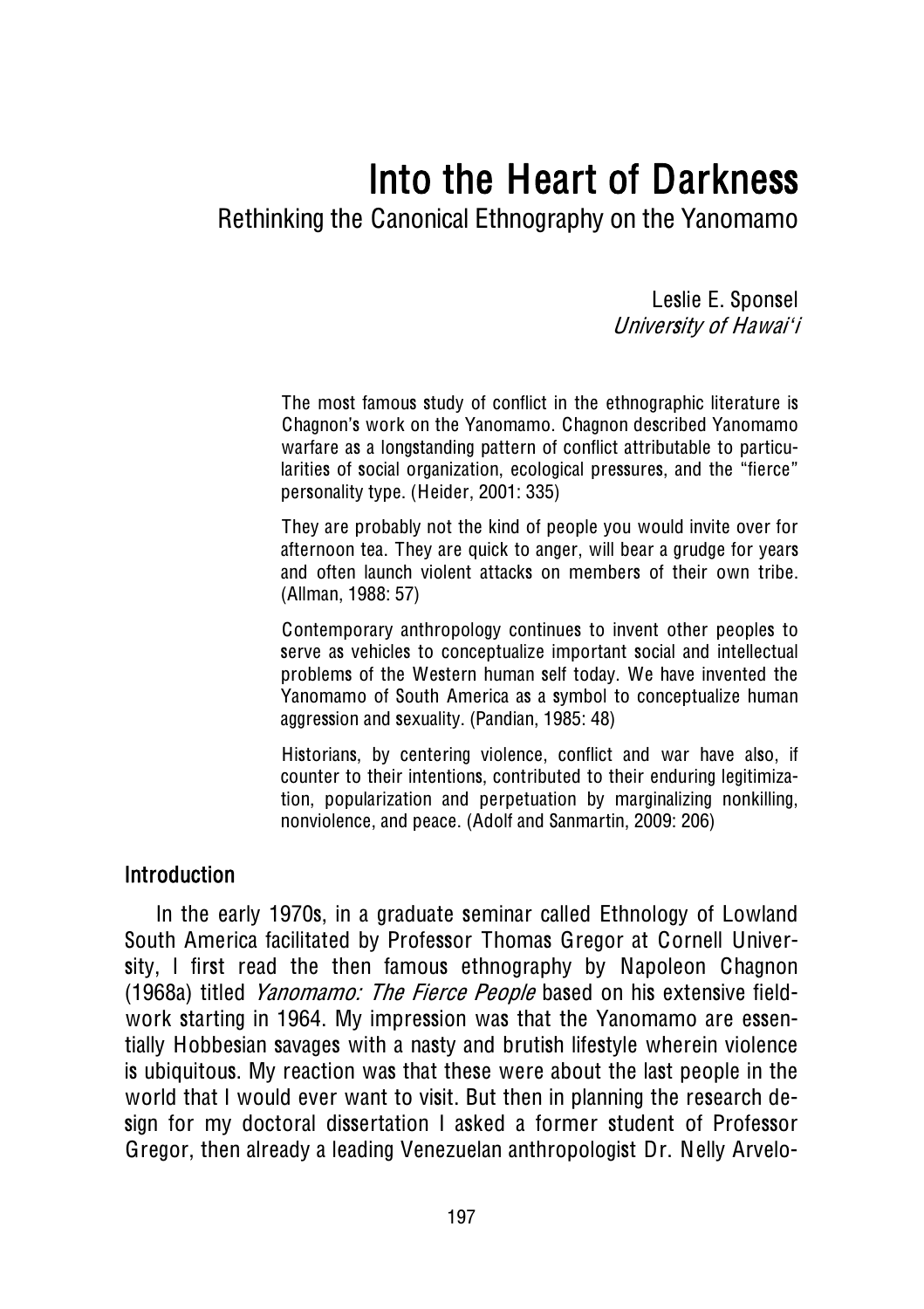Jimenez, which indigenous society in the Amazon would be the most appropriate for the fieldwork component of my dissertation focused on a biological approach to indigenous hunting behavior and ecology (Sponsel, 1981). She responded that the Yanomamo would be best. She mentioned that she had met them in the forest while working with the adjacent Yecuana, and found them very friendly. She kindly agreed to serve as my sponsor where she worked in the Department of Anthropology at the Venezuelan Institute for Scientific Investigations (IVIC) near Caracas, and she proved most kind, generous, and helpful with her expertise, advice, and time. There I also met briefly with the French social anthropologist, Jacques Lizot, who by that time had already lived and worked with Yanomamo for several years. He assured me that there was violence among the Yanomamo, but volunteered that it had been grossly exaggerated by Chagnon.

After traveling five days up river by motorized canoe with Yecuana and then walking half a day into the forest I finally entered my first Yanomamo village, a northern subgroup known as the Sanema in the Erebato River region, a tributary of the Caura River. From the outset and throughout my stay the Sanema proved to be most kind, courteous, and helpful, like other indigenous peoples I visited and worked with in the Amazon. Moreover, the Sanema, although a subgroup of Yanomamo, were not the "fierce people" at all as initially labeled by Chagnon in the subtitle of the first three editions of his book. Nevertheless, there were three alarms of an incipient raid on the village although they turned out to be false, merely some strange noise alerting the village but later recognized as harmless. From the trembling women standing next to me at the time of one alarm it was quite obvious that villagers took the matter very seriously. However, my experiences with the Sanema made me begin to wonder about Chagnon's depiction of Yanomamo as such a violent society, as had the previous remarks of Arvelo-Jimenez and Lizot.

Since my fieldwork in 1974-75 for six months sampling the behavioral ecology of Sanema predator-animal prey interactions, I have never enjoyed the opportunity to return to them, but worked elsewhere in the Venezuelan Amazon with Yecuana and Curripaco in association with IVIC and on research grants from Fulbright and the UNESC O-Man and the Biosphere Programme. Then, in 1981, with my regular employment at the University of Hawai'i and marriage to a Thai, I turned to Thailand instead of Venezuela where I have worked ever since. Nevertheless, I have pursued any publication on the Yanomamo that I could find, over the decades reading most of the more than 60 books and other literature on the Yanomamo (Sponsel, 1998).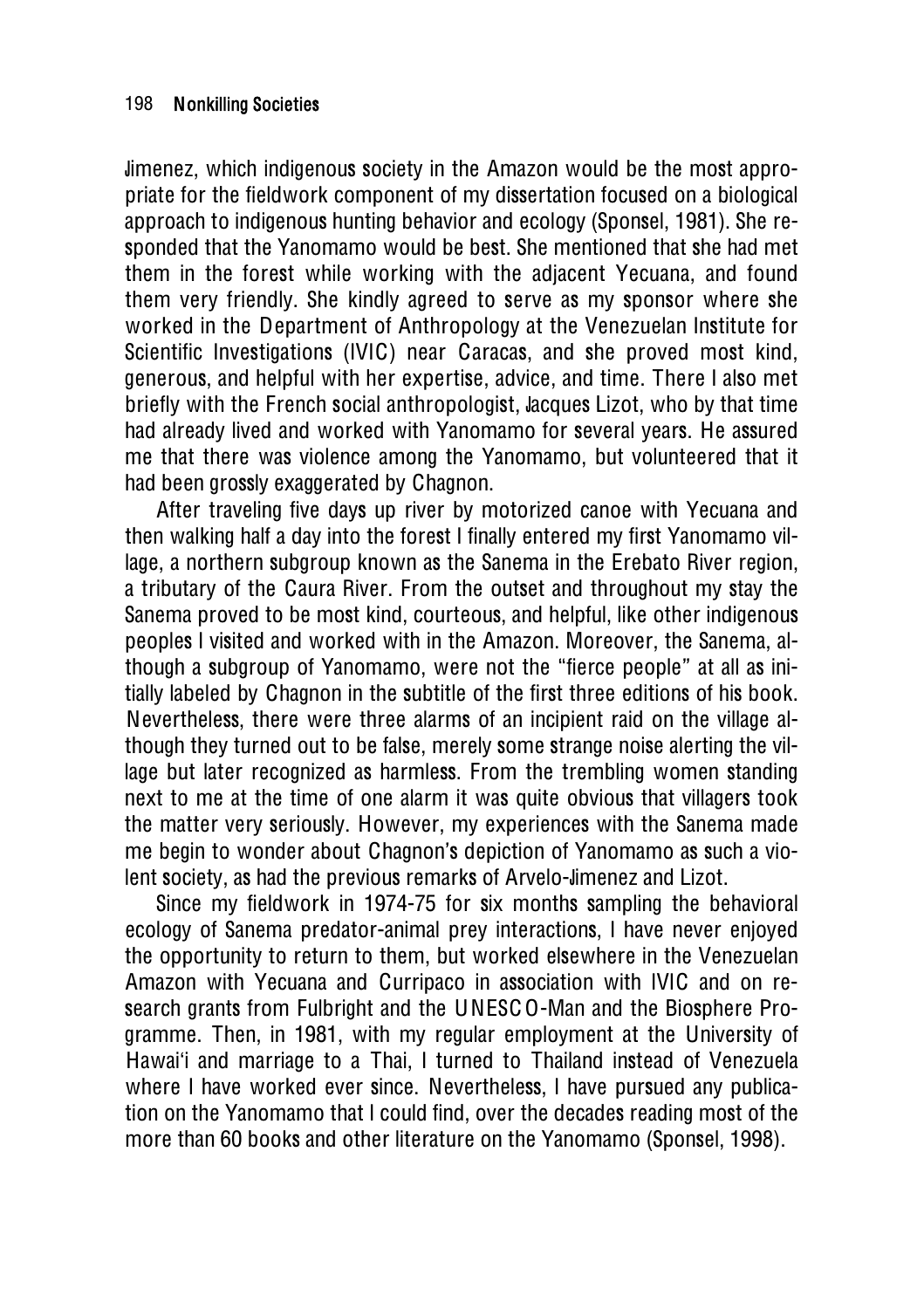By now I am convinced that Chagnon's representation of the Yanomamo as the primitive "fierce people" living in chronic endemic tribal warfare is problematic in numerous ways. Indeed, some anthropologists who have lived and worked with the Yanomamo for many years more than Chagnon view his ethnographic description of their aggression as grossly exaggerated, distorting, and misleading, as will be discussed later. This characterization of the Yanomamo has even proven dangerous for them (Albert, 2001; Davis, 1976; Martins, 2005; Ramos, 2001; Rifkin, 1994; Tierney, 2001: 328-331).

The above considerations combined with the emergence of the revolutionary research and other initiatives on nonkilling societies by Glenn Paige (2009), and his diverse collaborators (e.g., Evans Pim, 2009), leads to *the* primary goal of this essay, to rethink the Yanomamo by pursuing the basic question: Are the Yanomamo a killing society, a nonkilling society, or something in between? To answer this question the fifth edition of Chagnon's (1997a) own ethnographic case study will be scrutinized, following Paige's (2009: 85-87) suggestion to reconsider classic texts. Space does not allow a review of other publications by Chagnon or additional authors, but some will be cited as supporting documentation and to provide leads for readers who may wish to pursue some matters further. But, first, for those who are not familiar with the Yanomamo, a brief description will be provided which is summarized from one of my previous publications (Sponsel, 2006b). (For other surveys of Yanomamo culture see Chagnon, 1973; Hames, 1994; Lizot, 1988; Peters-Golden, 2009; Rabben, 2004; and Wilbert, 1972, and for the broader context see Sponsel, 1986a, 2008, 2010a).

### Yanomamo

The Yanomamo are one of the most famous of all cultures in anthropology and beyond; they are truly ethnographic celebrities. More than 27,400 Yanomamo live in some 360 scattered communities that range in size from 30 to 90 individuals with a few reaching more than 200. They reside in a vast area of some 192,000 square kilometers in the Amazon rainforest. Their mostly mountainous territory overlaps the border between northwestern Brazil and southeastern Venezuela. [See Lewis (2009) for the population estimate.]

Reciprocity is one of the most outstanding attributes that distinguishes this unique culture. It is a pivotal social principle applied in almost every aspect of their daily life, and most frequently through kindness, sharing, cooperation, and camaraderie. However, this principle is also applied in resolving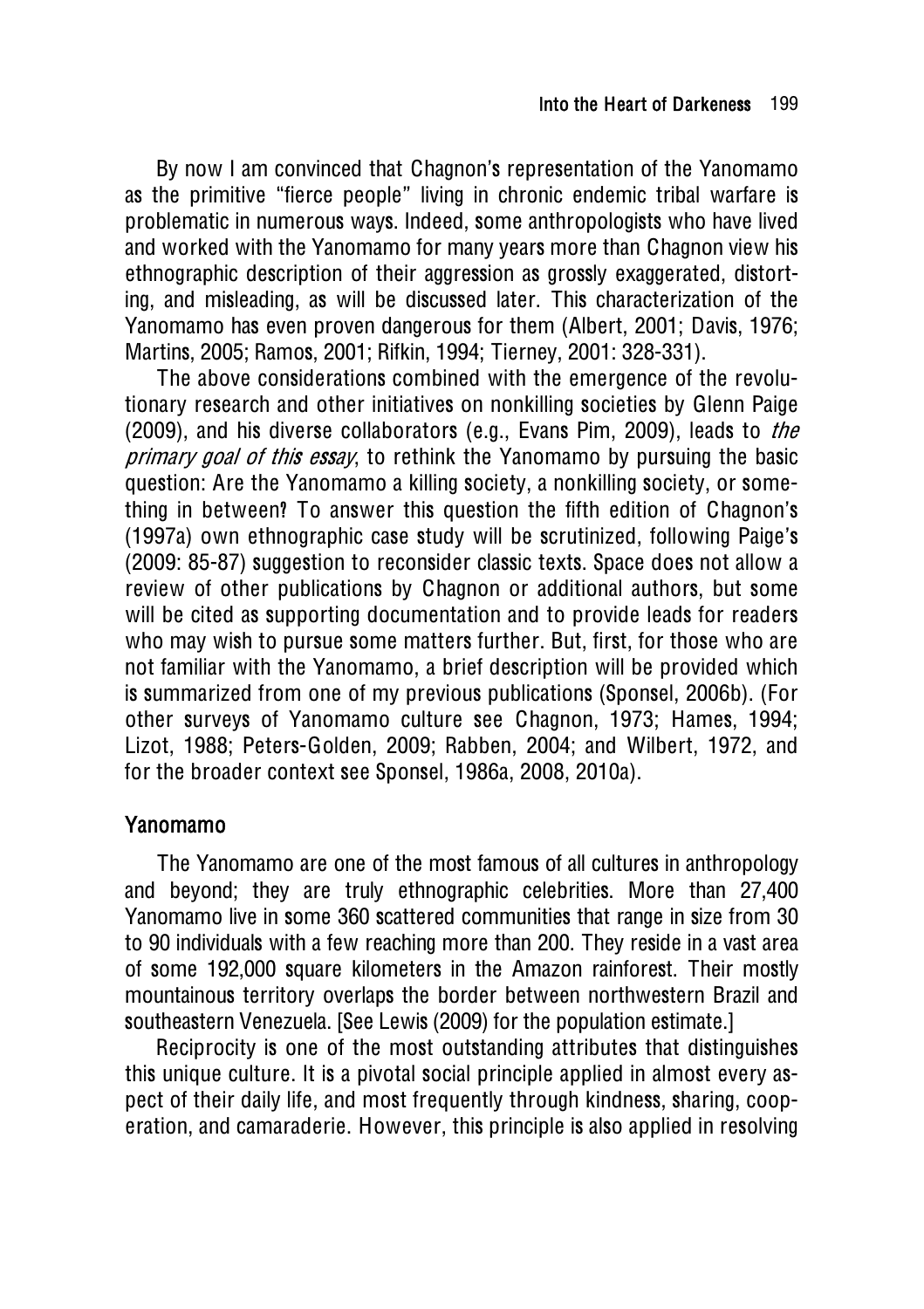disputes, occasionally even through violence between individuals, groups, or villages, the focus of Chagnon's famous case study.

The Yanomamo live in an intensely intimate world, socially and ecologically. Traditionally they dwell together in a big, palm leaf thatched, communal, round house with a large open central plaza. Their egalitarian society is structured primarily through kinship. Each village is relatively autonomous politically. A charismatic headman can lead only by persuasion in developing a consensus; there is no chief or other authority uniting more than one community let alone Yanomamo society as a whole. However, alliances among several villages are common for economic, social, and political purposes. In their society the units of residence, kinship, and politics are not isomorphic, but they overlap in diverse, complex, and fluid ways.

This fluid dynamic is mirrored by a subsistence economy that entails almost daily forays into the surrounding forest for gardening, hunting, fishing, and gathering. Over two millennia the Yanomamo developed a sustainable society in terms of their low population density, limited interest in accumulating material culture, high mobility, subsistence economy, environmental knowledge, and world view, values, and attitudes. They practice a rotational system of land and resource use not only in their shifting or swidden horticulture, but also in their rotation of hunting, fishing, and gathering areas.

Since the mid-19<sup>th</sup> century more than three dozen anthropologists have worked with the Yanomamo in various areas and ways, but for widely different lengths of time. For instance, the French social anthropologist Jacques Lizot actually lived with them for about a quarter of a century. By now several dozen books have been published about the Yanomamo, although with diverse approaches, scope, foci, depth, quality, and accuracy. With so many different anthropologists publishing this much on the Yanomamo for over a century, it is feasible to compare accounts to identify points of agreement, presumably indicative of ethnographic "reality," and other points of disagreement, presumably reflecting the individual ethnographer's interpretations, idiosyncracies, biases, and other phenomena. The first comprehensive ethnography on the Yanomamo was published in Spanish by Louis Cocco in 1972 after living with them as a Salesian missionary for 15 years. Already at this time there was enough research on them by various investigators to allow Cocco (1972: 35- 102) to include several chapters on the history of Yanomamo studies. (Also see Margolies and Suarez, 1978; Migliazza, 1972: 357-393.)

The Yanomamo are neither noble nor ignoble savages (Sponsel, 2005). They live in neither a utopia nor a dystopia, but in the real world. They are simply fellow human beings with a distinctive culture. As one observer of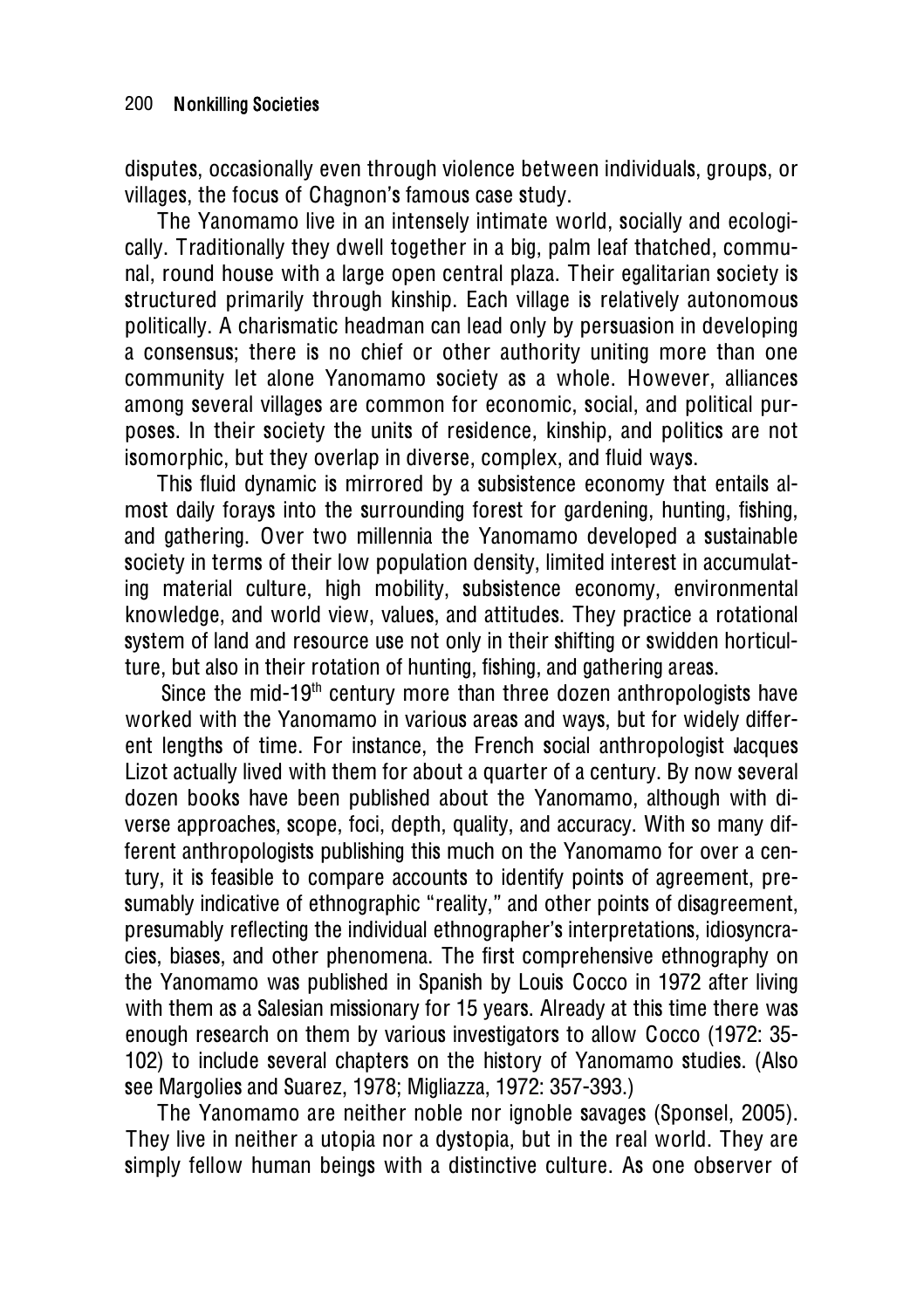the Yanomamo, Greg Sanford (1997: 63) has written: "I have a hard time looking at the Yanomami as 'natives,' 'Indians,' 'aborigines' or whatever you may choose to call them. I see them as human beings, people who have the same emotions and feelings as you and I. After all, the word Yanomami simply means "human being." Must we look at them as some kind of exotic beings that exist only to satisfy our curiosity?"

In this essay the spelling used by Chagnon is followed only because the focus is on his ethnographic case study. However, there are numerous other spellings in the literature including Yanoama, Yanomama, and Yanomami. In the earlier literature they are also referred to as Guaika, Shiriana, Shirishana, and Waika, among other ethnonyms (Loukottka, 1968: 224-226; Olson, 1991: 411-412; Salazar Quijada, 1970). Yanomami is most commonly used by anthropologists who have worked most extensively with their society. Also, here diacritical markings are omitted.

First, the attributes of Yanomamo as a killing society will be surveyed, and second, those of Yanomamo as a nonkilling society, both based solely on Chagnon's (1997a) book. Finally, the numerous and diverse problems with his work will be explicated.

## Killing

Chagnon (1997a: 206) asserts that resort to violence is the only possibility in a violent world like that of the Yanomamo; killing is the only practical alternative for their survival. However, in the fifth edition of his case study Chagnon presents a new model of "Bellicose and Refugee Strategies" that fits his description of geographical, ecological, social, political, and cultural variation. The model seems quite plausible, but remains hypothetical although the limited data he provides is suggestive (p. 91). The bellicose strategy characterizes the lowlands, while the refugee strategy characterizes the highlands, but this dichotomy may be too simple (cf. Sponsel, 1983: 207).

At the same time Chagnon asserts that war is the central and pivotal factor in Yanomamo life: "The fact that the Yanomamo have lived in a chronic state of warfare is reflected in their mythology, ceremonies, settlement pattern, political behavior, and marriage practices. Accordingly, I have organized this case study in such a way that students can appreciate the effects of warfare on Yanomamo culture in general and on their social organization and political relationships in particular…" (p. 8). He goes on to write: "And, the history of every village I investigated, from 1964 to 1991, was intimately bound up in patterns of warfare with neighbors that shaped its politics and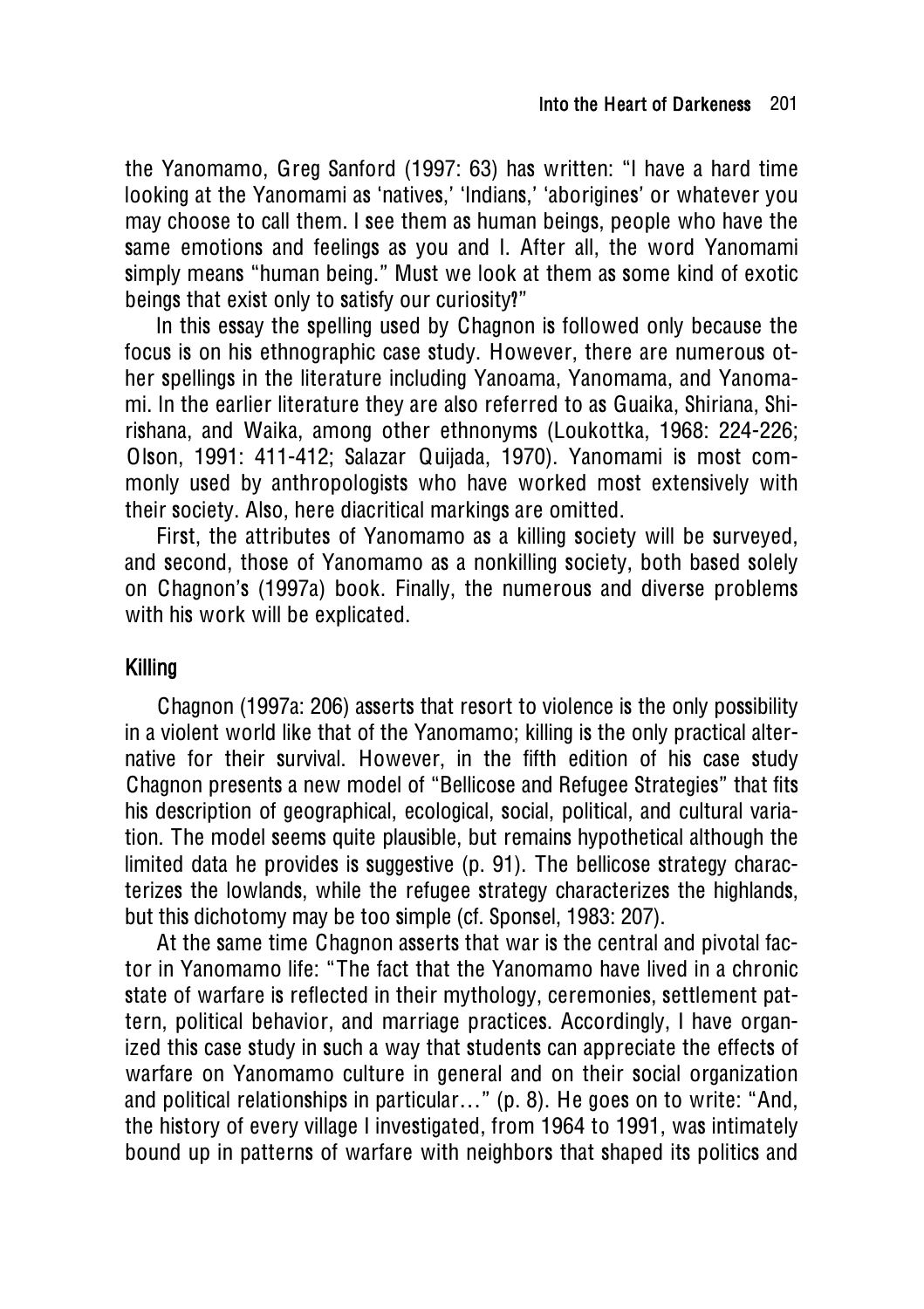determined where it was found at any point in time and how it dealt with its current neighbors" (p. 9).

Chagnon equates warfare with raiding: "Yanomamo warfare proper is to go on a raid. Most definitions of war emphasize that it is a 'military contest between two independent groups' with the intent of 'inflicting lethal harm.' Raiding between villages fits this definition...." (p. 185). He goes on to state that "it is sometimes more meaningful to look at their wars as contests between groups of kinsmen who collectively may live in several different villages over short periods of time…" (p. 185). Chagnon writes that: "Most wars are merely a prolongation of earlier hostilities, stimulated by revenge motives. The first causes of hostilities are usually sorcery, killings, or club fights over women in which someone is badly injured or killed…. The Yanomamo themselves regard fights over women as the primary causes of the killings that lead to their wars" (p. 190). A treacherous feast in which many guests are massacred is considered by the Yanomamo themselves to be the ultimate form of violence (p. 190). (See pages 191-204 for a detailed description of a specific war and settlement relocation.)

Aggressive behavior is highly ritualized, including vocalizations, postures, rattling arrows against a bow, and so on (pp. 175, 178). However, Chagnon asserts that Yanomamo warfare is not merely ritualistic because at least 25% of all adult males die violently in the area where he conducted field research (pp. 7, 205).

From Chagnon's perspective then, the Yanomamo are "the fierce people" (*waitiri*), not only in the subtitle of the first three editions of his book, but in his persistent characterization of their culture. Accordingly, the Prologue sets the tone for much of the remainder of Chagnon's book. It describes the brutal axe murder of Ruwahiwa while visiting in the Bisaasi-teri village, and the subsequently revenge killing of a dozen Bisaasi-teri while guests at a treacherous feast (pp. 1-3). Moreover, this event initiated a war between the Bisaasiteri and Shamatari that lasted 20 or 25 years (pp. ix, 207).

Chagnon summarizes his controversial 1988 article in the journal *Science* (pp. 204-206). The "facts" place the nature and extent of violence among Kaobawa's people, the focus of much of the book, into regional perspective: 40% of the adult males participated in the killing of another Yanomamo, the majority of them, 60%, killed only one person. But some men participated in killing up to 16 other people. Moawa killed singlehandedly a total of 22 people (pp. 205, 213).

Aggresssion is the primary theme which reoccurs throughout the entire book, but is concentrated in the Prologue and Chapters 5, 6, and 7. From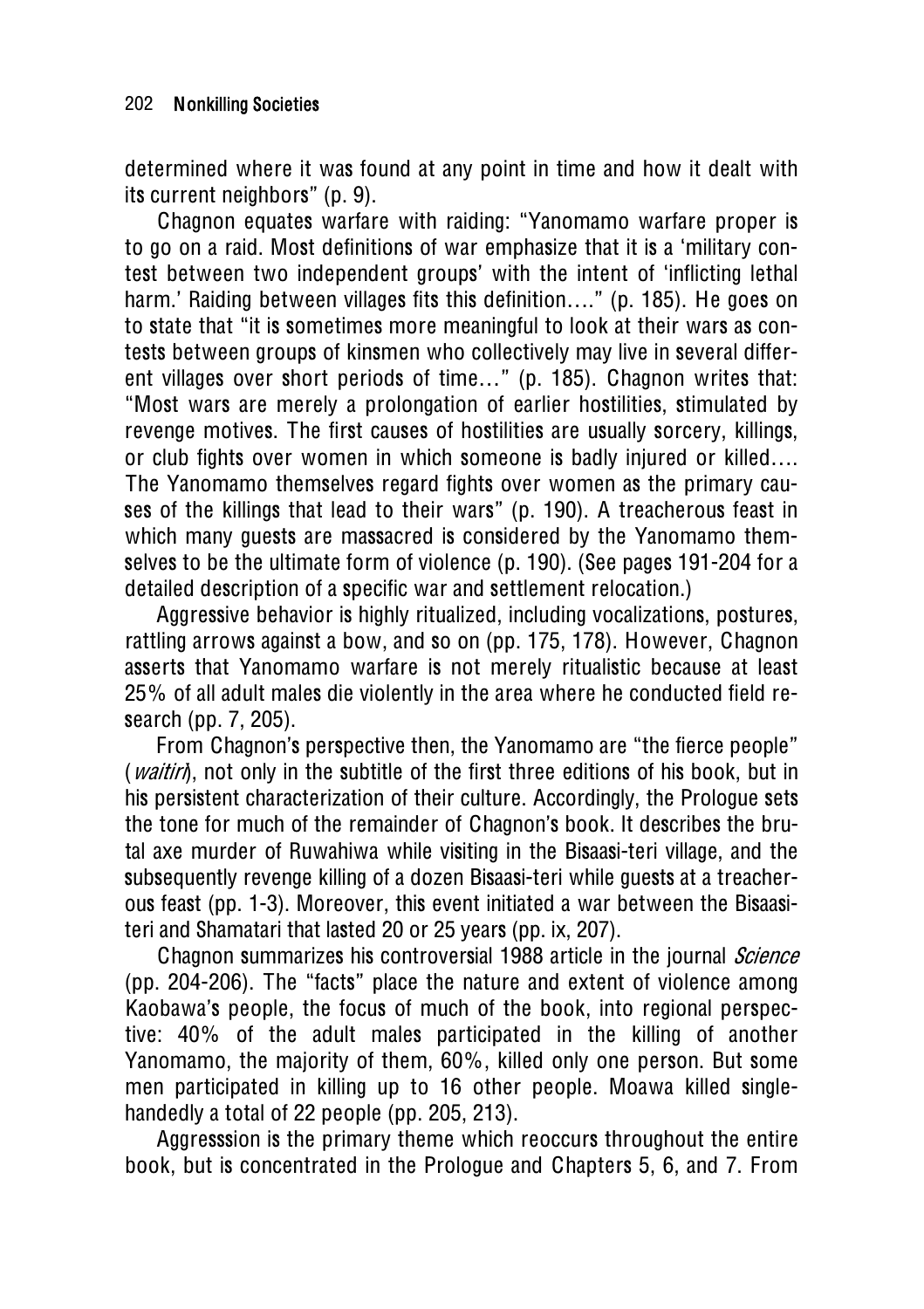the beginning aggression shapes Yanomamo culture (p. 9). The Yanomamo creation myth emphasizes that men are inherently fierce (p. 104). (For rather different versions of Yanomamo creation accounts consult Wilbert and Simoneau, 1990). Boys are socialized to be assertive, for example, returning blow for blow with a stick. Older men instruct them in war games (p. 131). Some men display deep scars on the shaved tops of their heads from club fights as a badges of endurance, courage, and fierceness (p. 52).

Unokais are adult males who have killed one or more individuals. They have two and a half times as many wives, and three times as many children. In other words, males who kill more people also have greater reproductive fitness. Chagnon implies that this is the pattern for Yanomamo in general, ignoring here the matter of variation that he discussed earlier. Moreover, Chagnon assert<sup>s</sup> that this may b<sup>e</sup> the pattern in the history of the huma<sup>n</sup> species as a whole, but without citing any scientific evidence to substantiate such a claim (p. 205). However, Chagnon also mentions that males with a reputation for being fierce are sometimes killed before other males in a village, thereby leaving the village weakly defended (p. 195).

Chagnon identifies "a graded series of of aggressive encounters" from duels (chest-pounding, side-slapping, club fighting, and ax fighting) to raids. The treacherous feast in which several invited guests from another village may be massacred is another type of aggression. Another form is to shoot a volley of arrows into a village hoping to hit someone (pp. 185-189).

The main objective of lower levels of aggression seems to be to injure the opponent without drawing blood or killing him, and then withdraw from the contest. Thus, for example, the flat blade of a machete or axe is more likely to be used than the cutting edge. However, sometimes injuries are so severe that an individual dies. Also, the aggression may escalate to higher levels (p. 186).

Chagnon describes the raid: "The objective of the raid is to kill one or more of the enemy and flee without being discovered. If, however, the victims of the raid discover their assailants and manage to kill one of them, the campaign is not considered to be a success, no matter how many people the raiders may have killed before sustaining their single loss" (p. 189). Capturing women is a desired side benefit of a raid (p. 189). One village was raided approximately 25 times over the 15 months during Chagnon's first fieldtrip (p. 9).

Ten is the smallest number of raiders that can be effective (p. 202). When raiders approach an enemy village to stage an ambush they divide into subgroups of four to six individuals and then work in relays, one subgroup ambushing some individual from the village around dawn as they come down the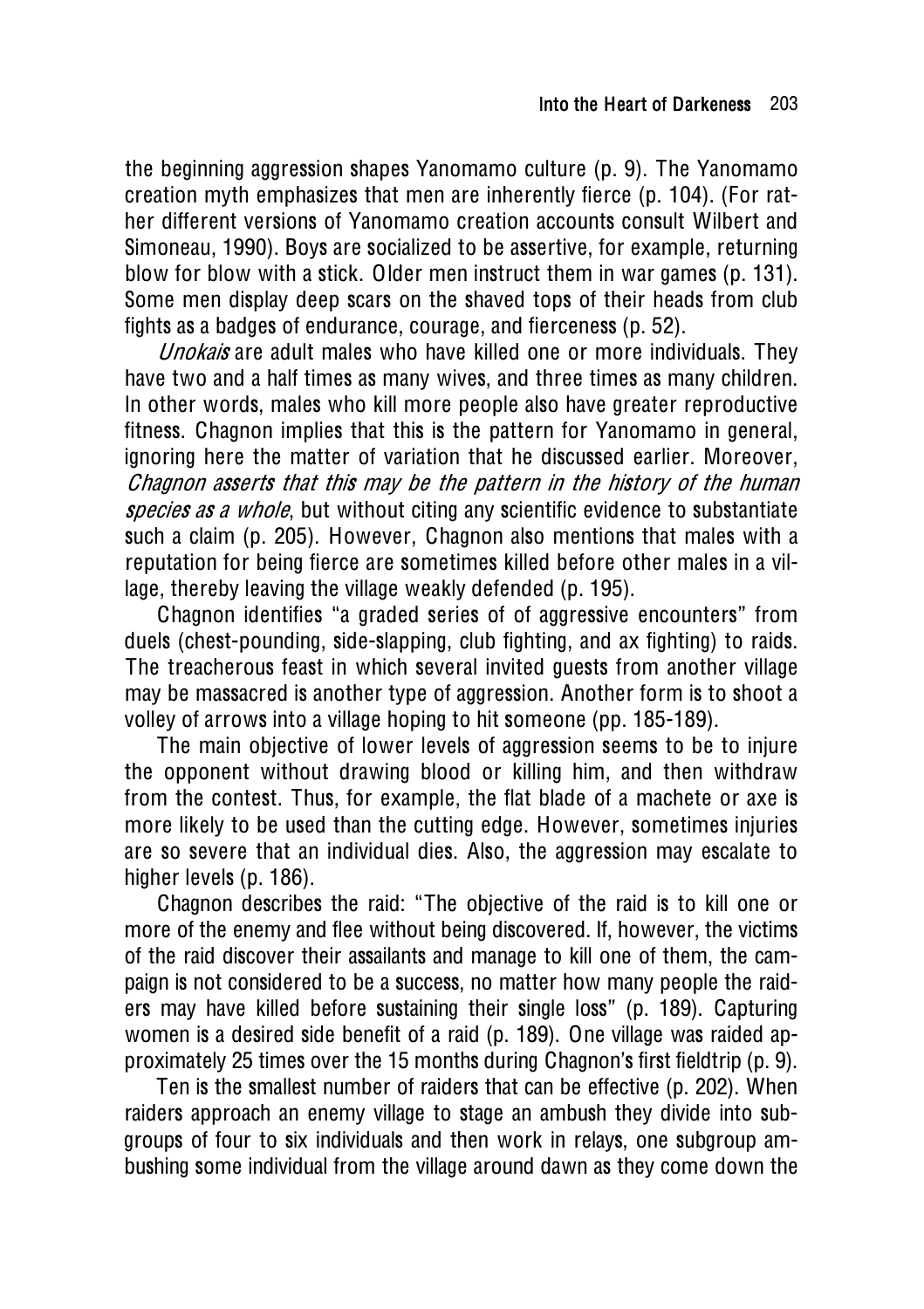main trail to fetch water at the river or perform some other morning routine. Then the raiders flee, and some split into a subgroup to wait in ambush for any males from the village that chase after them (p. 198). Most of the time the raiders manage to ambush a single individual, kill him, and retreat before they are discovered. This is considered to be the most desirable outcome of a raid" (p. 199). However, raiders will not attack a large well-armed group as they guard others leaving their village for their early morning activities (p. 199).

Feasts where one village invites another to visit, feast and trade usually cultivate friendly relationships and alliances thereby reducing duels and more serious forms of violence. However, of the six feasts that Chagnon witnessed during his first 18 months with the Yanomamo, two ended in fighting (p. 183).

A *himo* may be used in a club fight, a special palm-wood weapon made for that purpose with a sharp pointed end that can be used to spear if the fight escalates (pp. 106-107, 187). Chagnon mentions "war arrows" as lanceolate bamboo points coated with curare drug, but he does not describe these as distinctive from those used in hunting prey animals (pp. 49, 66, 181). Villages at war may also erect a defensive wooden wall or palisade around the back perimeter of their communal shelter (pp. 59, 194). The entrance of the village may be sealed off at night to make it more difficult for any intruders (p. 132). In addition, barking dogs serve as an alarm to alert villagers about the approach of strangers who may be raiders (p. 59).

Chagnon devotes a whole chapter to discussing alliances in general, next a particular feast in dramatic detail, and then the chest-pounding and side slapping duels, all against the background of intervillage hostilities and histories. Allies provide a safety net for up to a year when fissioning of a village occurs and the resulting refugees need a safe haven with food before their new gardens are productive (p. 159). The forest cannot supply sufficient wild foods to allow a large group to be sedentary; they depend on garden produce. However, a smaller group is vulnerable to hostile others (p. 160). Because of the risk of being driven from their gardens, no village can exist in isolation without some sociopolitical alliances with other villages as recourse for food and shelter (p. 160).

Chagnon asserts that there is no simple single cause of aggression within and among Yanomamo communities; instead, a somewhat different combination of factors may act in synergy varying in space and time with particular circumstances. The main proximate causes of fights among men within and between villages are women, including extramarital affairs, accusations of sorcery causing a death, and theft of food, although theft accusation is often aimed at provocation (p. 186). Chagnon rejects animal protein scarcity as a causal factor in Yanomamo aggression (pp. 91-97). [See Chagnon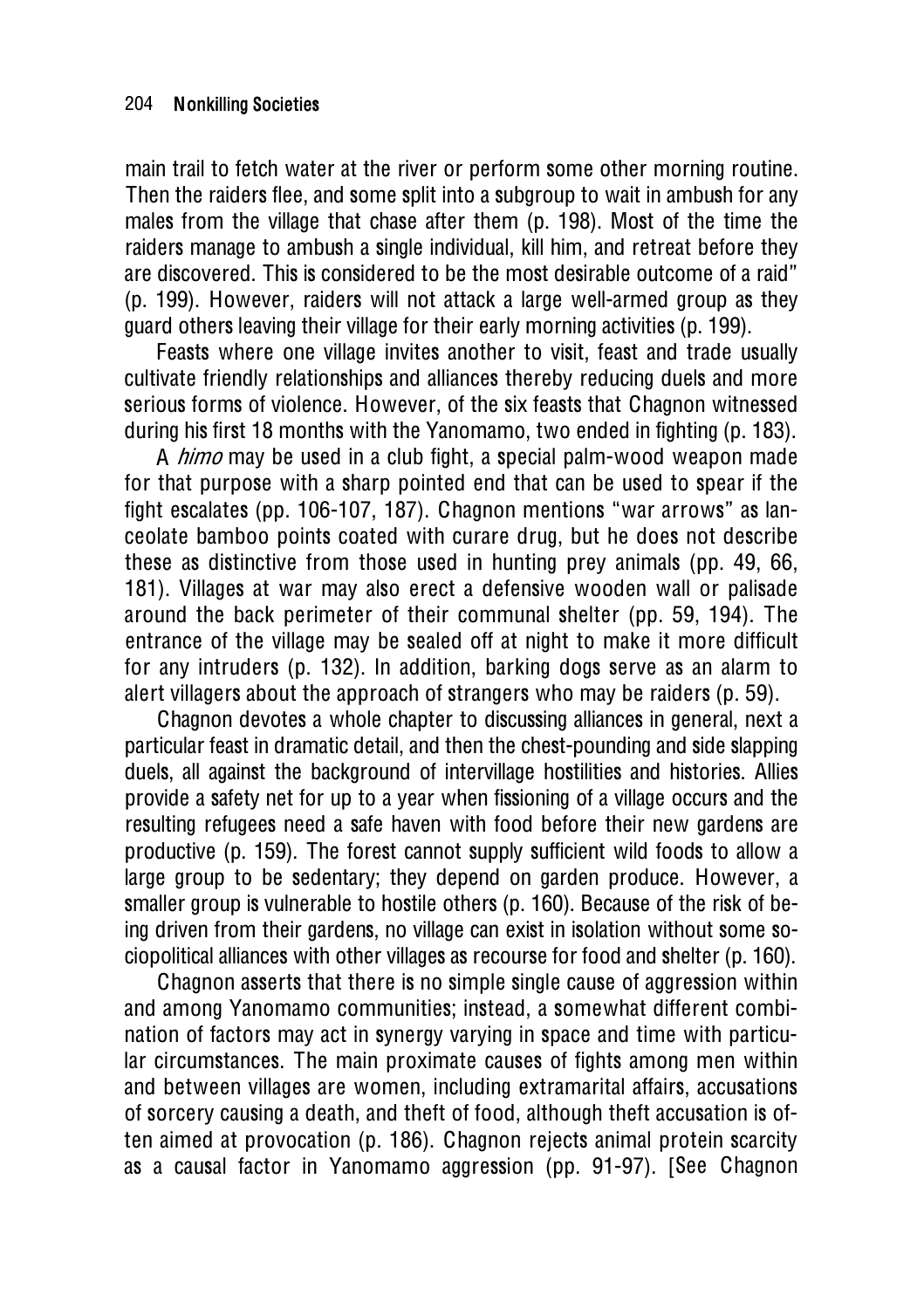(1997a: 93) and Sponsel (1986a, 1998: 100-101) for leads to most of the pertinent literature on the animal protein hypothesis. Also see Good (1989; 1995a, b) and Harris (1984). Wilbert (1972: 15) anticipated the animal protein hypothesis as an explanation of Yanomamo aggression.

Yanomamo society is male dominated. Sex is a common motif in the oral literature of Yanomamo culture (p. 103, cf. Wilbert and Simoneau, 1990). Most fighting within a village stems from sexual affairs and failure to deliver a promised woman (pp. 7, 79). Competition for women stems in large part from the combination of preferential female infanticide and polygyny. Female neonates are more likely to be killed than male ones when a woman has another nursing infant to support. Preferential female infanticide leads to an unbalanced sex ratio which would otherwise be nearly the same; that is, about as many males as females in the population. Instead, there are more males than females in the population (pp. 94, 97). The imbalance is further aggravated by polygyny as some males have more than one wife. An extreme example is Matakuwa who had 11 wives and 43 children (p. 208). One result of competition among men for female mates is the role of women in exchange between villages (p. 160). Sometimes females are also abducted in a raid. Indeed, when raiding is a serious threat, women always leave the village with the danger of being abducted in their minds, and they may be guarded by men with one of their arrows already set in their bow ready for defense against any potential ambush by raiders (pp. 126, 129).

In general, the Yanomamo consider almost any death not caused by observing some kind of physical aggression to be the result of spiritual aggression. Furthermore, in principle, deaths require revenge by the closest relatives and allies. Thus, death from illness also fuels the cycle of blood revenge. This may be aggravated by introduced disease and epidemics from Western contact, a fact that Chagnon appears to downplay.

Apparently Chagnon has a deep understanding of intra- and inter-village sociopolitical dynamics; however, clearly he interprets these principally in terms of aggression (p. 79). He observes that villagers have to find a balance between village size for defense and village size growth which inevitably generates tensions, conflicts, and eventually violence (pp. 76-77). He notes that "… intervillage warfare was an indelible force that affected village size and village distribution…" (p. 31). The larger the village, the more fighting that occurs (p. 188). Villages are rarely able to exceed 300 individuals without fissioning into smaller new villages because of increasing tensions, conflicts, and violence (p. 152). The violent death of someone through aggression within a village leads to fissioning (p. 77).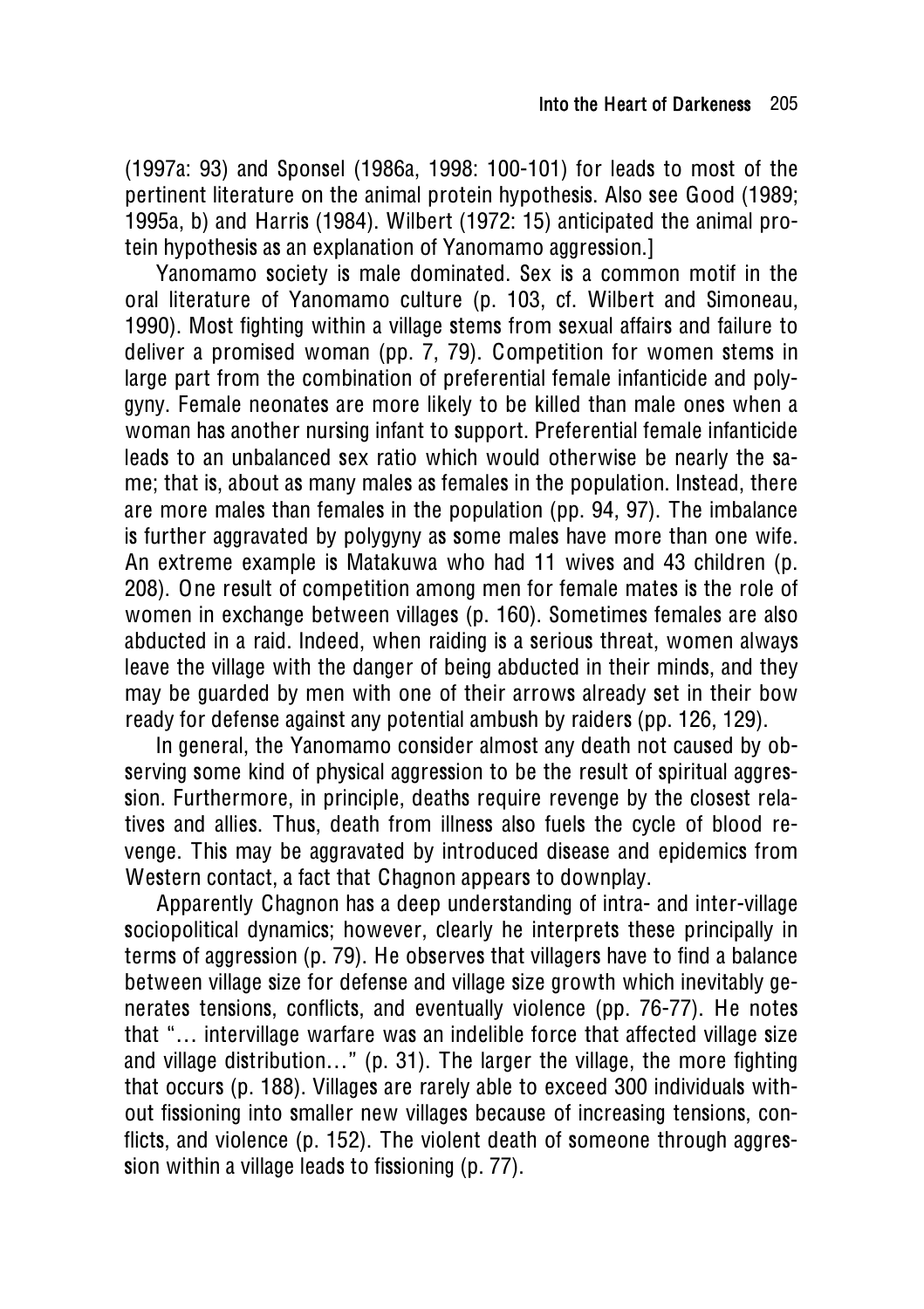Communities based solely on kinship cannot be maintained when they increase to a size of around 300. To hold a larger community together it needs to develop a new organizing principle, such as lineages or clans, or greater political authority, and the Yanomamo do not have such principles. In addition, a larger community would need more formal conflict resolution mechanisms. Chagnon mentions that the largest village is 400 (p. 211), although in the final chapter on cultural change he mentions that some mission villages range up to 600 Yanomamo (p. 229).

What Chagnon identifies as macro movements are motivated by politics and warfare, and he asserts that they must be understood in that context. The initial phase of a macro move is a response to the recognition of the potential of some killing, if people continue to reside in the same village (p. 75). A macro move may also be initiated in response to chronic raids by an enemy with their cumulative death toll (p. 76). Villages within walking distance of one another have to be either allies or enemies because neutrality is not any option (p. 185). The physical size of a communal dwelling is even related to warfare in terms of the space needed to house guests who are allies (p. 58). However, other factors may also influence movement, such as the presence of another indigenous culture, the Yecuana, epidemics, and the attraction of missions for trade goods, medical care, schooling, and security (pp. 63-64).

 Chagnon asserts that there is a population explosion among Yanomamo (p. 64), and that a "demographic pump" is pivotal in helping to explain warfare (p. 89). This relates to growth in village size beyond the upper limit of around 300, and also to maintain intervillage spacing to exploit needed natural resources and to keep distance from enemies. [However, it should be noted that village size and population growth does not necessarily generate aggression among other indigenous societies (e.g., Sponsel, 1986b; Thomas, 1982).]

Yanomami male personalities vary in fierceness and bravery (pp. 25- 31). An especially aggressive personality and also leadership style can be important determinants of the frequency of different levels of aggression within and between villages (pp. 191, 212-213). The personality of an individual male can generate or reduce violence. In particular, a headman may be a valiant warrior as well as a peacemaker, depending on the specifics of a situation. But Chagnon asserts that "Peacemaking often requires the threat or actual use of force, and most headman have an acquired reputation for being *waiteri*: fierce" (p. 7). In some circumstances, a man can be fearful and avoid conflict. For instance, one of Chagnon's guides, Bakotawa, abandoned him and took his canoe to return home because of fear of an enemy village that Chagnon wished to visit in his research (pp. 36, 41).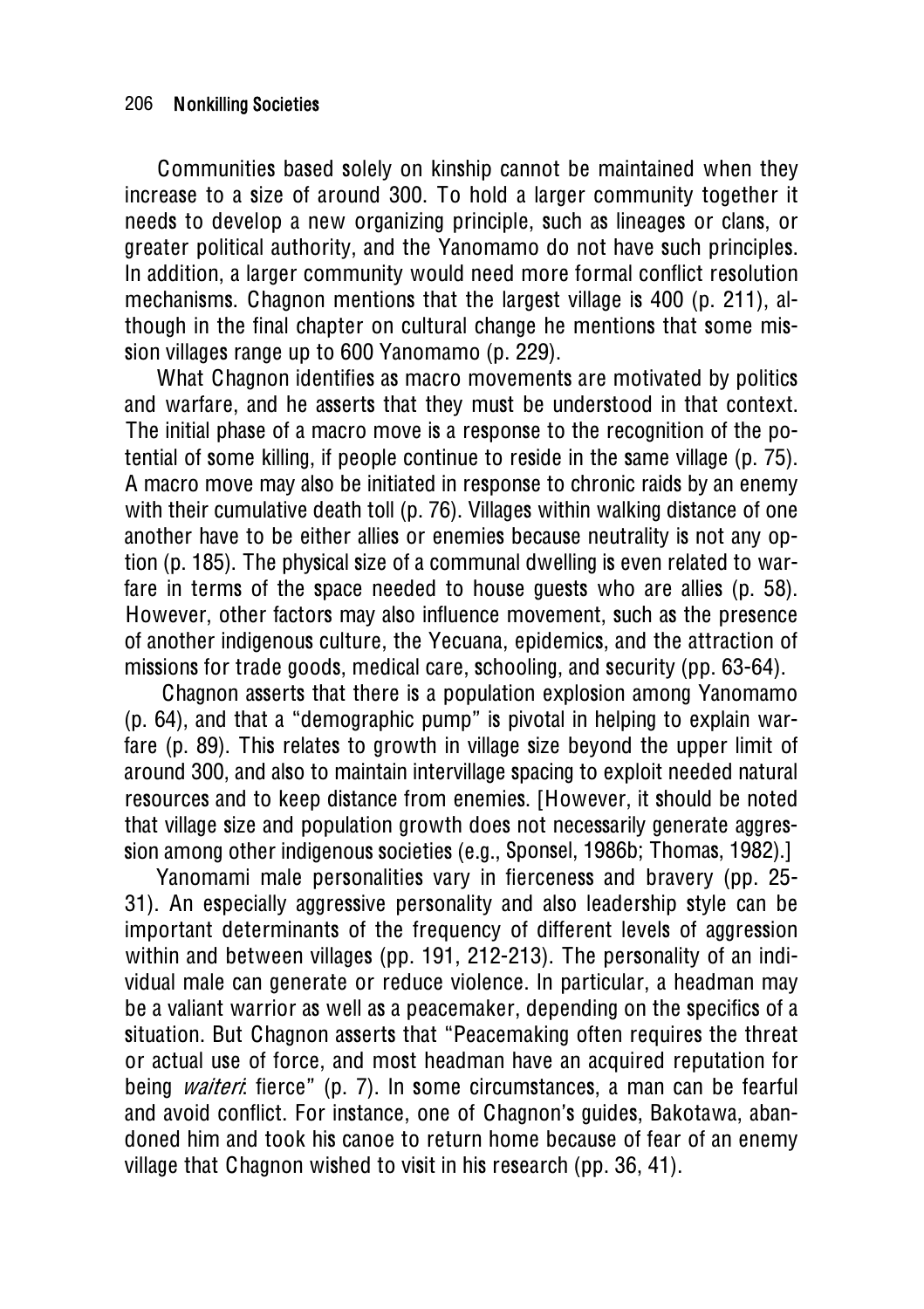There is a whole other dimension of aggression among the Yanomamo and that is very important to them. Chagnon alludes to it repeatedly, but does not pursue it in any depth. Physical aggression, including raids, can be generated by a belief that an enemy shaman from another village has caused death within one's own village (pp. 55, 70, 97). The religious component of Yanomamo culture and aggression might have been documented in much more detail, given its importance for Yanomamo (cf., Good, 1997; Lizot, 1985: 85-137; Peters, 1998: 151-161; Rifkin, 1994: 302-306, 310, 318; Wilbert and Simoneau, 1990). (For Chagnon's brief comments on shamanism and spirits see pp. 113, 116-119, 128, 131, 133, 196, and 216.)

## **Nonkilling**

From Chagnon's ethnographic observations and interpretations as briefly summarized above it is clear that the Yanomamo are a killing society. Or, are they? Is aggression ubiquitous through space and time? The present author's answer is that, like many societies, while there are killers among the Yanomamo, most people do not kill. There are several reasons for this which are also embedded in Chagnon's ethnography, but not highlighted by him as of any significance.

First, there is the fact that Yanomamo villages lack food surplus, social specialization, and authority, and thus they lack anything that comes close to the common meaning of a military institution, unlike chiefdom and state sociopolitical systems. As Chagnon observes: "Much of the daily life revolves around gathering, hunting, collecting wild foods, collecting firewood, fetching water, visiting with each other, gossiping, and making the few possessions they own...." Men hunt almost daily (p. 5). In many villages there are several shamans who almost daily use hallucinogenic drugs to communicate with their spirits (p. 118). A feast for allies from another village requires a week of hunting in order to accumulate a sufficient quantity of meat for guests, and a day of preparing a banana soup as well, plus a surplus of ripe bananas from the gardens (pp. 170-173). Chagnon states that many activities do not really vary much seasonally (p. 133). Raiding can detract attention from the necessities of everyday survival and it can become intolerable to the point of necessitating a move to gain a modicum of peace and security (p. 76). If the above factors are taken into consideration, then it would <sup>a</sup>ppear that the daily routin<sup>e</sup> in which Yanomamo are usually <sup>e</sup>ngaged to sustain their live<sup>s</sup> i<sup>s</sup> <sup>s</sup>imply incompatible with any regular aggression at <sup>a</sup>ny level. In this regard, a systematic and detailed time allocation study would be re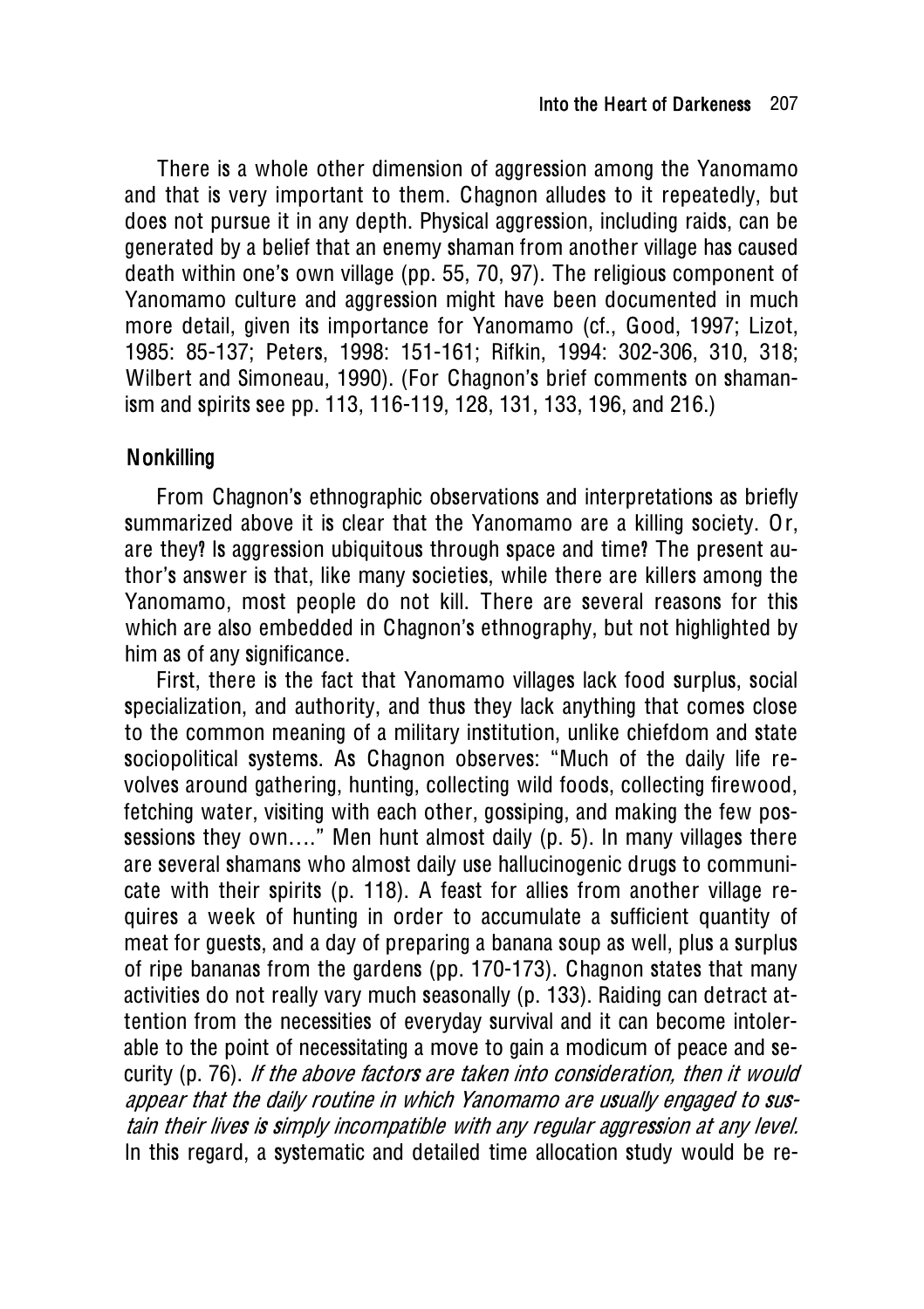vealing to determine the time invested in different activities during the annual seasonal cycle, but such a quantitative inventory is lacking in Chagnon's publications. [See pp. 121-137 for a wealth of detailed information about daily village and social life, and also Peters (1998) and Smole (1976).]

A second factor is demographic. About 30-40% of a village population is comprised of children (p. 247), and children are not killers. Females do not participate in raiding, yet they comprise about half of the population of adults. Elderly males are not killers. Also, if 40% of adult males are killers, then 60% are not. *Clearly the majority of Yanomamo are not killers*. Chagnon (1997: 93) asserts that "The *group* is in a fundamental sense a sum of its *individual* parts." If this is so, then on Chagnon's own terms his characterization of the Yanomamo as "the fierce people" is a gross misrepresentation, because it does not reflect the proportions of killing and nonkilling individuals within Yanomamo society. Of course, the majority of the people even in a society engaged in full-fledged warfare are not killers, but Chagnon's focus on aggression tends to obscure this reality for the less cautious reader. (For demographic data see Chagnon, 1974: 158-159 and Early and Peters, 1990, 2000.)

If 25% of all adult males die from violence, then the remaining 75% of all adult males die from nonviolent causes. Usually women are not killed on a raid, except by accident if a volley of arrows is shot into a village (p. 24). Old women are highly respected, immune to raiders, and can safely serve as intermediaries between enemy villages. They have a unique position in intervillage politics and warfare (p. 126). Therefore, most Yanomamo are not killed by others, but die from diseases and other natural causes. (For some details about the causes of death see Chagnon, 1974: 160.)

A third factor is time, and in particular seasonality. The usual timing of raids is during the dry season and in the early morning hours (pp. 7, 46, 48, 129). The wet season which extends for about six months discourages raiding, among other things because many impassable swamps that inundate the forest in the lowlands require walking around them (p. 194). Also, snakes concentrate in the higher ground to escape flood waters in the forest (pp. 199, 204). In short, what Chagnon calls warfare is a seasonal activity mostly limited to a few months of the year wherever it occurs, and that is not everywhere.

A fourth factor is space. Neighboring villages are usually on at least trading terms and not actively at war (pp. 164, 183). Alliances serve to limit warfare (p. 160). Raiding between villages keeps them widely separated (p. 46). Also, there is far more aggression including warfare in the lowlands than in the highlands. Accordingly, there are extensive areas where relative peace prevails.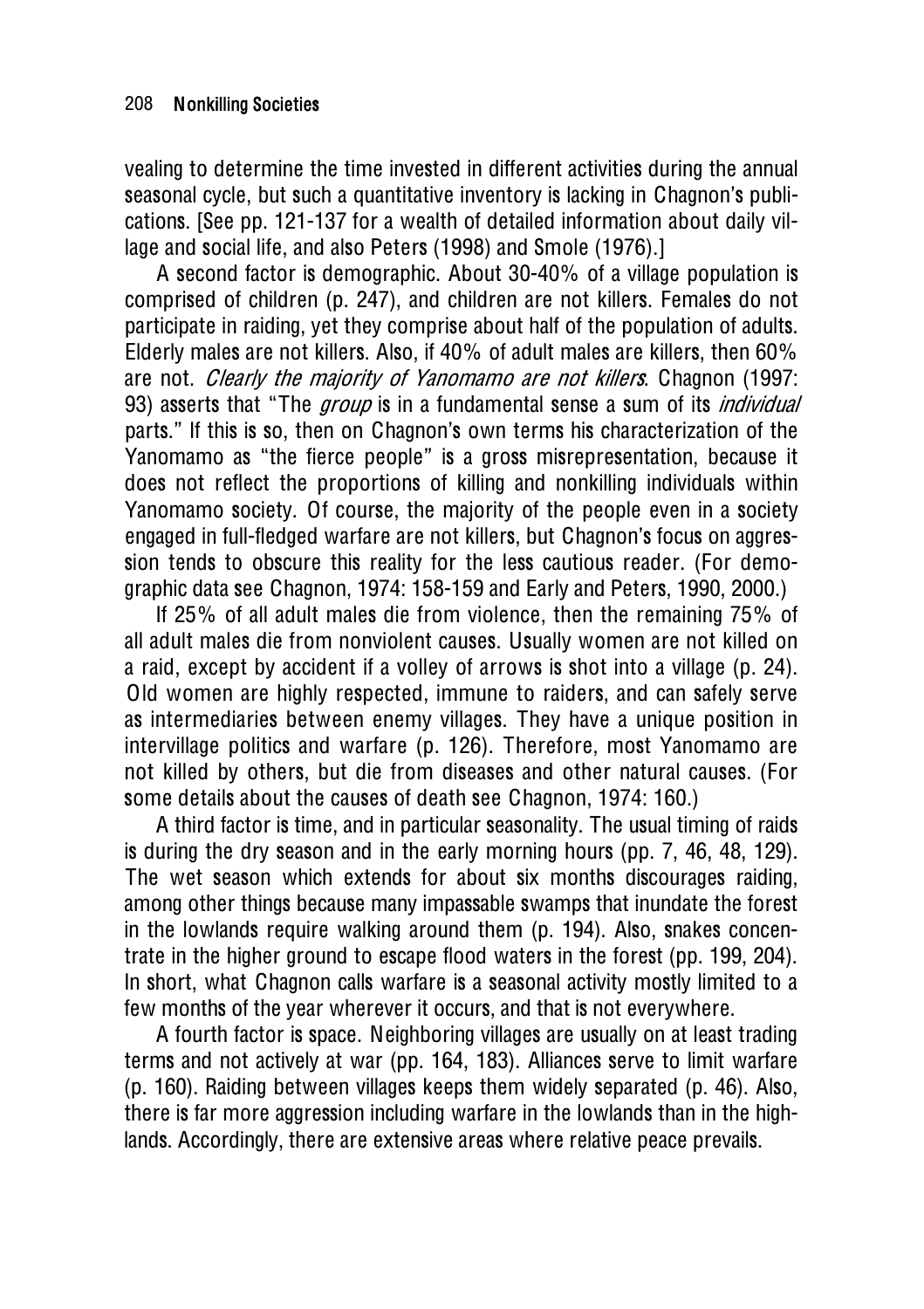A fifth factor is conflict avoidance. Chagnon writes that: "The warfare pattern waxes and wanes in all Yanomamo areas. Years may go by in some regions, such as on the periphery of the tribe, where no intervillage conflicts occur.... Several years might pass without shooting difficulties with some neighboring group, but anything beyond that is not common" (p. 75). Yet one village remained in one area for 60 to 80 years (p. 72).

There are several other hints that at least in some situations some Yanomamo try to avoid conflict. Intervillage alliances provide a safe haven for refugees (pp. 80, 86-87). "The Yanomamo tend to avoid attacking those villages with which they trade and feast, unless some specific incident, such as the abduction of a woman, provokes them" (p. 160). Alliances between villages may stabilize with reciprocity in trading, feasting, and/or women exchange (p. 163). Some villages may retreat into the forest rather than pursue an enemy, and some men may fail to take responsibility to revenge some offense (p. 193). A special ritualistic visitor's pose symbolizes that he has come in peace, but if any host has reason they may shoot him then or not at all (p. 174). Headman Rerebawa sought peace between his village of Mishimishimabowei-teri and the village of Bisaasi-teri (pp. 215, 223). Some in Bisaasi-teri opposed and tried to prevent the ambush of Ruwahiwa (p. 222). A few individuals in the village of Mishimishimabowei-teri helped some of Kaobawa's people escape a massacre (p. 214). Some men avoid or refuse to participate in a massacre during a treacherous feast (p. 166). Some men avoid duels, and a headman opposes escalation of violence to the level of an ax fight (p. 180). Within hours of setting out on a raid some men turn back with excuses like having a sore foot or being sick (p. 198). Males are not always enthusiastic about raiding even though they feel the social pressure of the obligation to avenge the death of a relative (p. 203). A headman may attempt to keep a fight from escalating (p. 188). A headman may order individuals to leave in order to prevent further bloodshed (p. 189). Chagnon himself helped make peace by transporting a headman to another village in his canoe (p. 217). When these scattered points are considered together they undermine the characterization of the Yanomamo as the "fierce people."

A sixth factor is conflict reduction. Chagnon mentions that in some fights between two individuals others seem to join in to balance the sides out of a sense of fairness (pp. 186-187). He writes that: "Indeed, some of the other forms of fighting, such as the formal chest-pounding duel, may even be considered as the antithesis of war, for they provide an alternative to killing. Duels are formal and are regulated by stringent rules about proper ways to deliver and receive blows. Much of Yanomamo fighting is kept innocuous by these rules so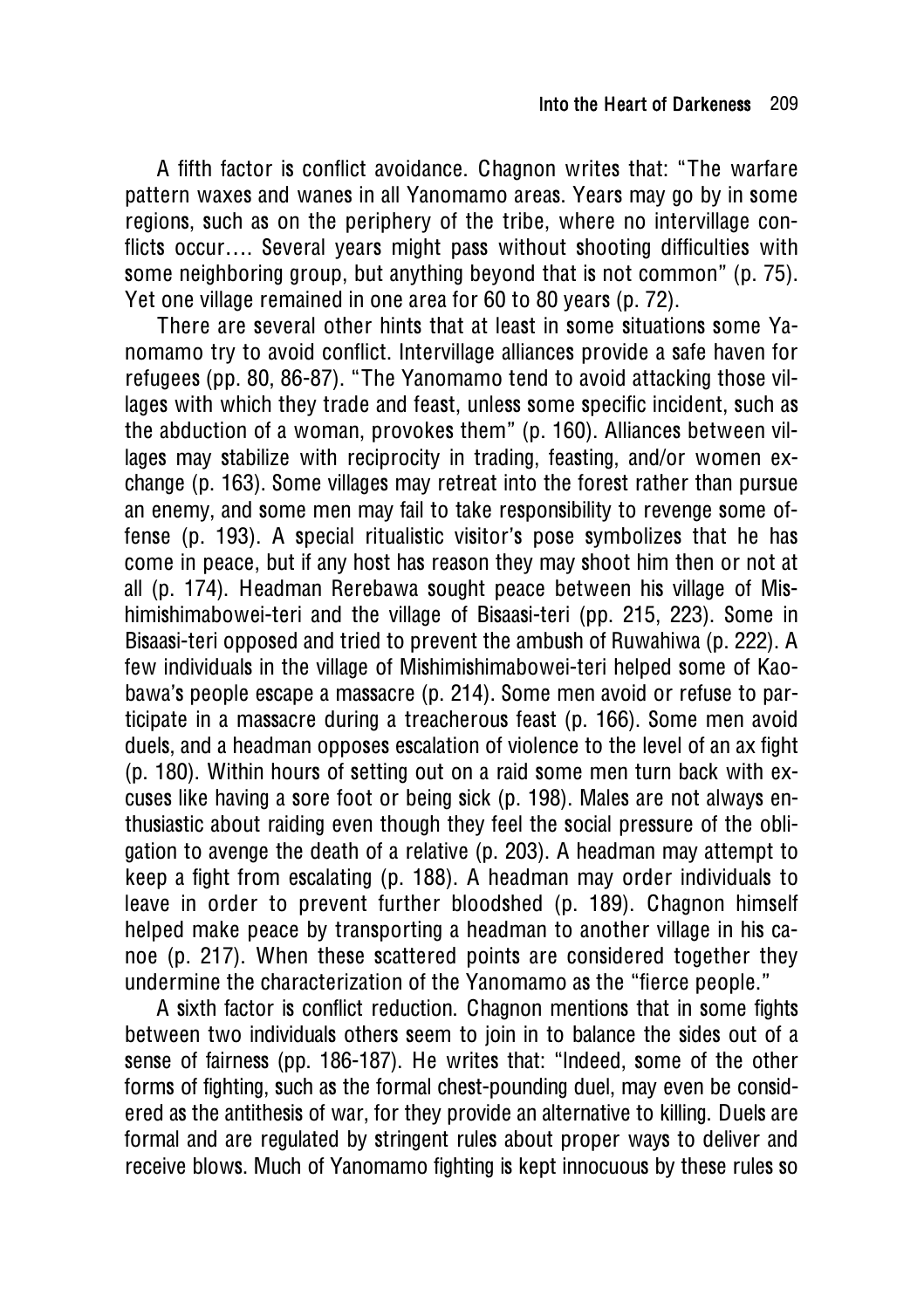that the concerned parties do not have to resort to drastic means to resolve their grievances. The three most innocuous forms of violence, chest pounding, slide slapping, and club fights, permit the contestants to express their hostilities in such a way that they can continue to remain on relatively peaceful terms with each other after the contest is settled. Thus, Yanomamo culture calls forth aggressive behavior, but at the same time provides a somewhat regulated system in which the expressions of violence can be controlled" (pp. 185-186).

Hallucinogenic drugs that are used in shamanic rituals can also contribute to the violence of an individual. Chagnon notes that ordinarily timid men may become fierce when on drugs, and people try to calm them down because they can become dangerous to others (p. 118). Also, women may apply a magical plant to try to make men less violent (p. 69). Apparently, fierceness is not always positively valued by every Yanomamo.

Chagnon says: "There are also more customary ways to resolve conflictseach increasingly more violent and dangerous than the previous way" (p. 212). "But their conflicts are not blind, uncontrolled violence. They have a series of graded forms of violence that ranges from chest-pounding and club-fighting duels to out-and-out shooting to kill. This gives them a good deal of flexibility in settling disputes without immediate resort to violence." Also, alliances and friendships limit violence as does intervillage trading, feasting, and marriage (p. 7).

A headman may be engaged in nonviolent conflict resolution, negotiation, peace making, and related initiatives within and between villages to reduce tensions and conflicts or resolve disputes nonviolently, sometimes even intervening in fights or duels, disarming a dangerous individual high on drugs or just out of control, arranging safe conduct in hostile territory, and so on (pp. 134-135).

A man who has killed someone undergoes seclusion for a week during a process of a special purification ritual (p. 200). From Chagnon's description, it appears that killing another human is recognized as something quite extraordinary, personally disturbing to the killer and other villagers, and the aftermath is considered dangerous to the killer. But Chagnon does not elaborate on this matter (cf. Barandiarian, 1967; Grossman, 1995; McNair, 2009: 327, 345).

In conclusion, more than enough has been said about nonkilling based on Chagnon's own ethnography to demonstrate that *killing is not ubiquitous* among the Yanomamo. Furthermore, this raises the possibility that it might well have been very revealing if Chagnon had also considered nonkilling in systematic detail, and, perhaps, even inserted a whole chapter on it in his case study.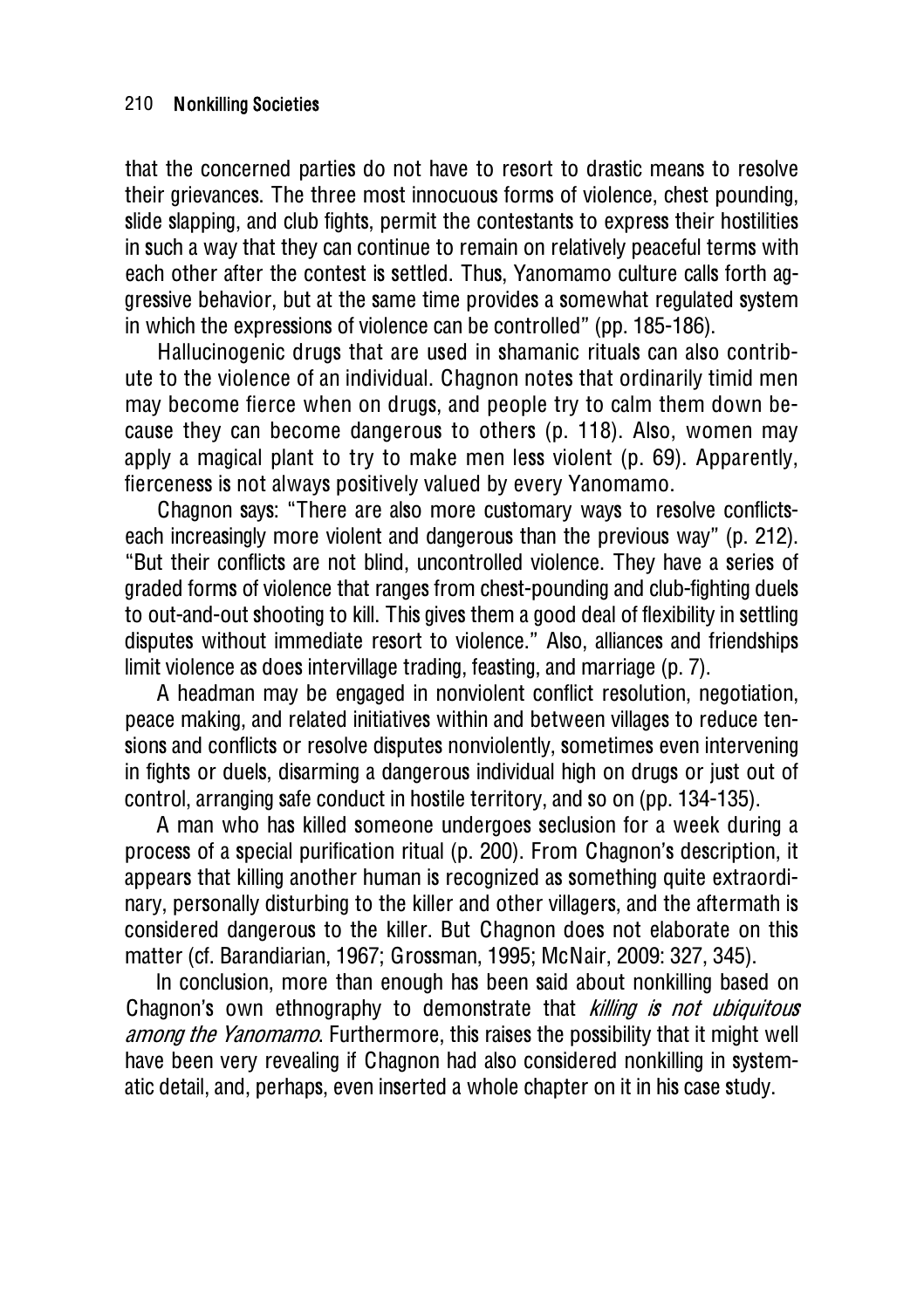## Problems

Chagnon mentions that "Some anthropologists argue that the Yanomamo I have studied are unusual or very different, not representative of the larger population. If the Yanomamo I have studied are 'special' or 'unusual' by comparison to Yanomamo studied by others, it should also be made clear that they represent 25 percent of all known Yanomamo. Until we know how large and representative other samples are, we at least know this one is not an insignificant one." However, while a quarter of a population is an impressive sample size, that alone does not automatically validate any scientific analysis and interpretations. For instance, one of the problems with Chagnon's argument that males who kill more have higher reproductive fitness is the likelihood that they may also be more likely to be killed themselves in revenge and that obviously ends their reproduction. Chagnon does not adequately address this problem (cf. Chagnon, 1997b).

Chagnon notes that at the time of his research there were 250-300 villages, and that each village is somewhat different, although commonalities exist as well (pp. 207-208). Furthermore, he mentions that much of his monograph is about the village of Bisaasi-teri in the Mavaca area, although he also worked in one other village called Mishimishimabowei-teri, and he places these in a larger regional context as well (pp. 2-3). Thus, Chagnon offers one explanation for possible differences in the observations of different researchers among the Yanomamo; namely, geographic and ecological variation within the immense territory of the Yanomamo may be related to large variations in warfare intensity and other forms of violence across regions (pp. xi-xii). Indeed, it is likely that Yanomamo villages in the highlands where there is less violence are more representative of traditional society than the villages in the lowlands where there is more violence and more influence from Westerners.

Another variable may be contact history, no less than 250 years of it to varying degrees (Cocco, 1972; Ferguson, 1995; Migliazza, 1972; Smole, 1976). Although Chagnon portrays the Yanomamo as a largely isolated, uncontacted, and traditional primitive tribal society, especially until the last chapter of his book, he notes that the first missionary, James Barker, had sustained contact beginning in 1951, 13 years before Chagnon first started his fieldwork (p. 3). However, Chagnon asserts that significant cultural change did not begin to occur until the 1990s (pp. ix-x, 1), one of the reasons for the new fifth edition of his book. Yet Brian Ferguson (1995) in a meticulous and penetrating ethnohistorical and ethnological study reveals with substantial documentation that the Yanomamo have been influenced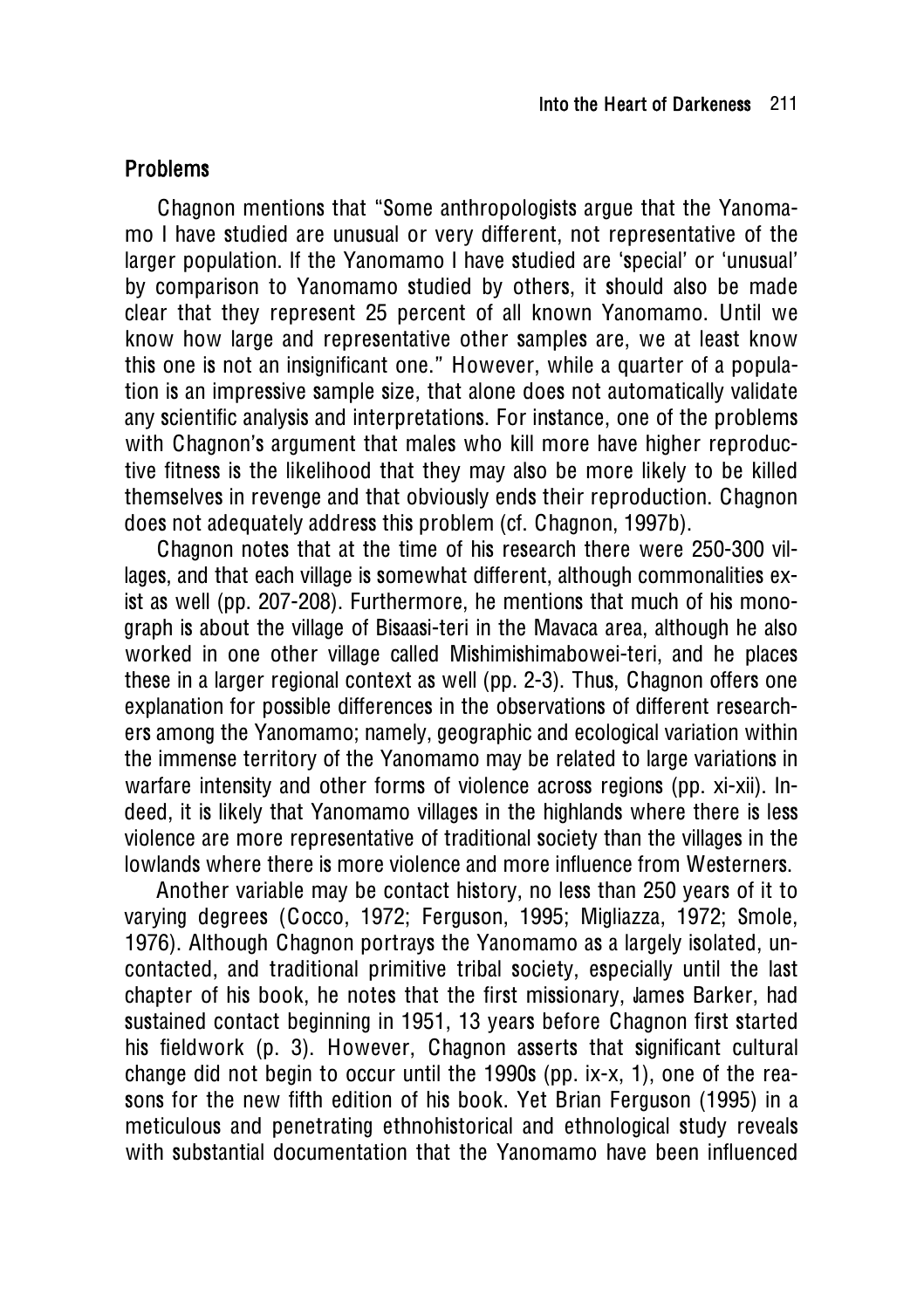to varying degrees by external forces for centuries, sometimes directly along the perimeter of their territory, but more often indirectly diffusing inward, especially by Western trade goods and diseases. Thus, Ferguson reaffirms Chagnon's claim that "past events and history must be understood to comprehend the current observable patterns" (p. 1). Had Chagnon himself considered in a scholarly manner the material of others as Ferguson did, then perhaps his characterization of the Yanomamo might be somewhat different. (Also, see Curtis, 2007; Ferguson, 1992a, b; Ramos, 2001; Wright et al., 1999: 367.)

Chagnon mentions assertions by critics that he invented data, exaggerated violence, and so on, and suggests that this may simply reflect researchers working in different areas given the spatial variation among the Yanomamo in terms of geography, ecology, culture, politics, conflict, and contact (pp. 82, 90-91). He writes that: "In Chapter 2 I discussed what is now beginning to look like a major difference in the degree to which violence, warfare, and abductions characterize different areas of Yanomamoland." He asserts: "… the known variations in warfare intensity and fighting over women are so extreme from one region of the Yanomamo to another" (p. 82). In an interview Chagnon states: "No serious scientist has ever doubted my data" (Wong, 2001: 28). (For the controversy over the allegation that Chagnon invented and/or manipulated his data and related problems see Albert, 1989; Beckerman et al., 2009; Carneiro da Cunha, 1989; Chagnon, 1988, 1989, 1990, 1995, 1997b, Early and Peters, 1990; 2000; Ferguson, 1989; Fry, 2006: 184-199, 2007: 135-139; Good and Lizot, 1984; Lizot, 1989, 1994a; Moore, 1990; Ramos, 2001; and Tierney, 2001: 158-180).

The above considerations regarding regional variation, however, do not effectively respond to two of Chagnon's most serious critics. Jacques Lizot (1985) who actually lived with Yanomamo for more than a quarter of a century starting in 1968, and Kenneth Good (1991) who lived with them from 1975-1988. According to Good (personal communication), Lizot's main base for most of his fieldwork was Tayari-teri which is located only about an hour farther up the Orinoco river, depending on water conditions, from Bisaasiteri which was Chagnon's main base. Good's main village of Hasupuwe-teri was much farther up the Orinoco above the Guajaribo rapids, but he emphasizes that all of the communities are the same Yanomamo. Furthermore, spatial variation among Yanomamo does not explain why *almost all anthropolo*gists who have worked extensively with the Yanomamo ar<sup>e</sup> <sup>c</sup>ritical of Chagnon's persistent depiction of them as the "fierce people" long after he dropped that phrase from the subtitle in the fourth edition of his book. (See Lizot, 1985, 1988, 1994.)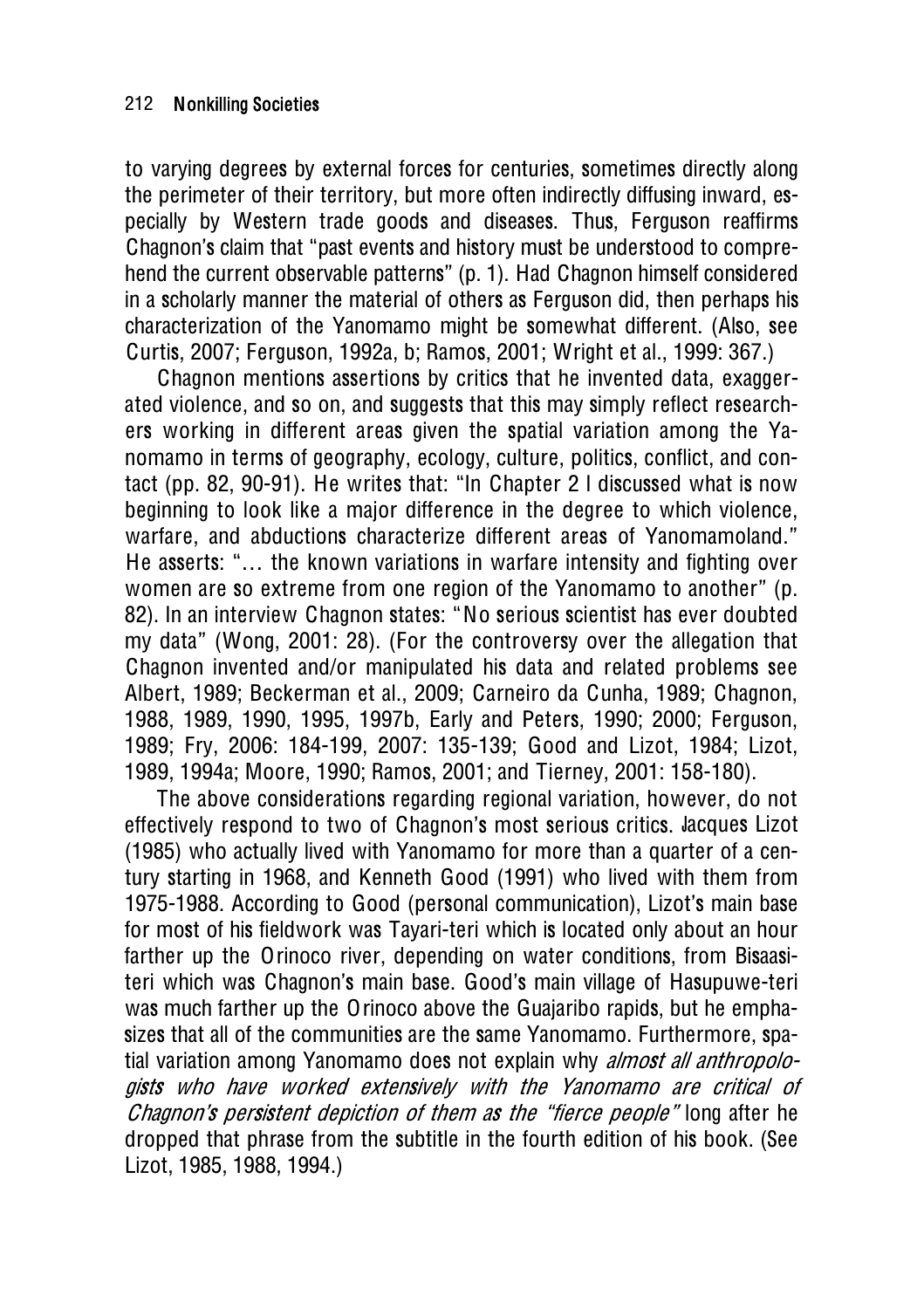Chagnon's whole emphasis throughout his book and elsewhere is on conflict, violence, and warfare, which can be a legitimate focus for any researcher (Chagnon, 1968a, b; 1996a; Ferguson, 1984; Lizot, 1977; Sponsel, 2000a; Sponsel and Good, 2000). His particular focus may be the result of some combination of factors such as personal and/or professional interests (aggression including warfare), individual personality, preoccupations of American culture and society, and historical context. For example, the first edition of Chagnon's book was published in 1968 during the extremely tragic and controversial Vietnam War. In contrast, French anthropologists like Bruce Albert and Jacques Lizot (1985), Brazilian anthropologist Alcida Ramos (1995), and Canadian anthropologist John Peters (1998) do not concentrate on aggression, although they do not deny by any means that aggression is one element in Yanomamo life, society, and culture. However, other American anthropologists who have worked with the Yanomamo, including Kenneth R. Good (1991) and Gale Goodwin Gomez do not concentrate on conflict, violence, and warfare either. (Incidentally, Chagnon does not mention Good's 1991 book, although he does cite the dissertation of his one-time student.) Accordingly, Chagnon's research focus on the subjects of conflict, violence, and warfare, in contrast to other anthropologists who have spent very substantial amounts of time in the field living with and studying the Yanomamo, some of them far longer than Chagnon, is not simply a product of his cultural, sociopolitical, and historical context alone.

Chagnon points out that high levels of violence and warfare are also found elsewhere as reported by Etorre Biocca (1970; 1996) and nonanthropologists Luis Cocco (1972), Margaret Jank (1977a), Mark Ritchie (1996, 2000), and Helena Valero (1984: 208). (Also, see Dawson, 2006; Jank, 1977b; Lizot, 1985: 141-185; and Peters, 1998: 207-220.) Consider the following data extracted from a careful reading of one of the sources that Chagnon cites as confirmation of his account of Yanomamo, Biocca (1996). This text certainly contains some shocking anecdotal accounts of brutal violence. An analysis reveals 46 episodes of aggression over a period of 24 years, about two annually on average. However, these episodes included only two homicides, six blood feuds, and six raids. Accordingly, Biocca does not provide very strong confirmation for Chagnon's representation of the Yanomamo as the fierce people. Furthermore, Biocca's account is based on the memory of a single informant who was a victim, Helena Valero, having been abducted by the Yanomamo at 11 years of age in 1932 and lived with them for 24 years. Biocca taped her recollections in 1962- 1963 and cross-checked them with other informants. However, apparently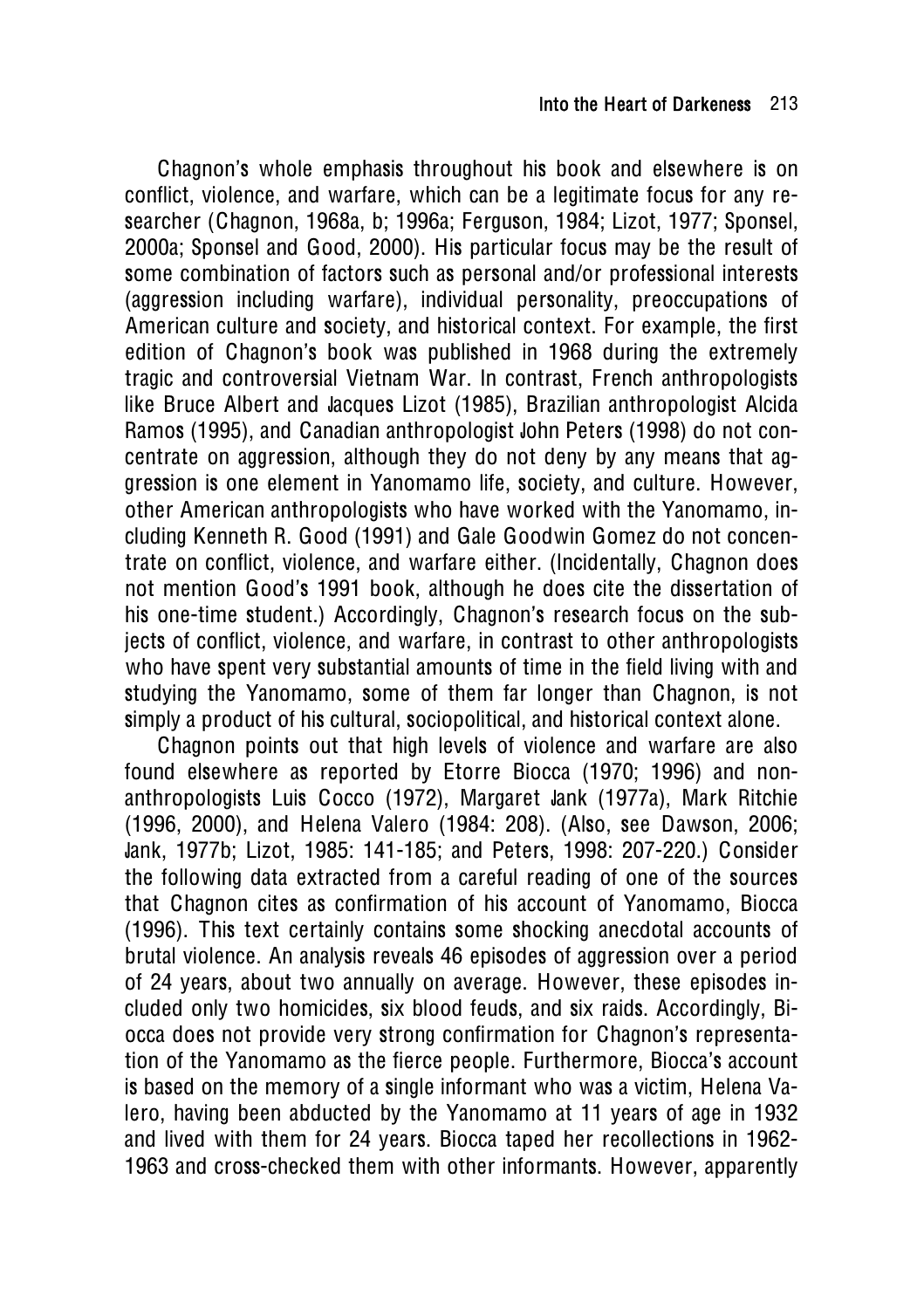Valero was dissatisfied with Biocca's account since she published her own book later (Valero, 1984). Nevertheless, Steven A. LeBlanc (2003:152) and Smith (2007: 12-15) both cite an anecdote of an episode of brutal violence recounted in Biocca's book with the implication that violence and warfare are ubiquitous among the Yanomamo. It would appear that science is trumped by the ideology of the apologists for war. It would be interesting to systematically compare the accounts of Biocca and Valero, and also to compare them with a biography from the Waorani, another Amazonian indigenous society that is also infamous for its violence (Wallis, 1965). However, such comparisons are beyond the scope of this essay.

In the most extensive and sophisticated demographic study of any Yanomamo population, Early and Peters (2000: 230) point out that in the entire 66-year period covered by their research on the demography of the Xilixana Yanomami of the Mucajai River area in Brazil, there were only five raids. That is an average of one raid about every 13 years. They also note that there were no raids during Kenneth Taylor's 23 months of fieldwork among eight villages of the Auaris Sanuma subgroup of Yanomami. Early and Peters (2000: 203) conclude: "The Yanomami do conduct deadly raids, but the stereotype of all Yanomami as engaged in chronic warfare is false and resented by the Yanomami themselves" (cf., Salamone, 1997: 20). Peters lived with the Yanomamo in Brazil for a decade.

Lizot (1985: xiv-xv), who lived with Yanomamo starting in 1968 for more than a quarter of a century and virtually in the same area where Chagnon worked, writes: "I would like my book to help revise the exaggerated representation that has been given of Yanomami violence. The Yanomami are warriors; they can be brutal and cruel, but they can also be delicate, sensitive, and loving. Violence is only sporadic; *it never dominates social life for* any length of time, and long peaceful moments can separate two explosions. When one is acquainted with the societies of the North American plains or the societies of the Chaco of South America, one cannot say that Yanomami culture is organized around warfare. They are neither good nor evil savages. These Indians are human beings" (emphasis added).

Good (1991: 13), who lived with Yanomamo for 14 consecutive years mostly in the same general area as Chagnon, from 1975-1988, writes: "To my great surprise I found among them a way of life that, while dangerous and harsh, was also filled with camaraderie, compassion, and a thousand daily lessons in communal harmony." Furthermore, Good (1991: 73) says: "The more I thought about Chagnon's emphasis on Yanomama violence, the more I realized how contrived and distorted it was. Raiding, killing, and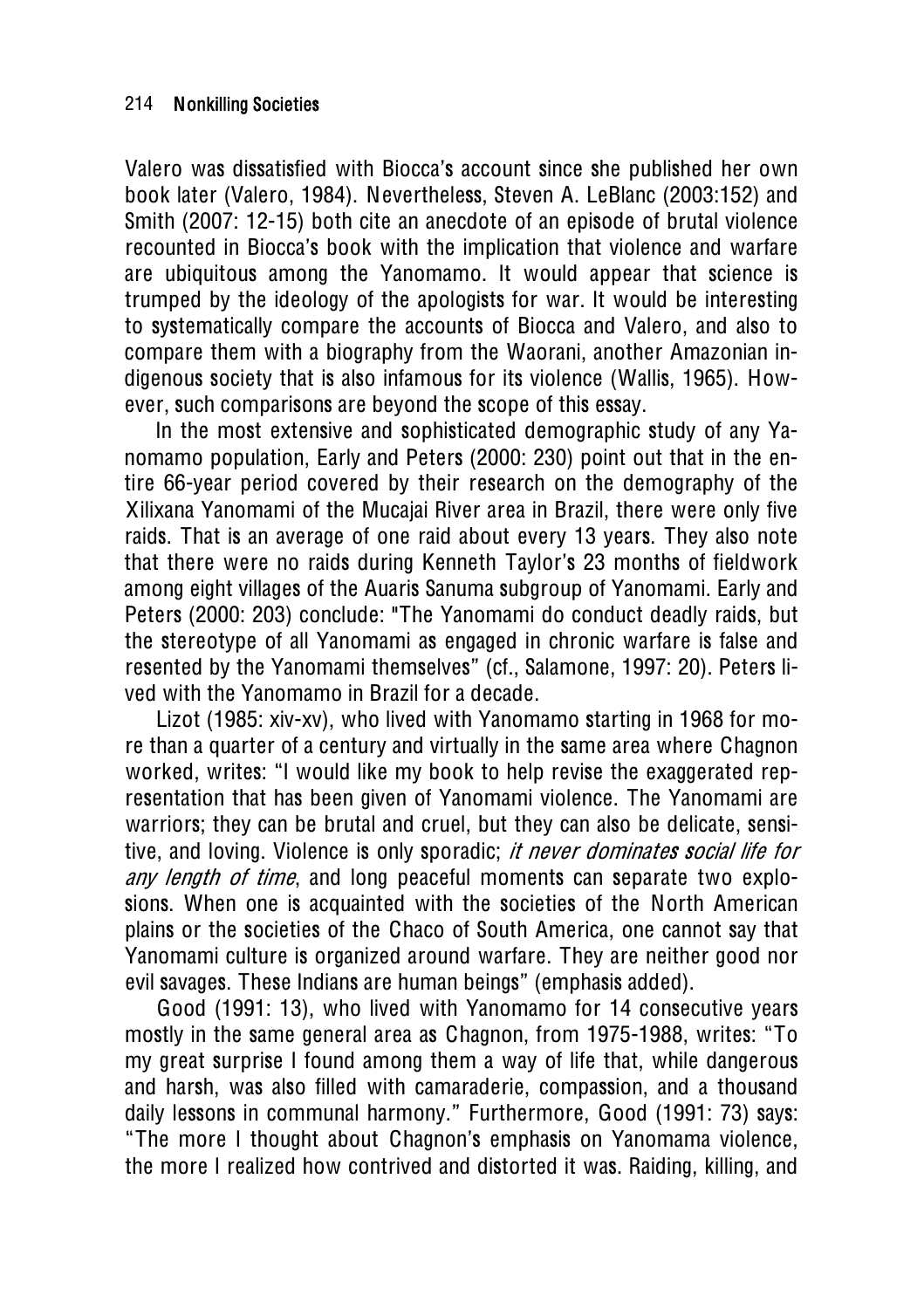wife beating all happened; I was seeing it, and no doubt I'd see a lot more of it. But by misrepresenting violence as the central theme of Yanomama life, his *Fierce People* book had blown the subject out of any sane proportion." (Also, see pages 13, 55, 56, 73, 174-175 in Good's book.) Indeed, Good was far more impressed with the relative harmony within the intimate communities of the Yanomamo (pp. 13, 33, 69, 80, 82). It should be possible to reach some conclusion about such issues by pursuing a systematic comparison of the several dozen ethnographies on the Yanomamo; however, this may not be easy because the foci, depth, quantification, and other aspects of the contents of different books are very uneven.

Anthropological filmmaker Timothy Asch (1991: 35) who collaborated closely with Chagnon in most of his Yanomamo films wrote: "'The fierce people,' indeed, you can't call an entire society the fierce people or any one thing for that matter…." Asch (1991: 38) also mentions the "irresponsibly categorized and grossly maligned "fierce people'." Asch's different view of the Yanomamo are reflected in several short films he made that are available from the Documentary Educational Research such as "A Father Washes His Children." (Also see Asch, 1992.)

The above conclusions coincide with the observation by Bruce Albert, Alcida Ramos, Kenneth Taylor, and Fiona Watson (2001) who have all worked with Yanomamo, the first three for many years: "We have, between us, spent over 80 years working with the Yanomami. Most of us speak one or more Yanomami dialect. Not one of us recognizes the society portrayed in Chagnon's books, and we deplore his sensationalism and name-calling" (Albert et al., 2001). Ramos (2001) even refers to Chagnon's description of the Yanomamo as "character assassination."

Other factors which may explain the differences between depictions of the Yanomamo by Chagnon and almost all other anthropologists who have worked with the Yanomamo include personal differences. Indeed, Chagnon himself recognizes that "... the anthropologist's reactions to a particular people are personal and idiosyncratic…." (p. 10). Furthermore, Karl Heider (1997) mentions several reasons why ethnographers may arrive at different perspectives and interpretations about the same culture: someone is wrong; they are observing different subcultures; they are studying the same culture but at different times; and/or they are looking differently at the same culture. Perhaps some of these reasons apply in the case of different anthropologists who have conducted research with the Yanomamo. At the same time, almost all anthropologists who have worked extensively with Yanomamo are in agreement that Chagnon exaggerated and distorted the violence in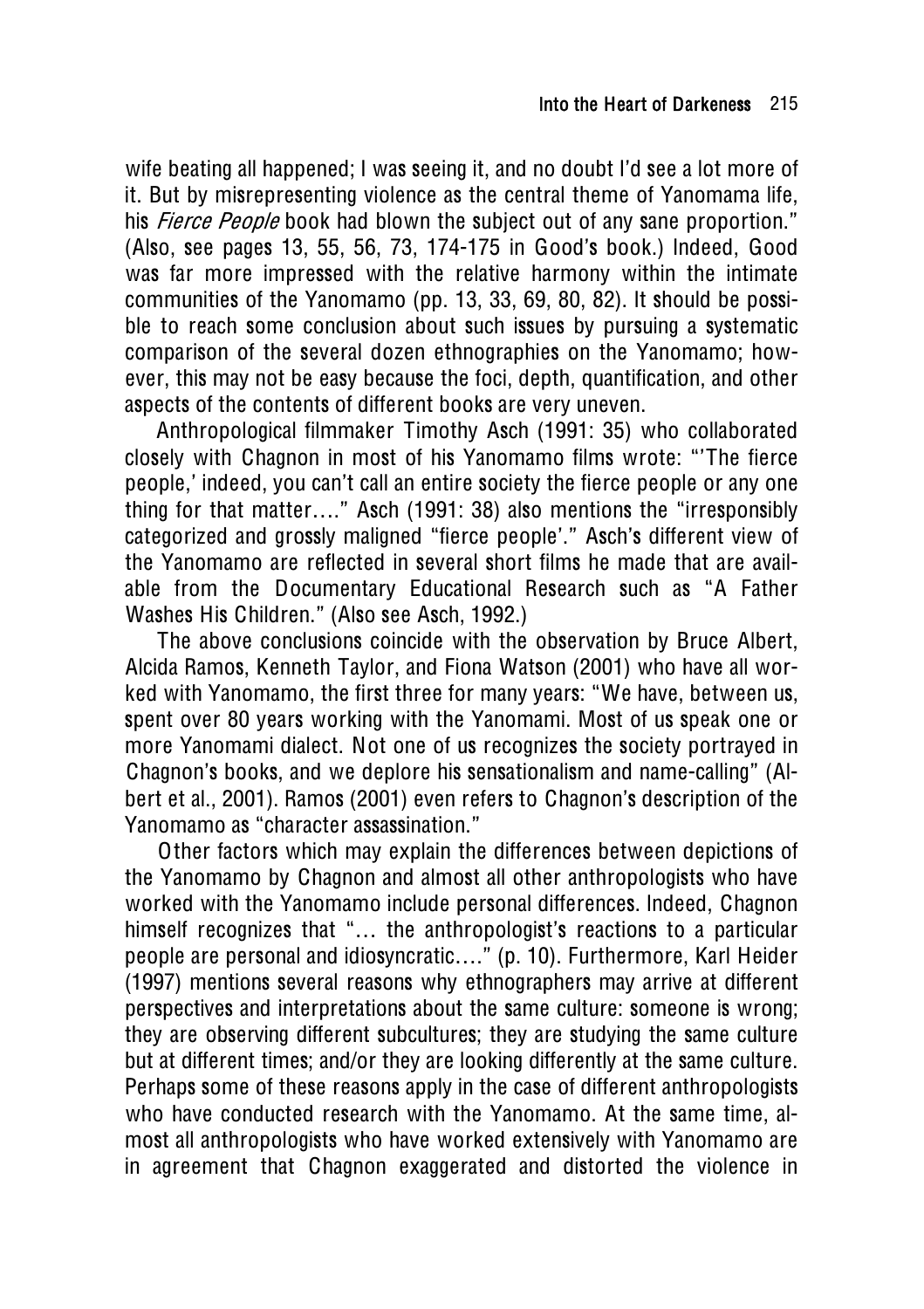Yanomamo society. Even Chagnon's filmmaker, Timothy Asch (1991, 1992), eventually arrived at this same conclusion.

Something else that initially seems to be peculiar about Chagnon's ethnography is his assertion that nonviolent conflict resolution mechanisms are absent among the Yanomamo (p. 211). This is peculiar because such mechanisms are known to be well developed in numerous and diverse other sociocultural systems (Bonta, 1996; Fry and Björkqvist, 1997; Kemp and Fry 2004). Perhaps Chagnon simply wasn't interested in them, or just didn't look for them among his Yanomamo. But this is not necessarily unusual. Researchers and others tend to pay far more attention to killing than to nonkilling in many contexts, marginalizing nonviolence while privileging violence (e.g., Evans Pim, 2009). In trying to understand violence it might well be revealing to also consider nonviolence, as for example, why some men do not join raids or engage in other forms of aggression in Yanomamo society.

As Jacob Pandian (1985: 104) astutely remarks in a discussion about the Yanomamo: "In other words, the social and cultural reality constructed by the anthropologist is actually a portrait of his own psychological reality, as dictated by the ideas that are considered meaningful to him and his audience." (Also see Ramos, 1987; 2001.) Accordingly, further discussion of Chagnon's personality is merited here (cf. Dyer, 2006; Irons, 2004).

Chagnon's first person accounts of his ethnographic experience reveals his remarkable persistence, stamina, and courage in facing many difficult challenges, hardships, and dangers throughout the 60-63 months of actual fieldwork during some 25 fieldtrips stretching over a period of approximately about 30 years. Chagnon says that he risked his life, and it was endangered on several occasions (pp. 42, 209, 254-258). He learned to defend himself fiercely to gain respect (p. 17-19). Given the nature of his research problems, he needed to collect detailed genealogies which is extremely difficult and can even be dangerous in a society in which it is taboo to mention the personal names of individuals and especially deceased persons (cf. Wilbert, 1972: 51). Chagnon describes how he ignored Yanomamo customs and etiquette in pursuing personal names in spite of the taboo (pp. 13-21, 251- 252). Also, he learned to manipulate and deceive informants to collect accurate genealogies (pp. 22-25). Chagnon mentions that the Yanomamo are not always truthful (pp. 221-222) and that he himself has lied in dealing with them (p. 252). He also states that among the Yanomamo "Strategically deployed, deception and self deception are survival enhancing social tools" (p. 222). [See Chagnon (1974) for more details about his field methods.]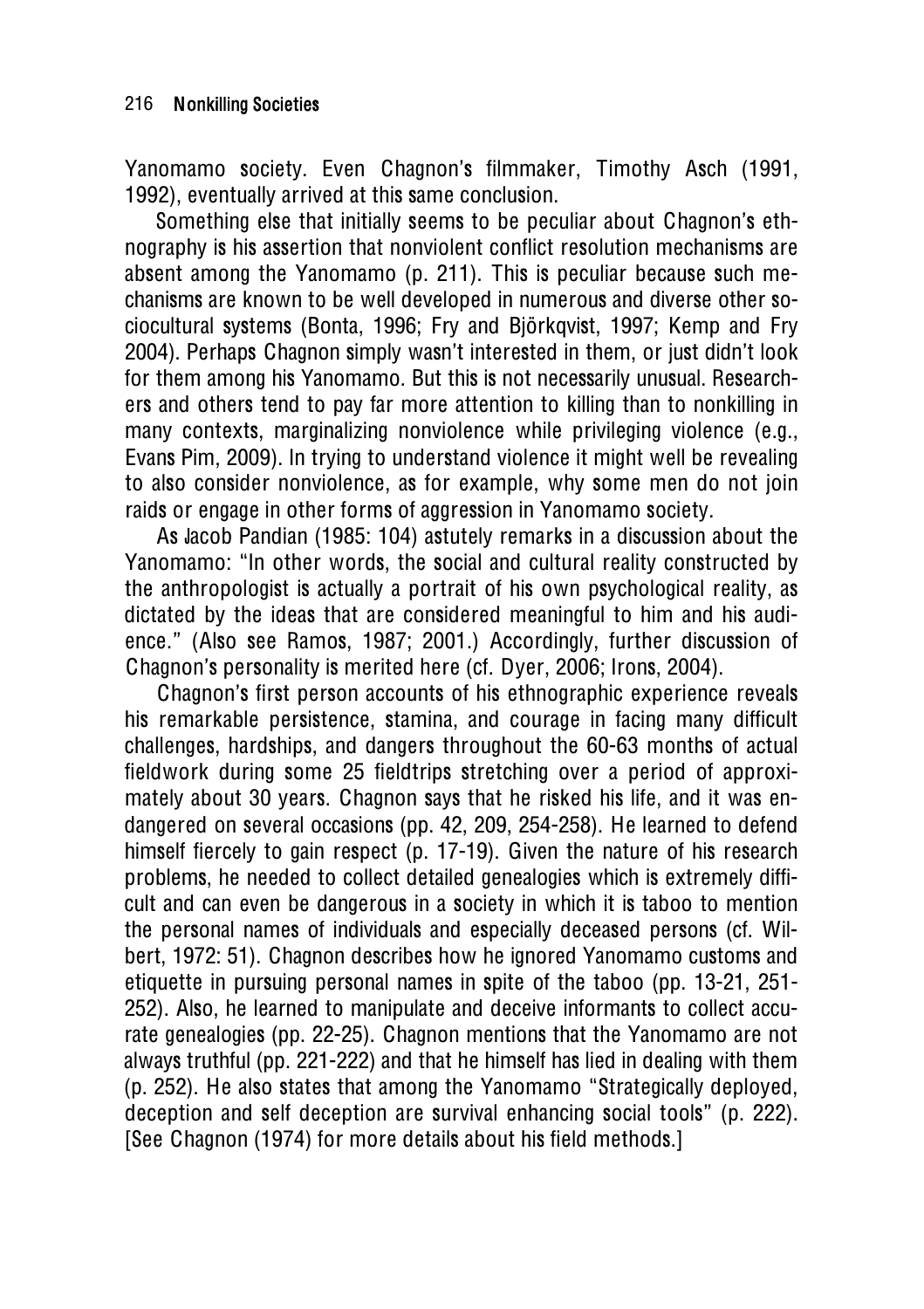Chagnon's personal presence throughout his book holds the attention of readers and helps to understand his fieldwork methods and experiences, an approach reminiscent to some degree of postmodernist reflexivity. Indeed, Chagnon is unusually candid in his book. For instance, he mentions that he facilitated a raid by providing transportation for ten raiders in his motorized canoe (pp. 201-202). However, it may be a weakness in revealing some of his ethical misconduct which an extraordinary number of individuals have questioned on that and other grounds (Albert, 2001; Albert and Ramos, 1989; Begley, 2000; Booth, 1989; Borofsky, 2005; Carneiro da Cunha, 1989; Chagnon, 1974, 1995, 1997b; Coronil, 2001; Davis, 1976; Fischer, 2001; Fluehr-Lobban, 2002; Geertz, 2001; Good, 1991; Gregor and Gross, 2004; Horgan, 1988; Hume, 2010; Johnston, 2010; Landes et al., 1976; Mann, 2001; Miller, 2001; Monaghan, 1994; Nugent, 2001; Padilha, 2010; Rabben, 2004; Ramos, 1987, 2001; Rifkin, 1994; Robin, 2004; Sahlins, 2001; Salamone, 1997; Salzano and Hurtado, 2003; Sponsel, 1998, 2010b; Sponsel and Turner, 2002; Stoll, 2001; Tierney, 2000, 2001; Time, 1976; Terrence Turner, 1994, 2001; Trudy Turner, 2005; Whiteford and Trotter, 2008: 5, 40; Wilson, 2001; Wolf, 1994; Wong, 2001).

Chagnon tries to take much of the credit for the visibility of the Yanomami that helped gain them recognition and assistance during the 1980s massive and catastrophic invasion of illegal gold miners into their territory in Brazil. Chagnon credits his publications and films with making the Yanomamo known to the world, although he admits that publications of other "knowledgeable anthropologists" contributed to their "international visibility" (p. 232, also pp. 253, 259, cf. 1997b). While Chagnon's books reached American audiences, Lizot (1976a, 1978) reached audiences in France and in Spanish speaking countries like Venezuela. Moreover, as mentioned previously, there is a long history of numerous and diverse anthropological accounts of the Yanomami extending back into the early 19th century. In addition, Chagnon discusses his personal heroism again in connection with the investigation of the massacre of Yanomamo by gold miners at Hashimu. However, he avoids mentioning the controversy that surrounded his role in the inquiry including being expelled from Venezuela by a judge and military officials on September 30, 1993 (Stoll, 2001: 37), even though he cites some of the literature in a footnote albeit without providing complete citations in the bibliography (pp. 233-235).

Chagnon concludes his book with the assertion that: "The Yanomamo are now a symbol for all tribesmen and their habitats, everywhere" (p. 259). However, many readers may not be clear about precisely what the Yanomamo actually symbolize in Chagnon's ethnography other than Hobbesian savages. In using his case study among others in teaching various anthro-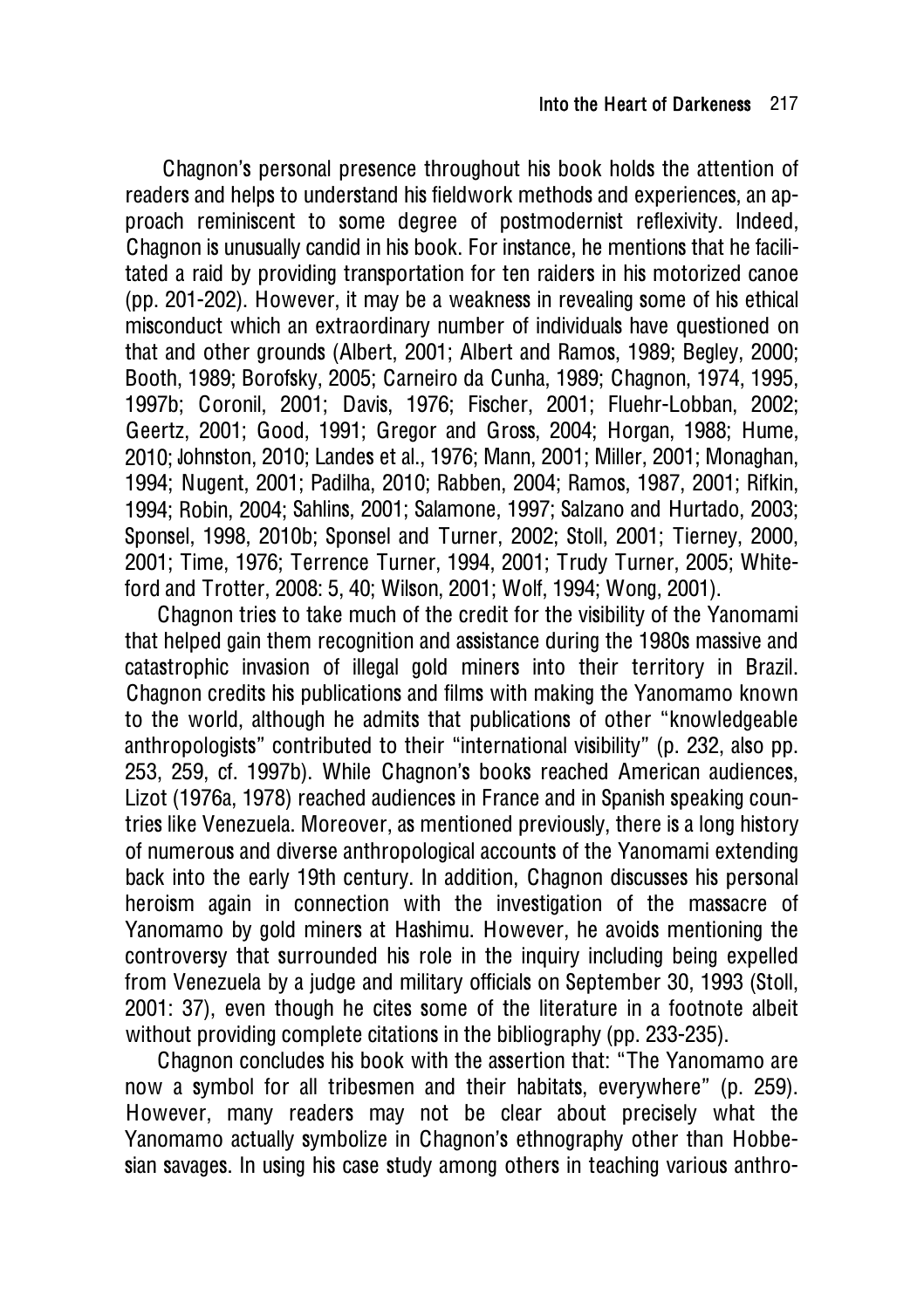pology courses for more than three decades it is clear to the present author that the main message which most readers acquire on their own reading is that the Yanomamo are Hobbesian savages who would be better if civilized (cf. Sponsel, 1992, 1994a). Another message is that as primitives the Yanomamo reflect the inherent aggressiveness of human nature (cf. Sponsel, 1996a, 1998, 2009). In short, without the benefit of informed and critical analysis this book may simply reinforce preconceived American cultural stereotypes and ethnocentrism. This is serious, because through the five editions that have been commonly used in anthropology courses since 1968, several million students have been exposed to what the Yanomamo symbolize for Chagnon.

The American cultural mindset appears to be influencing Chagnon's conceptual framework. In his ethnography about the Yanomamo he uses concepts reflecting American militaristic ideology such as credible threat and peace through strength (p. 158). A cold war mindset with its nuclear weaponry for mutually assured destruction as a credible threat to sustain peace between superpowers is mirrored in Chagnon's view of intervillage politics, as for example, when he mentions the "politics of brinkmanship," bluff, intimidation, and detante (pp. 160-161, 216). It appears that his conceptual framework is not totally devoid of ethnocentric conceptualizations and interpretations of the Yanomamo, although the same could be said of many other ethnographers. Science is not ahistorical, acultural, apolitical, and amoral, no matter how much one may attempt to be neutral and objective or claim to be so (e.g., Holmes, 2008).

Chagnon's (1996, 1997a) use of the concepts of war, peace, and military are problematic as well (Lizot, 1994b). The nature and scale of aggression among the Yanomamo include raids and massacres, but they hardly merit the designation of war, except by the broadest definition as a potentially lethal conflict between two political entities which can be villages in the case of the Yanomamo. Such a vague conception of war almost renders it a cross-cultural universal which is counter to the overwhelming bulk of evidence (e.g., Fry, 2006, 2007; Kelly, 2000; Sponsel, 1998: 106-109). Intervillage raids among the Yanomamo are more reminiscent of the famous blood feud between the extended families of the Hatfields and McCoys in the Appalachian mountains of Kentucky and Virginia from 1882 to 1890 that involved the killing of a dozen individuals (Rice, 1982; Waller, 1988). (For similar cases of blood feuding see Boehm, 1984; Keiser, 1991; Kelly, 2000; and Otterbein, 1985, 1994, 2004).

In the case of the Hatfields and McCoys, "yellow journalism" in the popular press focused on selected fragments of reality thereby exaggerating and sensationalizing them into a myth of savagery although there were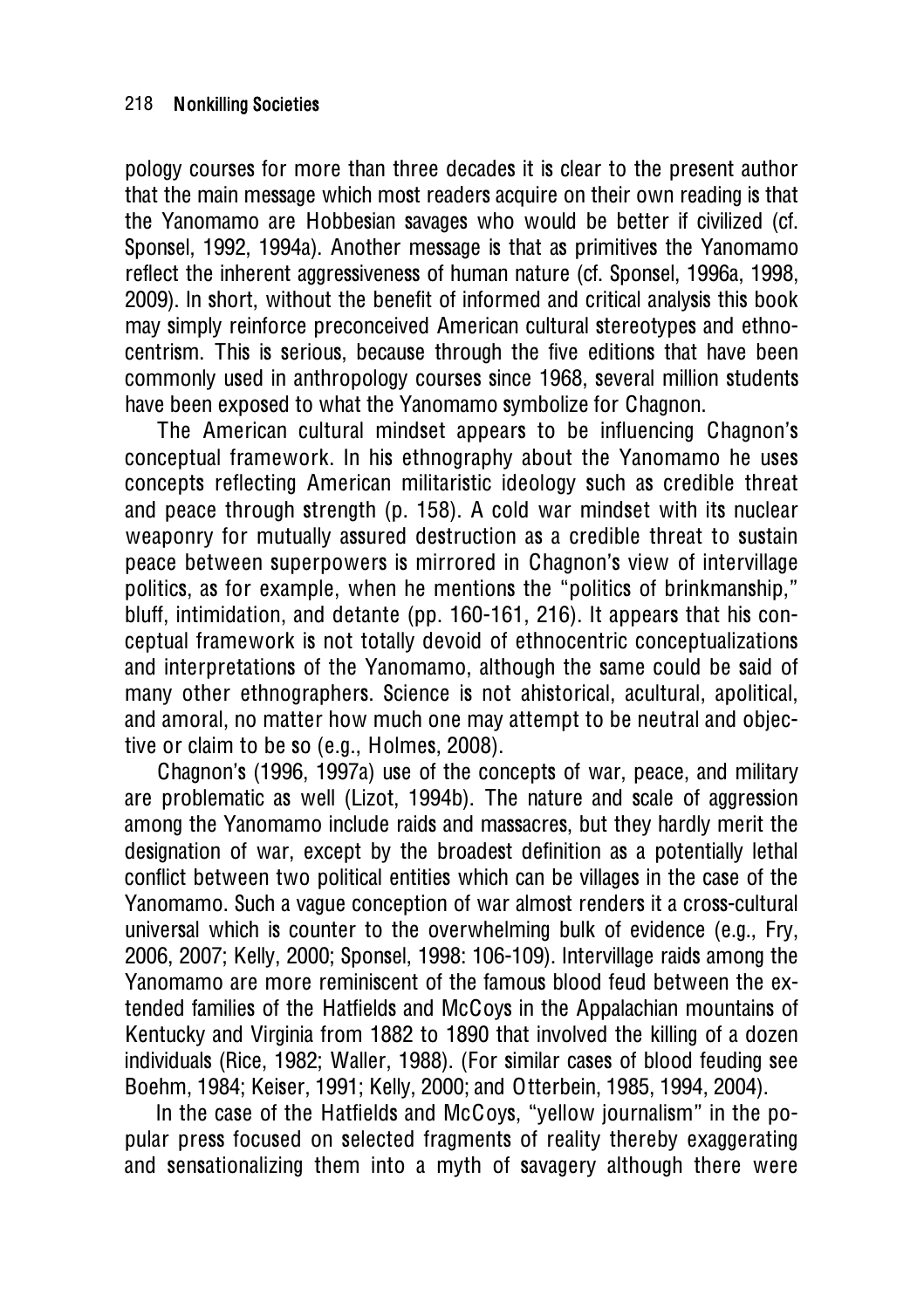feuds many times worse elsewhere. Some think that Chagnon's ethnography was a similar distortion, including most anthropologists who have spent any length of time working with the Yanomamo.

As Good (1991: 44) observes: "The Yanomama, I knew, never engage in anything like open warfare. They think it's absurd to risk your life that way and possibly get a lot of people killed. Instead, a raiding party will sneak up on an enemy village and hide in the bushes overnight, maybe on the trail leading to the village gardens. Then next morning they will wait until someone passes, shoot him, then run off. No heroics, no single combat, no massed battles. Just hide, shoot, and run. You accomplish your purpose, and you don't get yourself killed in the process."

In response to Chagnon's (1968a,b) earliest publications on the Yanomamo, Robin Fox (1969) and Elman Service (1968) both questioned his equation of feuding and raiding as warfare. (Also see Fry, 2006, 2007; Sponsel, 1998.) David P. Barash (1991: 32, 82-83) in the first major textbook in peace studies defines war as armed aggression for political goals between or within nation-states involving a military sector separate from a civilian one with 50,000 troops and 1,000 combat dead. However, this definition is too narrow and exclusive for most anthropological students of warfare. What is sorely needed is a systematic and objective typology of warfare and other forms of aggression (Sponsel, 2000; Sponsel and Good, 2000). (Also, see Keegan, 1993: 97, 121; Kelly, 2000: 122-123, 139-142; LeBlanc, 2003: 57; Levinson, 1004: 63-66; Otterbein and Otterbein, 1965; and Smith, 2007: 15-17).

Likewise, Chagnon uses the concept of the military so loosely and carelessly as to be meaningless (e.g., pp. 160-162). The term usually refers to full-time professionally trained armed combatants of a nation state. Levinson (1994: 115) states: "A society is considered militaristic when it engages in warfare frequently; when it devotes considerable resources to preparing for war; when its soldiers kill, torture, or mutilate the enemy; and when pursuit of military glory is an objective of combat." (See also Eckhardt, 1973.) The Yanomamo do not conform to the normal conception of the military. Furthermore, among the Yanomamo, there is nothing comparable by any stretch of the imagination to the military of the Venezuelan state based in the vicinity of some of their communities (Chagnon, 1997a: 238). But reference to war and military among the Yanomamo connects Chagnon's work with the broader discourse on these subjects, thereby lending him notice and prestige. (On American militarism see Andres, 2004; and Hedges, 2002.)

The negative concept of peace is implicated in Chagnon perspective; namely, peace is no more than the absence of war (pp. 168, 216). Adherence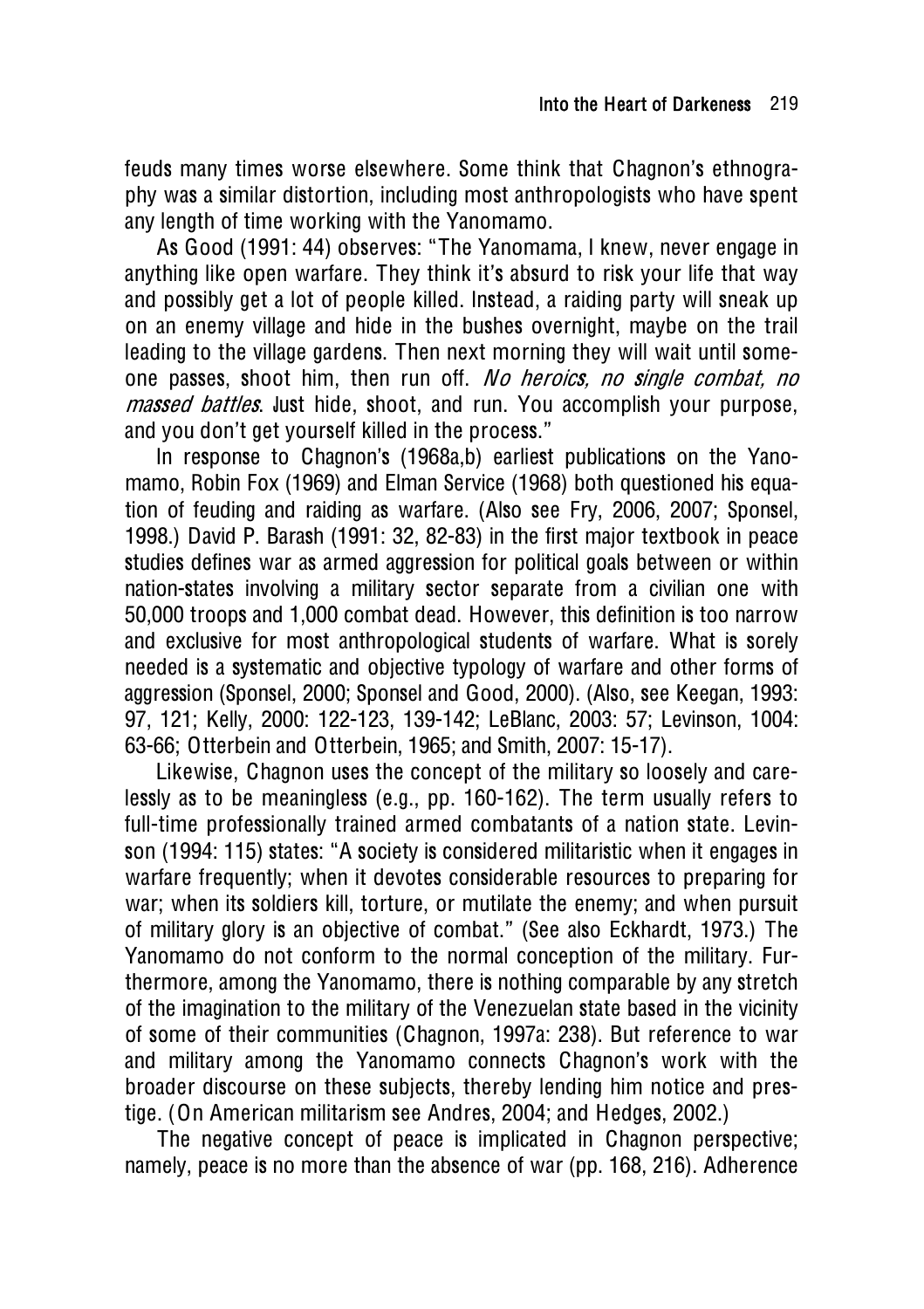to such a simple and myopic concept of peace may help explain why Chagnon focuses on killing to the neglect of nonkilling in Yanomamo society. However, peace is not rare, it is just rarely studied, contrary to Chagnon in the case of the Yanomamo, and also to some of his partisans like Thomas Gregor more generally (1996:xii-xiv, cf., Sponsel, 1996a). As Kelly (2000: 75) observes: "Warfare is not an endemic condition of human existence but an episodic feature of human history (and prehistory) observed at certain times and places and not others." Furthermore, empathy, cooperation, and altruism are no less a part of Yanomamo character than they are part of animal nature in general (Bekoff and Pierce, 2010; Good, 1991). [For further explication of the distinction between negative and positive peace see Sponsel (1994b: 14-16), and for an elaboration of the problems with Chagnon's conceptual framework regarding warfare, military, and other concepts see Sponsel (1998).]

In Yanomamo society women appear to be passive rather than active agents, only laborers, producers of children, sex objects, and items of exchange (Chagnon, 1997a: 210). Yanomamo culture is "decidedly masculine—male chauvinistic" (p. 122) and Chagnon is male; thus, these two factors may help explain why he has relatively little to say about the role of women in intra- and inter-village politics among other matters related to gender. Nevertheless, some anthropologists have accused him of male sexist bias (Tiffany and Adams, 1994, 1995, 1996). Research is sorely needed on all aspects of women in Yanomamo society, culture, economy, politics, violence, and nonviolence. For instance, Chagnon does not consider the reproductive fitness of women, only that of men.

Evolution as cumulative change through time is certainly a scientific fact, but evolutionism is a political ideology; that is, viewing so-called primitive cultures as survivals from some prior stage of cultural evolution (e.g., Fabian, 1991). When Chagnon asserts that Yanomamo reflect some aspects of "our entire history as humans" (p. 154), he is not referring to cross-cultural or panhuman universals shared by humanity. Instead he is referring to the Yanomamo as representing an earlier stage of cultural evolution rather than merely an alternative lifestyle among our contemporaries. Obviously Chagnon views the Yanomamo as some kind of primitive survivals from the Stone Age; that is, foot Indians with minimal horticulture at an early stage of the Neolithic (p. 45, cf. Wilbert, 1972). He mentions the term primitive throughout his book (pp. 5, 10, 11, 19, 31, 79, 121, 139, 144, 145, 164, 211, 243, 247, 248). However, the concept of primitive was challenged as derogatory stereotyping and went out of fashion among professional anthropologists several decades ago, unless very carefully qualified in special contexts (e.g., Montagu, 1968; cf. Roes,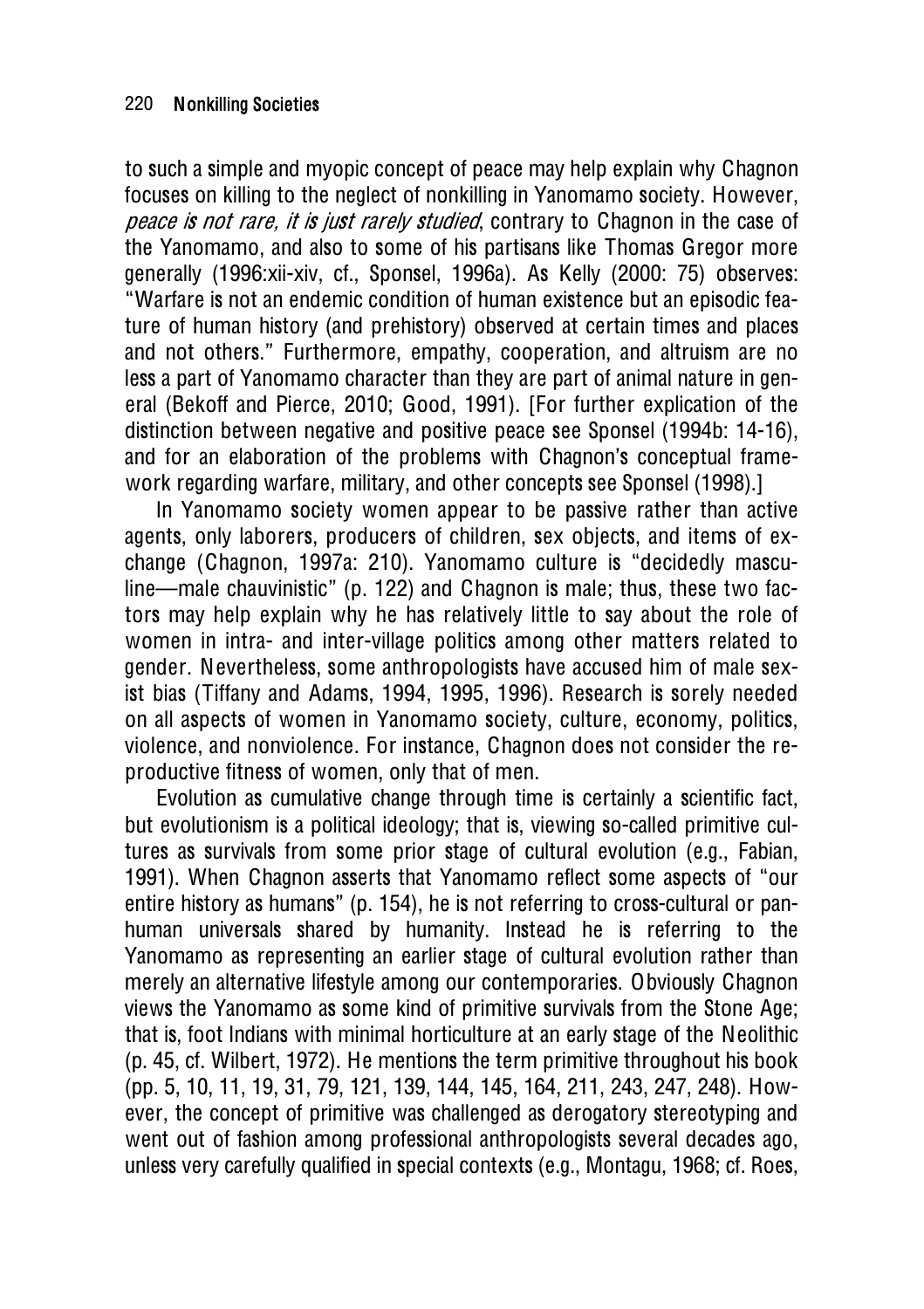1997). One of Chagnon's collaborators, James V. Neel (1970), also viewed the Yanomamo as "primitive," as did Wilbert (1972: 4, 13-15). However, Chagnon (1997) persists in applying the term in the fifth edition of his book (cf. Fabian, 1991). The Yanomamo are not anachronistic, but Chagnon's continuing use of the term primitive is (Wong, 2001: 26-28). Nevertheless, this adds to the attraction of his book for many naïve readers (cf. Chagnon, 1973, 1997b; Fischer, 1969). Yet using the term primitive without appropriate qualification in the media may serve to reinforce negative stereotypes of the Yanomamo held by the general public (Wong, 2001: 26-28).

Chagnon has spent a total of 63 months (p. viii) or 60 months (p. 1, 8) actually living with Yanomamo during his field research, this stretched out over a period of about 30 years (p. vii, xii). He made 20 (p. 8) or 25 (p. viii) separate fieldtrips, and visited some 60 villages (p. 27). Chagnon says that "… I have been studying the Yanomamo now for nearly 30 years" (p. 204), states that he has been studying the Yanomamo for 32 years (pp. 248, 257), and claims that he has "25 years of field data" (p. 213). Whichever the correct numbers, given the nature of his research Chagnon has likely visited a greater number of villages than any other field researcher. However, his fieldwork was curtailed during various periods by the refusal of the Office of Indian Affairs of the government of Venezuela to issue further research permits. Chagnon (1997b: 101) attributes curtailment during 1975-1984 to professional jealousy and nationalism of Venezuelan anthropologists. However, many Venezuelan anthropologists have their own achievements that are widely recognized nationally and internationally, thus no reason to be jealous. In addition, any Venezuelan nationalism did not prevent other foreigners from conducting long-term field research in the Amazon, such as the American Kenneth R. Good and the Frenchman Jacques Lizot. In short, it is likely that other reasons were involved for the Venezuelan government's refusal of his application to return to the Yanomamo. The government rejected his applications at least three times (Wong, 2001: 27).

Chagnon asserts that he has studied 25% of his estimated some 20,000 individuals among the Yanomamo (p. 83). At the same time, he writes that: "Only two of the seven population blocs shown in Figure 2.14 are the focus of most of the discussion in this book…." (p. 80). He resided mainly in two communities, Kaobawa's village of Bisaasi-teri (pp. 3, 83-84), and to a much lesser degree Mishimisimabowei-teri (p. 209). Both of these two villages are within the sphere of contact influences from missionaries and other Western forces, and were so even before Chagnon started. The Venezuelan Malaria Control station was located near the Mavaca mission for over 25 years (p.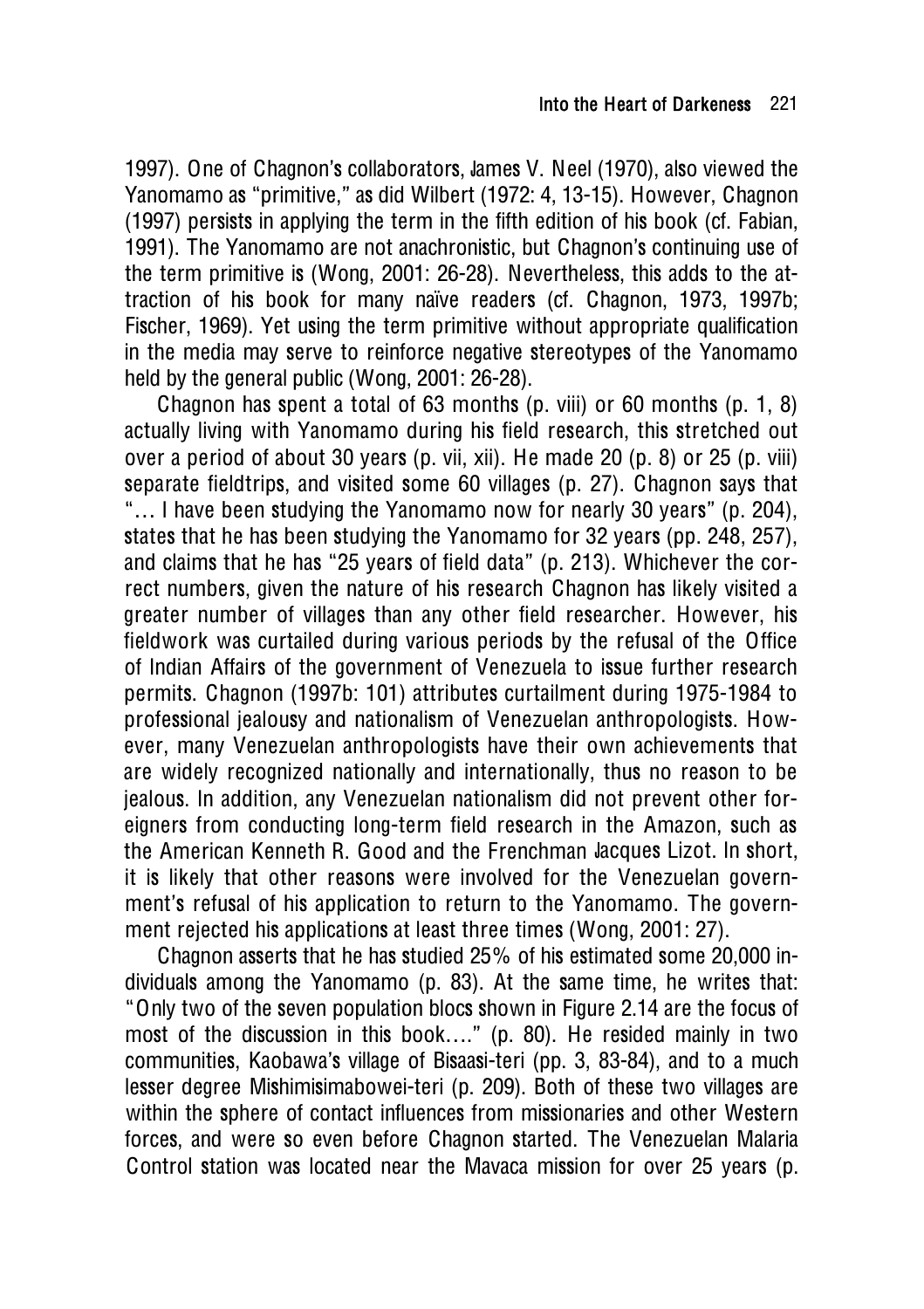246). Bisaasi-teri was a base of the New Tribes Mission, and a Salesian mission was directly across the river (Kenneth R. Good, personal communication). Chagnon emphasizes the necessity to not limit ethnographic observation to one community at a single point in time (p. 207). However, he initially spent some 15 months in the village of Bisaasi-teri (p. 208). [For more on the context of Chagnon's fieldwork, see Cocco (1972) and Ferguson (1995: 277-306).]

Another dimension of his research sample is his recognition of five distinct ecological zones within the territory of the Yanomamo (pp. 83-88). Moreover, he asserts that: "These ecological and geographical differences seem to lie behind social, political, demographic, and historical differences when villages from the two areas are compared" (p. 87). "The most startling difference is the degree to which violence and warfare—and the consequences of these distinguish highland and lowland groups from each other. Warfare is much more highly developed and chronic in the lowlands. Men in the lowland villages seem 'pushy' and aggressive, but men from the smaller, highland villages seem sedate and gentle. Not unexpectedly, alliance patterns are more elaborate in the lowlands and dramatic, large, regular feasts are characteristic, events in which large groups invite their current allies to feast and trade. Larger numbers of women in the lowland villages are either abducted from or 'coerced' from weaker, smaller neighbors—including highland villages…. In addition, fewer of the adult men in the highland villages are *unokais*, i.e., men who have participated in the killing of other men…." (p. 87). (Also, see pp. 88-91.) But these zonal differences are not systematically, quantitatively, and statistically demonstrated; he offers mostly qualitative assertions instead (Table 2.1, p. 88). Regional differences need to be far more carefully pursued and documented. For instance, Chagnon suggests that resources in the highlands are less abundant than in the lowlands, thus perhaps protein capture from animal prey may be more of a problem in the former (p. 94).

Chagnon depicts Yanomamo as traditional primitives little influenced by external forces, yet he was led into his first village called Bisaasi-teri by missionary James P. Barker who started in 1950 (p. 11) or 1951 (p. 3), and had lived there for five years (p. 11). The Venezuelan Malaria Control Service had their first permanent field station next to the village and had been in the area for decades (p. 17). He arrived in the village shortly after a serious fight and was confronted by men with drawn arrows (pp. 11-12). He set up temporarily in Barker's hut (p. 13) and Bisaasi-teri remained his base of operations for many years (p. 17).

Chagnon notes that it is difficult to generalize about contact because there is much regional variation in its degree and kind (p. 228). He mentions that Kaobawa's community, Bisaasi-teri, had direct contact with missions for over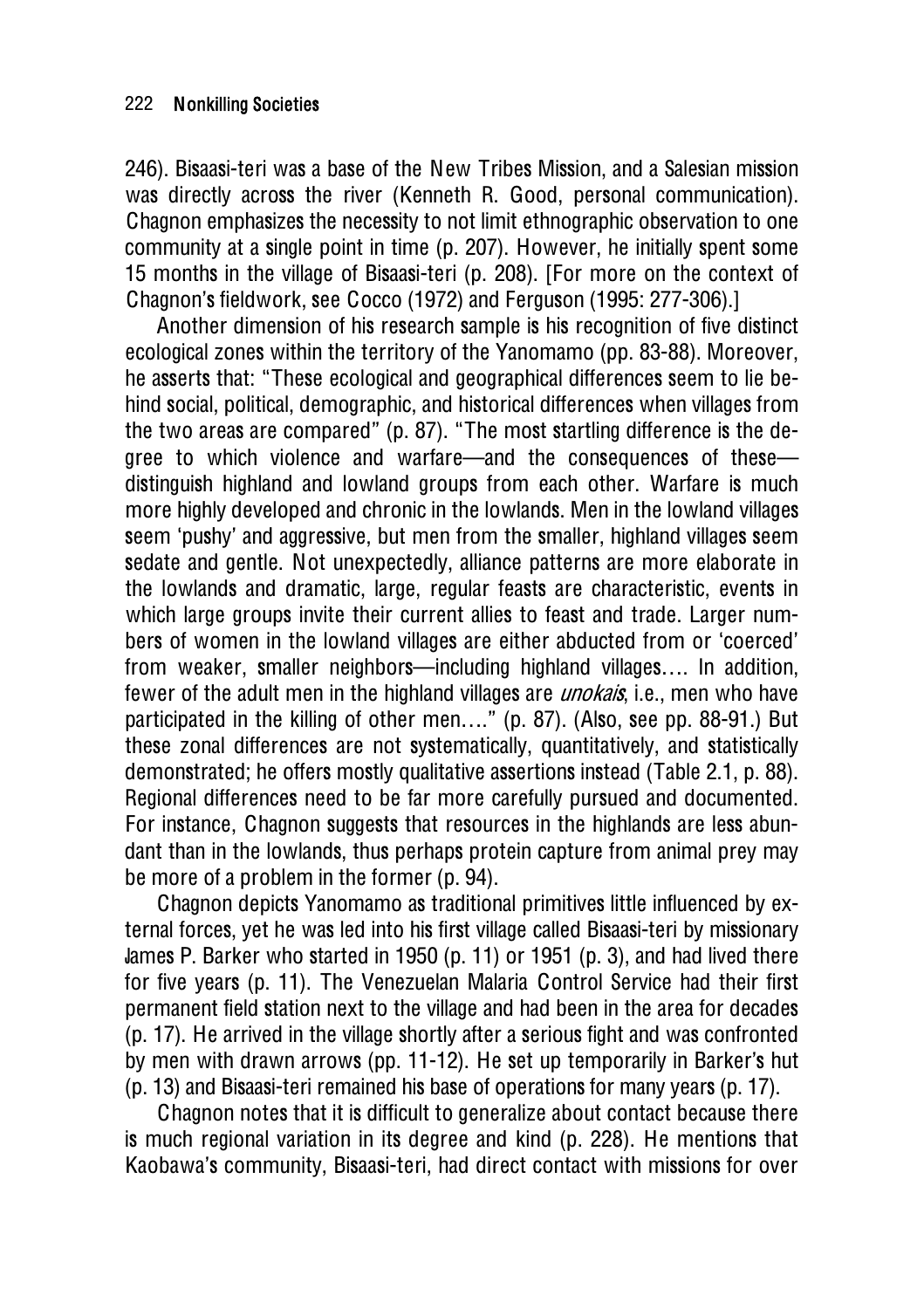four decades by the time of the fifth edition of his book (p. 228). He identifies gradual change in contrast to catastrophic change. But, other than a page or so on gold miners, he focuses almost exclusively on the impact of the Catholic Salesian missionaries, and affords almost no consideration to the Protestant New Tribes missionaries. He discusses mainly the impact of guns from the Salesians on raids of weaker villages and on diseases from contact, especially in intermediate villages that are not isolated, but do not have regular access to medical care from the missions. It becomes obvious that the Salesians and Chagnon have some kind of dispute (pp. 257-258). [Also see Capelletti (1994), Salamone (1997), Tierney (2001: 315-326), and Wong (2001: 27). In 1974, Chagnon released films on both of the missionary organizations, "Ocamo Is My Town," and "New Tribes Mission" (pp. 271-272).]

Yanomamo village size at missions varies from 400-600, a result of the missionization process of centralization for access and administration, plus the attraction of the Yanomamo to missions for trade goods, medical care, schools, and security (p. 229). Warfare is diminishing in the vicinity of missionaries because shotguns afford an advantage against any potential raiders. However, guns may also be used by Yanomamo living in or close to missions as an advantage to raid more distant villages (pp. 238-239). In 1964, there were no shotguns in Mavaca, but by 1975 missionaries had introduced them to some members of at least 8-10 villages and this impacted on warfare patterns (p. 60). [Note that ten villages is a fraction of the estimated total of 360 villages in Yanomamo territory]. Chagnon is preoccupied with the introduction of guns by the missionaries as complicating Yanomamo aggression (pp. 190-191, 204, 215, 224, 226) (cf. Chagnon, 1996b; Ferguson, 1995; Tierney, 2001: 18-35).

Chagnon uses quantitative data and graphs to reveal that the Salesian missions are responsible for disease and deaths, up to 25% in some of 17 villages, but he doesn't consider Protestant missions (pp. 234-254). He writes that: "Contact with foreigners at the Salesian Mission in Venezuela is the most likely explanation of the higher mortality patterns in these groups" (p. 250), and that "we [Westerners] initiated contacts and brought new sickness" (p. 258, cf., Tierney, 2001: 53-82, 334-337).

The forces of culture change or acculturation are mentioned throughout the book. Crude clay pots were still used in 1965, but were replaced by aluminum containers from Western trade by the late 1970s (pp. 49, 172). Matches replaced wooden fire drills (pp. 50-51). Airplanes were rare until after 1964 (p. 101). Chagnon says that we [Westerners] caused the Yanomamo to crave trade goods (pp. 16-19, 242, 250, cf., Ferguson, 1995).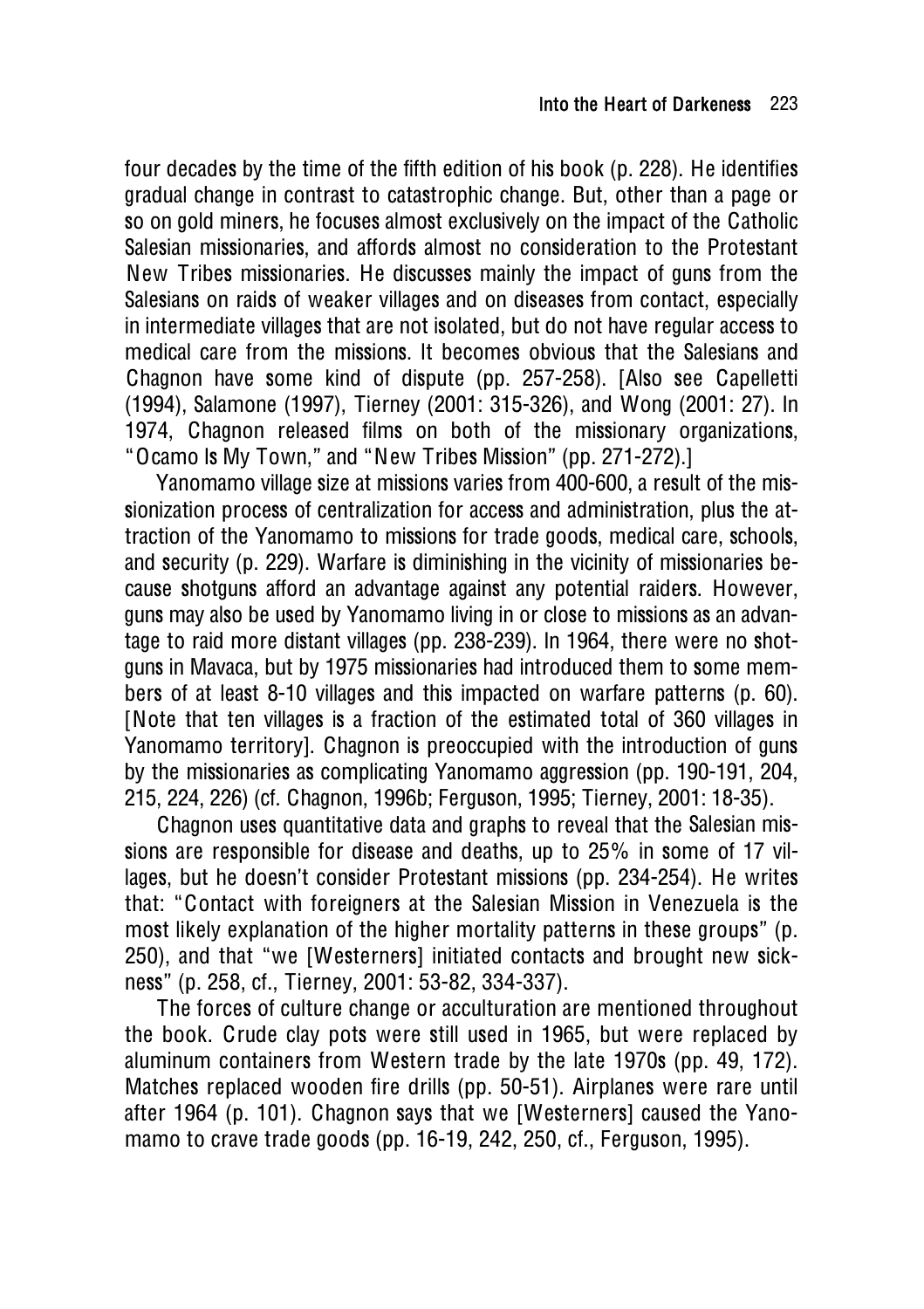Culture change raises the question of just how traditional were some of the Yanomamo communities that Chagnon visited, and especially his main village of Bisaasi-teri which is the basis for much of his case study. Ferguson (1995) has argued in a meticulous systematic survey of ethnohistorical and ethnological literature that the society that Chagnon views as engaged in primitive, endemic, and tribal warfare has been influenced directly on the periphery of its territory and indirectly in the interior by Westerners of various kinds for centuries. For instance, the first European contact with Yanomamo appears to have been in 1787 with the Portuguese Boundary Commission. (Also see Chagnon, 1996b; Chernela, 1997; Cocco, 1972; Ferguson, 1992a, b, 1995; Migliazza, 1972; Peters, 1998.)

Ferguson raises the possibility that at least some of Yanomamo aggression is a product of contact influences, especially competition for trade goods. In a whole chapter on Chagnon, Ferguson (1995: 277-306) even notes that the aggression in the areas where he worked may be influenced by his distribution of trade goods. But in his book Chagnon only mentions Ferguson in a footnote of one sentence (p. 208, cf. Chagnon, 1996b). Again, perhaps Chagnon's focus in his book on the Salesians is an attempt to deflect attention from Ferguson's critical analysis and its ethical implications. [For another example of Chagnon's response to critics, and to Ferguson in particular, see Curtis (2007).]

The use of literature that fits one's observations and interpretations, and the avoidance of literature that does not is a common tactic of an advocacy argument, but does not advance science and scholarship. For example, Chagnon's critique of the animal protein hypothesis formulated by Marvin Harris (1984) to try to explain aggression among the Yanomamo totally ignores the dissertation by Good (1989) even though it directly addresses that very issue. He only cites that dissertation in a completely unrelated matter (p. 230). Also, he ignores Good (1995a,b), and Good and Lizot (1984).

In discussing the illegal invasion of gold miners into Yanomamo territory in Brazil in the 1980s, Chagnon ignores the critical role of the Pro-Yanomami Commission, the Yanomami Commission of the American Anthropological Association, Survival International, and other organizations (pp. 231-233). In discussing the controversy surrounding the investigation of the massacre of Yanomamo by gold miners at Hashimu Chagnon cites four publications including those of three critics in a footnote, but the full citations are not provided in the bibliography (p. 234). He does not cite an important report on the massacre by the French anthropologist who was part of the official investigation team, Bruce Albert (1994). (Also see other documentation by Ramos et al., 2001; Rocha, 1999; and Turner, 1994.) The reader begins to wonder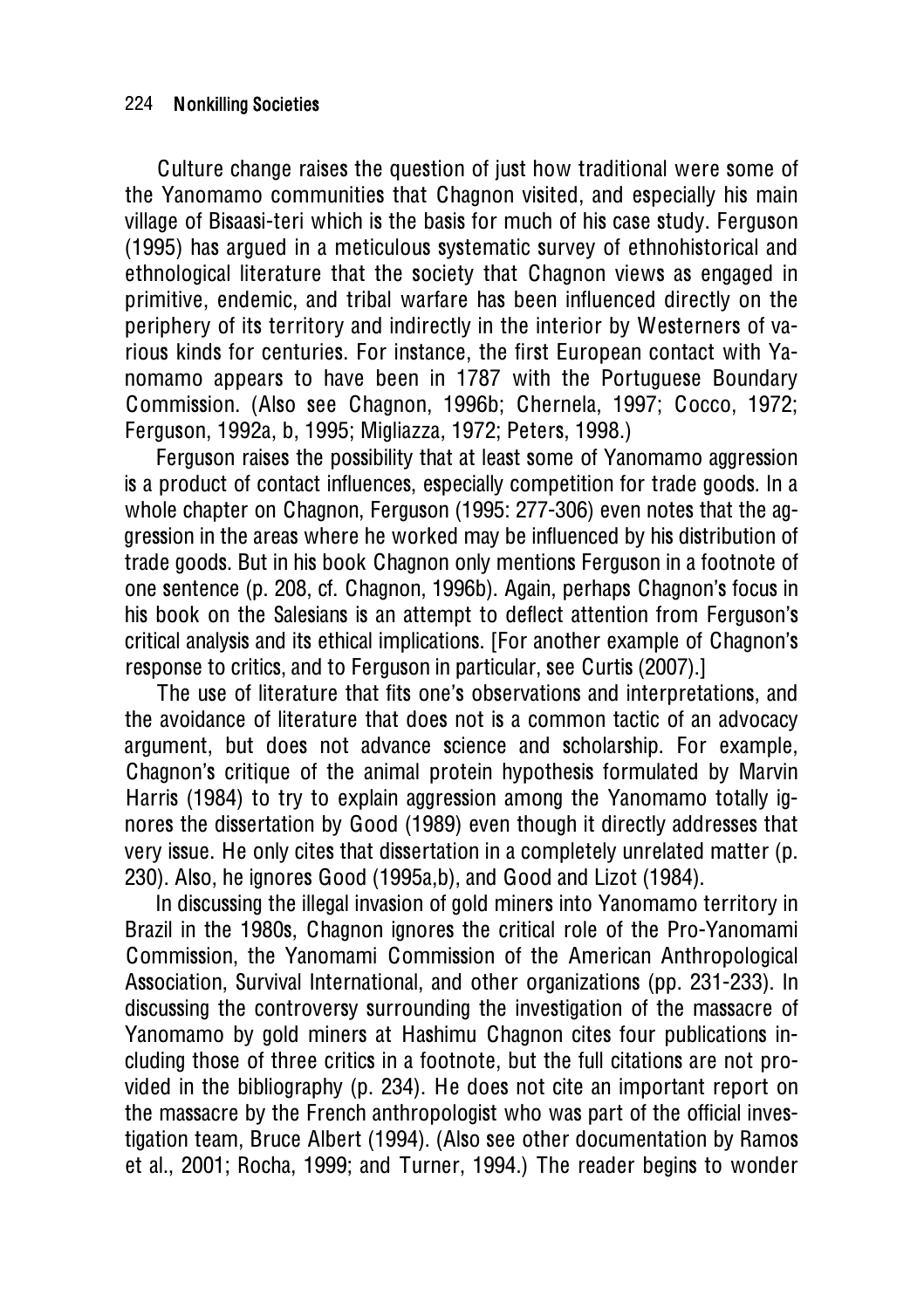how much other relevant information is ignored in Chagnon's book and other publications. (On the tragic consequences of the mining invasion in Yanomamo territory see Albert, 1994; Berwick, 1992; Pro-Yanomami Commission; Rabben, 2004; Ramos, 1995; Sponsel, 1979, 1994a, 1995, 1996b, 1997, 2010c; Survival International, 2010; Tierney, 2001; and Turner, 1991.)

There is also selectivity in quantification. Chagnon's use of quantification and statistical analysis is uneven, not always systematic and clear. For example, he mentions that: "At this time the Patanowa-teri were being raided by a dozen different villages" (p. 135) Also, Chagnon mentions "… the several clubs fights that took place while I was in the field on my first trip…." (p. 136). Episodes of fighting are described throughout the book with varying degrees of detail, but often in anecdotal fashion; for example, "Club fighting is more frequent in large villages…" (p. 188). Again, "The Patanowa-teri then became embroiled in new wars with several villages…." (p. 192). In one year at least eight individuals were killed by raiders. The Pantanowa-teri were raided 25 times during Chagnon's initial fieldwork (p. 194). Chagnon writes that sporadic intervillage raiding may endure a decade or more (p. 204). In addition, serious physical abuse of a wife appears to be rather common among the Yanomamo. Wife abuse occurs, including beating, serious injuries, and even killing (pp. 124-126, 135). In short, Chagnon's quantification of phenomena is not systematic, thorough, and precise; some numbers are specified while others are not. It is impossible to obtain a clear idea of the frequency and intensity of each of the different levels in the hierarchy of aggression for a single village during a particular period of time, even for the most studied village of Bisaasi-teri, this in spite of Chagnon's apparent wealth of knowledge and data. This belies Chagnon's seeming scientific rigor including instrumentation for measurements and for some subjects statistical and computer analysis. Numbers are magic to many readers in the sense that they impart the appearance of real science, but this can be deceptive. (Also, see Chagnon, 1974; and his films "Yanomama: A Multidisciplinary Study" in 1971, and "A Man Called Bee: Studying the Yanomamo" in 1974.)

The Yanomamo also need to be considered in cross-cultural perspective (Sponsel, 1998: 109-110). Types of aggression that are present among the Yanomamo are found in the following percentage of societies for various sample sizes: violence as a means of solving problems (54%), female infanticide (17%), wife beating (84.5%), bride raiding (50%), rape (50%), anger and aggression over the death of a loved one (76%), blood feuding (53.5%), village fissioning (78%), and sorcery as a cause of illness and death (47%) (data extracted from Levinson, 1994). Types of aggression that are rare to absent in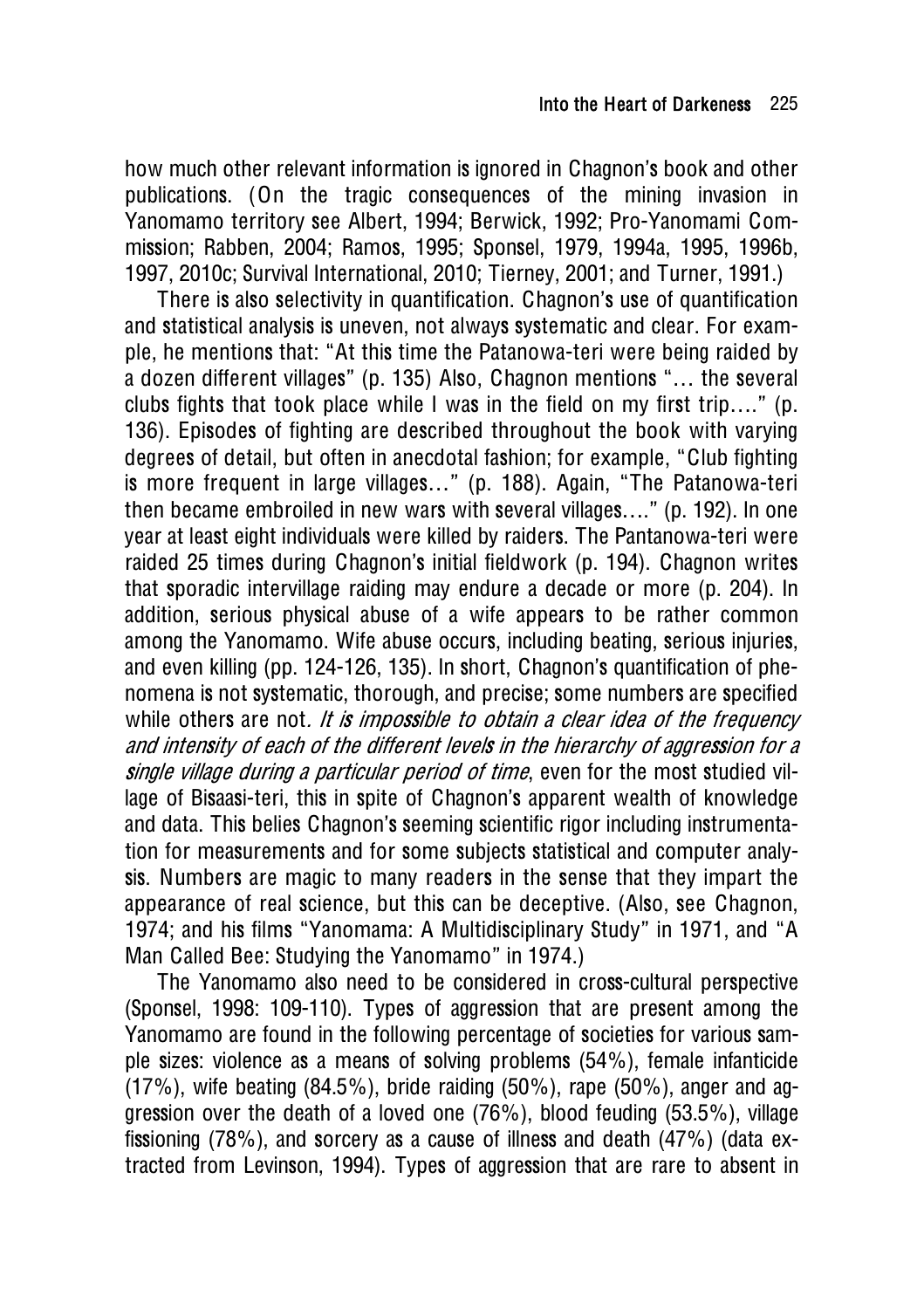Yanomamo society but found in a percentage of other societies for various sample sizes include physical punishment of children (74%), suicide (47%), gerontocide (25%), capital punishment (96.2%), human sacrifice (17%), cannibalism (34%), internal warfare (67%), external warfare (78%), and torturing enemies (50%) (data extracted from Levinson,1994). Thus, from a cross-cultural perspective the Yanomamo are not such an extraordinarily violent society.

Chagnon's violentology with its distorting focus on the Yanomamo as essentially a killing society, and the problematic nature of some of his fieldwork, data, analysis, and interpretations raise another very serious issue. His "fierce people" characterization of the Yanomamo is parroted by many apologists for war and others as reflecting primitive tribal warfare and even human nature in general. Logically, either the authors who uncritically broadcast Chagnon's work to an unsuspecting public are ignorant of the broader literature on the Yanomamo and the criticisms of other anthropologists with extensive experience among the Yanomamo, or they purposefully ignore them. In either case, their indiscriminant use of Chagnon's construction of the Yanomamo as the "fierce people" does not reflect quality science and scholarship. Considering that the criticisms of Chagnon's work have been made for decades by numerous and diverse anthropologists, many of them Yanomamo experts (Sponsel, 1998: 114), one might well suspect that the apologists for war utilize Chagnon's work simply because it conveniently fits and reinforces their political ideology (cf., Kegley and Raymond, 1999: 20-21, 245; Lewontin, 1993).

Just to mention a few, among the apologists for war who seem to uncritically use Chagnon's work as if it were canonical are Ghiglieri (1999), Keeley (1996), LeBlanc (2003), Smith (2007), Watson (1995), and Wrangham and Peterson (1996). However, even more politically neutral scholars of violence and war also use Chagnon's work indiscriminately (eg., Eller, 2006, Keegan, 1993; Otterbein, 2004). The same applies to the authors of numerous introductory textbooks in cultural anthropology. However, Richard H. Robbins (2009: 291-293, 300-305) is more cautious than most when he recognizes Chagnon's representation of the Yanomamo as Hobbesian. Of course, if the raiding and other forms of aggression which occur in some places and times among the Yanomamo do not merit the term war, then the relevance of Chagnon's work to the apologists for war and the study of war in general is reduced if not eliminated. In any case, some of these scientists and scholars would do well to learn how to distinguish truth and its opposite (Frankfurt, 2005, 2006). They might also consider some of the literature that has been accumulating for decades on the anthropology of peace and nonviolence which most neglect entirely (Bonta, 2010; Howell and Willis, 1996;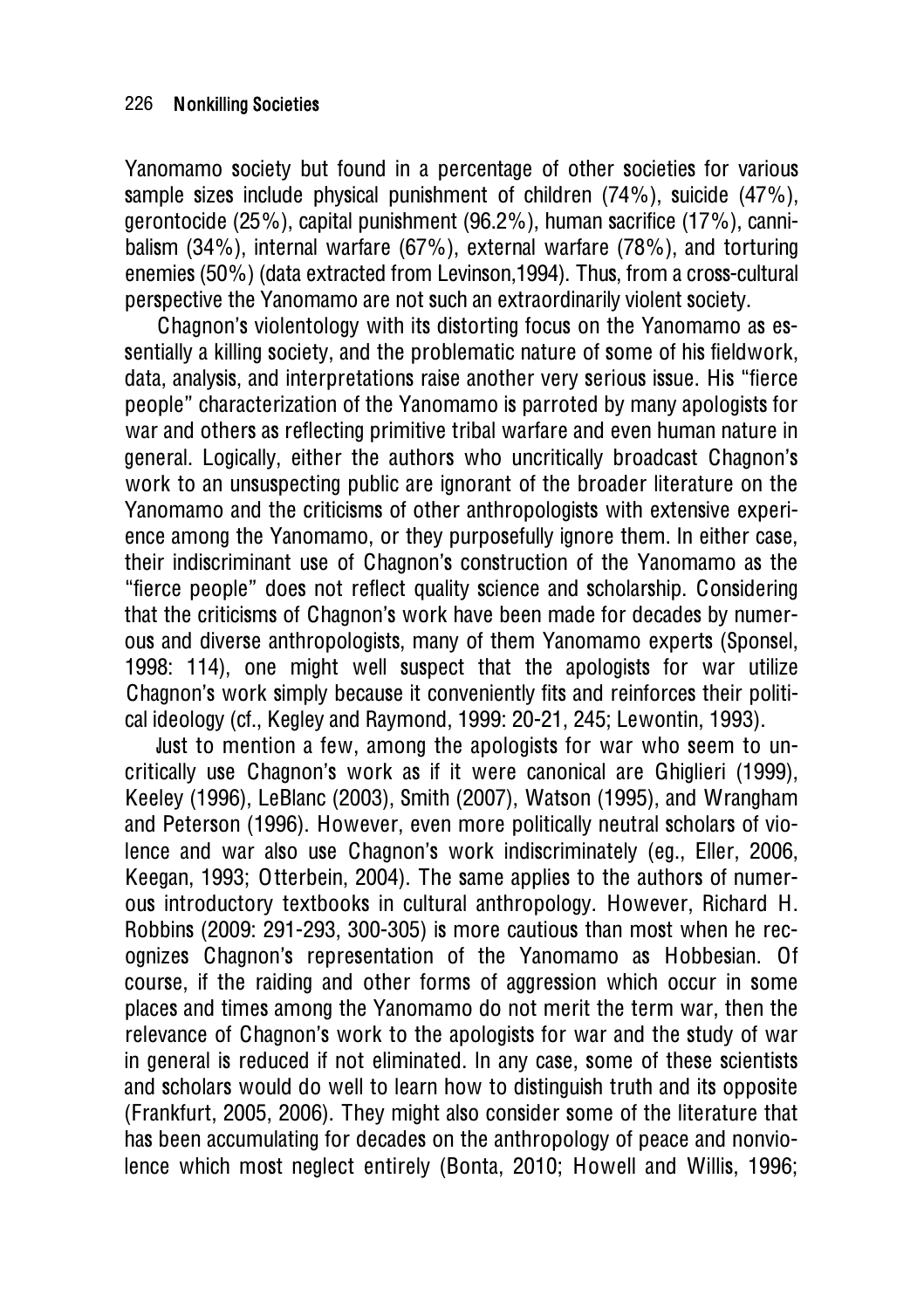Montagu, 1978; Sponsel and Gregor, 1994). (For more on assessing ethnographic texts in general see Atkinson, 1992; and Hammersley, 1990.)

It is unlikely that the apologists for war and others of various persuasions are totally unaware of the criticisms, controversies, and scandals that have periodically erupted around Chagnon's work at least since the mid-1970s (e.g., Landes et al., 1976; Time, 1976). They have appeared not only in specialized scientific and academic publications, but also in the broader public media, including periodicals such as the *Chronicle of Higher Educa*tion, Guardian Weekly, Natural History, New York Review of Books, News<sup>w</sup>eek, Scientific Americ<sup>a</sup>n, The New Republic, The New Yorker, Time, and U.S. New<sup>s</sup> & World Report.

The net effect of the publications of Chagnon and his disciples has been to stigmatize the Yanomamo as "the fierce people" focusing attention on their internal aggression and deflecting it from the aggression impacting on them from outside influences, including introduced Western diseases that have repeatedly precipitated devastating epidemics (Sponsel, 1994a, 1997, 2006a, b, 2010c).

Smole (1976: 14-15) writes that: "Unfortunately, most explorers have been unable to appreciate the humanness of the Yanoama. Instead, adventurers helped give them a reputation for being more 'wild' (bravo or salvaje in Spanish), violent, and potentially dangerous than most other Indians of South America. Over the years they have become legendary." The fierce characterization by Chagnon has negatively impacted on the Yanomamo in various ways. As just one example, the famous British social anthropologist, Sir Edmund Leach, refused to lend his name as a sponsor for a campaign by Survival International in London to raise funds to develop educational programs for the Yanomamo in the 1990s (Albert et al., 2001).

In spite of the numerous and diverse problems with Chagnon's work revealed above and in the supporting literature cited, his loyal partisans act as if they believe that only Chagnon is right and instead all of his critics are wrong, an improbable scenario to say the least (e.g., Borofsky, 2005; Gregor and Gross, 2004). This scenario is obviously improbable, given the extraordinarily large number of critics of Chagnon's work, among them many with extensive field experience living and working with the Yanomamo. Chagnon (1997b) and his partisans have attempted to frame his critics as simply a matter of individuals who are anti-science, anti-evolution, anti-biology, postmodernists, or jealous. Any examination of the resumes of the varied critics would not sustain such simplistic attempts at dismissal.

An observation from Linda Tuhiwai Smith (1999: 7-8) applies here: "Research is one of the ways in which the underlying code of imperialism and colo-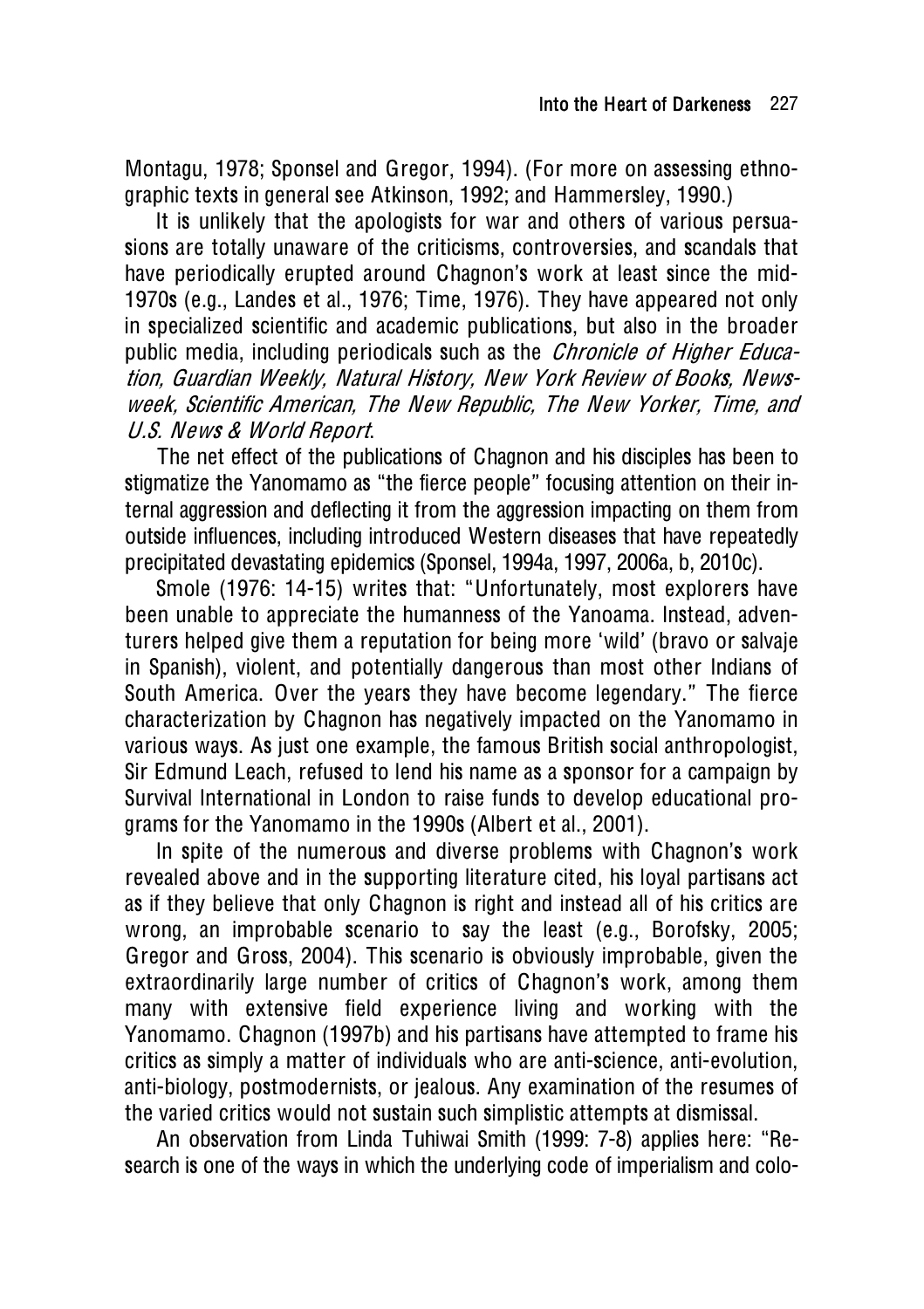nialism is both regulated and realized. It is regulated through the formal rules of individual scholarly disciplines and scientific paradigms, and the institutions that support them (including the state). It is realized in the myriad of representations and ideological constructions of 'the Other' in scholarly and 'popular' works, and in the principles which help to select and recontextualize those constructions in such things as the media, official histories and school curricula."

There is no scientific reason for privileging internal aggression over external aggression from culture contact influences when the latter actually threatens the very survival of the vulnerable population of the Yanomamo, except, perhaps, a lingering colonial mentality fixated on the primitive tribal other and its supposed endemic and chronic tribal warfare. Myths have their uses, ideological and otherwise (cf., Albert et al., 2001). In his critique of Chagnon's work Rifkin (1994: 320) goes to the extreme of asserting that: "This anthropology is, then, not an anthropology at all but a deformed social science in the service of the engineering sciences of destruction." [For the broader Cold War context of Chagnon's research see Johnston (2007), Tierney (2001), and Wax (2008).]

## **Conclusions**

The Yanomamo are especially relevant to the subject of nonkilling societies because they have been celebrated as the most famous ethnographic case of essentially Hobbesian savages, yet this canonical representation is seriously flawed on many counts as demonstrated above using Chagnon's own main book. The pivotal point of this whole essay is that thinking in terms of nonkilling <sup>c</sup>an open up an entirely new dimension in studying <sup>s</sup>o<sup>c</sup>iocultural <sup>s</sup>ystems, and also it <sup>c</sup>an expos<sup>e</sup> the biase<sup>s</sup> <sup>a</sup>nd distortion<sup>s</sup> from whatever source that is focusing so much on killing. Certainly there is considerable aggression among Yanomamo, there is no doubt about that from Chagnon's documentation and that of many other anthropologists and nonanthropologists. However, killing is not ubiquitous in time and space, and not everyone is a killer, indeed only a minority of the population kills. To generalize in the subtitle of his book, and to persistently characterize them after the subtitle was dropped from the fourth edition as "the fierce people," is a misleading oversimplification and overgeneralization that distorts the nature of Yanomamo daily life, society, and culture. Moreover, this derogatory stereotype may influence others in ways that harm, or at least do not help, the Yanomamo as a vulnerable indigenous population in the Amazon (Chagnon, 1997a, b; Davis, 1976; Lizot, 1976; Martins, 2005; Rabben, 2004; Ramos, 1995; Ramos; Taylor, 1979; Rifkin, 1994).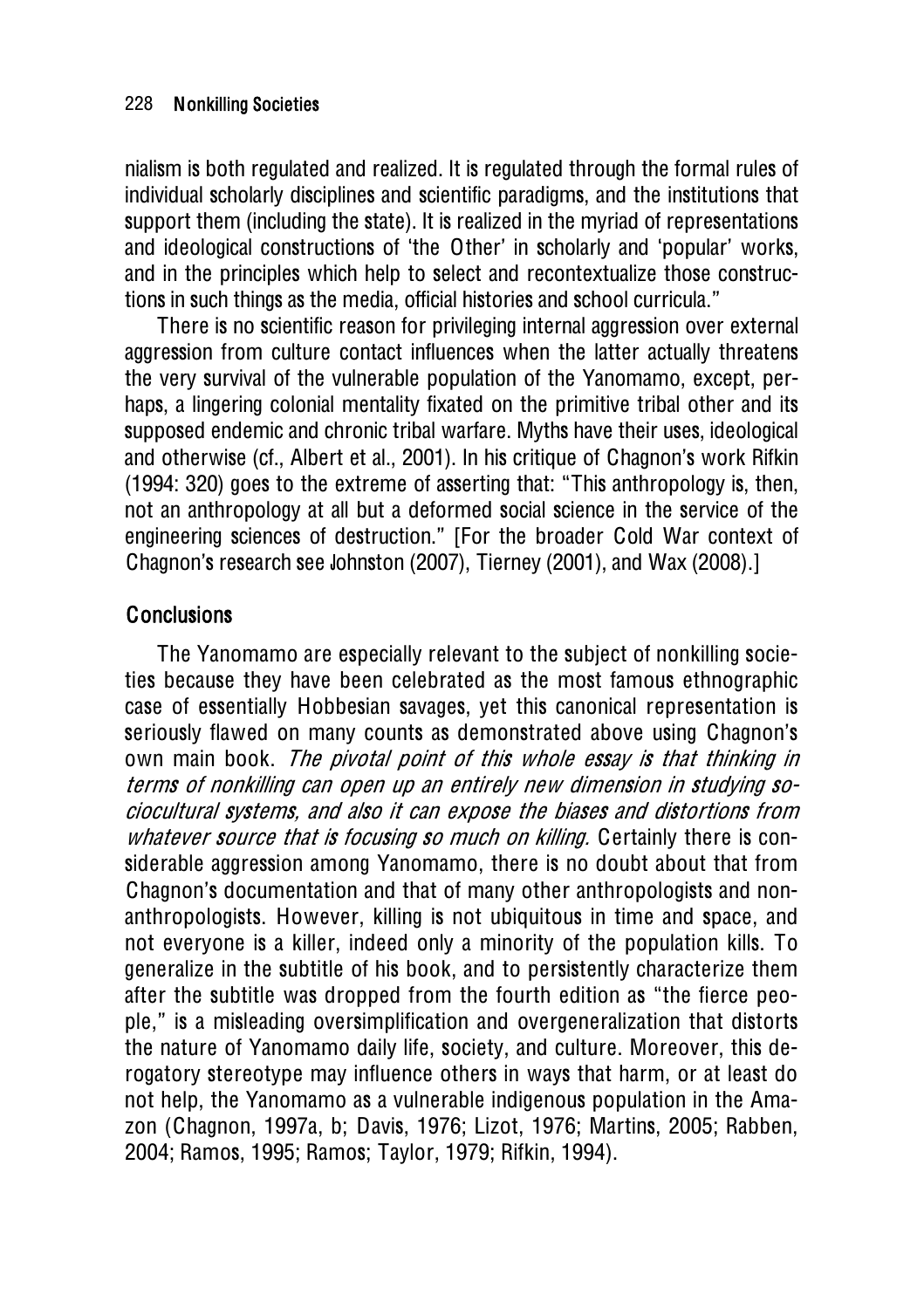The nonkilling perspective reveals that the Yanomamo case as depicted by Chagnon is problematic in several respects, and, in turn, *that renders the* <sup>a</sup>rguments of th<sup>e</sup> <sup>a</sup>pologist<sup>s</sup> for war who rely on it uncritically problemati<sup>c</sup> as well. Their reliance on this case without taking into consideration more of the literature including by other anthropologists, and especially critics of Chagnon, is careless scholarship and scientifically unreliable and even misleading. If their use of Chagnon's case reflects the quality of their science and scholarship in general, then the entire edifice of their work may be problematic as well. Ironically, individuals, many of whom purport to be hard core scientists and accuse others of being anti-science, reveal their own work as shoddy, unreliable, and irresponsible. Many are the same individuals who accuse critics of Chagnon's work and advocates of the study of nonviolence and peace of being ideological when their own work evinces ideologically driven bias and advocacy in argumentation. *Most of all, science, scholarship, and* society cannot advance by ignoring the largest part of reality in any society: namely, nonkilling (cf., Paige, 2009; Evans Pim, 2009). Yanomamo sociocultural reality is grossly distorted when this dimension of their life is neglected, and that can have very serious negative consequences for them.

In conclusion, the Yanomamo are neither a killing society nor a nonkilling society, but exhibit some attributes of each, and this varies regionally. Chagnon and his partisans have exaggerated aggression among the Yanomamo to the point of distortion in the view of almost all of the anthropologists who have lived and worked extensively with this society. Ultimately, the Yanomamo are our contemporary fellow human beings with a distinctive lifestyle, not an exemplar of some primitive stage of cultural evolution or of an inherently violent human nature. For cultural anthropologists, the challenge is to document and publicize the humanity of the so-called Other, not to stigmatize and dehumanize them. The former can contribute to peace, the latter to just the opposite.

## Acknowledgements

While researching and writing this essay I benefited greatly from email communications and telephone conversations with Kenneth R. Good who generously shared some of his wealth of profound knowledge and understanding of the Yanomamo after living with them for 14 consecutive years. However, I am solely responsible for any deficiencies in this essay.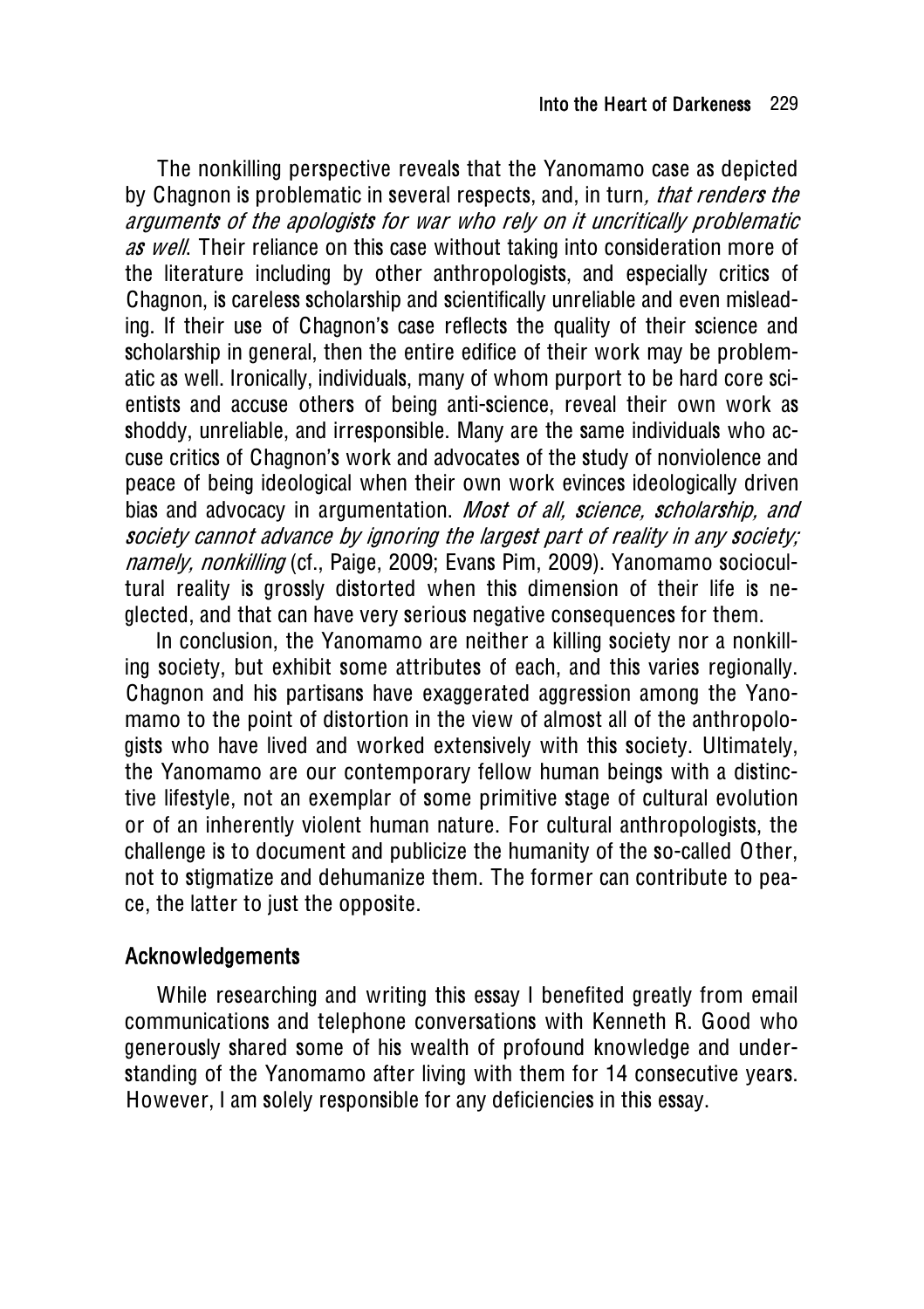## References

- Adolf, Antony; Sanmartin, Israel (2009). "How to Historicize What Did Not Happen (But Makes the Past, Present and Future Possible)," in Evans Pim, Joam, Ed., *Toward a* Nonkilling Paradigm. Honolulu: Center for Global Nonkilling, pp. 203-216.
- Albert, Bruce (1989). "Yanomami "violence": Inclusive Fitness or Ethnographer's Representation," Current Anthropology, 30(5):637-640.
- Albert, Bruce (1994). "Gold Miners and the Yanomami Indians in the Brazilian Amazon: The Hashimu Massacre," in Johnston, Barbara Rose, Ed., Who Pays the Price? So<sup>c</sup>iocultural Context of Environmental Crisis. Washington: Island Press, pp. 47-55.
- Albert, Bruce, Ed. (2001). Research and Ethics: The Yanomami Case. Brasilia: Comissão Pró-Yanomami, Documentos Yanomami 2.
- Albert, Bruce; Ramos, Alcida (1989). "Yanomami Indians and Anthropological Ethics," Science, 244(4905):632.
- Albert, Bruce; Ramos, Alcida; Taylor, Kenneth I.; Watson, Fiona (2001). Yanomami: The Fierce People? London: Survival International. Available at: <http://www. survivalinternational.org/material/87 >
- Allman, William F. (1988). "A Laboratory of Human Conflict," U.S. News & World Report, 104(14):57-58.
- Andreas, Joel (2004). Addicted to War: Why the U.S. Can't Kick Militarism. Oakland: A. K. Press. Available at: < http://www.addictedtowar.com > .
- Asch, Timothy (1991). "The Defense of Yanomami Society and Culture: Its Importance and Significance," La Iglesia en Amazonas, XII:35-38.
- Asch, Timothy (1992). "Book Review: *Into the Heart: One Man's Pursuit of Love* and Knowledge among the Yanomama, Kenneth Good (with David Chanoff)," American Anthropologist, 94(2):481-482.
- Atkinson, Paul (1992). *Understanding Ethnographic Texts*. Newbury Park: Sage.
- Barandiaran, Daniel de (1967). "Vida y Muerte Entre Los Indios Sanema-Yanoama," Antropologic<sup>a</sup>, 21:1-43.
- Barash, David P. (1991). *Introduction to Peace Studies*. Belmont: Wadsworth.
- Beckerman, Stephen; Erickson, Pamela I.; Yost, James; Regalado, Jhanira; Jaramillo, Lilia; Sparks, Corey; Ironmenga, Moises; Long, Kathryn (2009). "Life Histories, Blood Revenge, and Reproductive Success among the Waorani of Ecuador," Proceedings of the National Academy of Science<sup>s</sup>,106(20):8134-8139.
- Begley, Sharon (2000). "Into the Heart of Darkness," Newsweek, Nov. 27: 70-75.
- Bekoff, Marc; Pierce, Jessica (2010). Wild Justice: The Moral Lives of Animals. Chicago: University of Chicago Press.
- Berwick, Dennison (1992). Savages: The Life and Killing of the Yanomami. London: Hutchinson.
- Biocca, Ettore (1970). *Yanomamo: The Narrative of a White Girl Kidnapped by* Amazonian Indians. New York: E.P. Dutton & Co.
- Biocca, Ettore (1996). Yanoama: The Story of Helena Valero, a Girl Kidnapped by Amazonian Indians, 2<sup>nd</sup> Edition. New York: Kodansha America.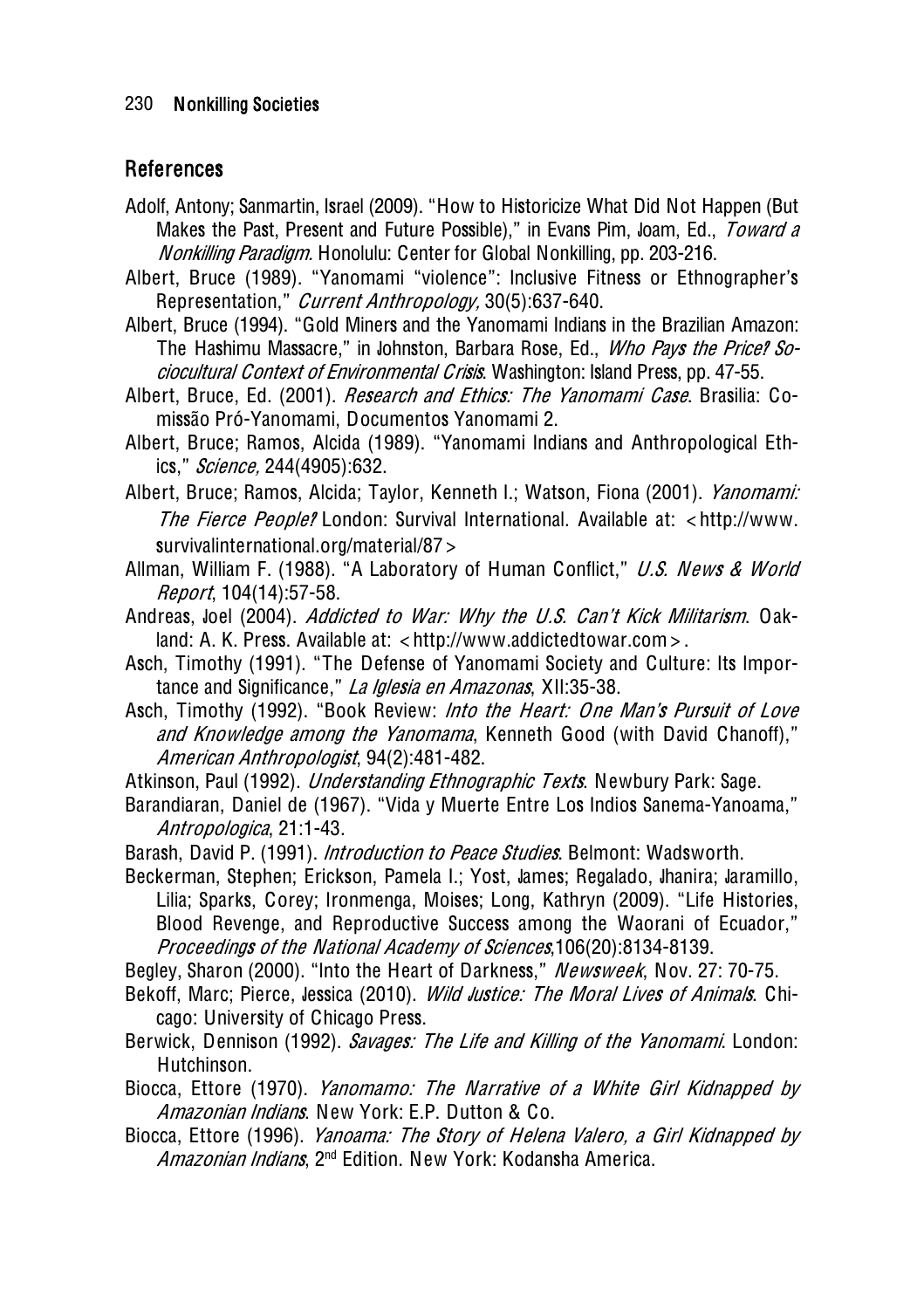- Boehm, Christopher (1984). *Blood Revenge: The Enactment and Management of* Conflict in Montenegro and Other Tribal Societie<sup>s</sup>. Philadelphia: University of Pennsylvania Press.
- Bonta, Bruce D. (1996). "Conflict Resolution among Peaceful Societies: The Culture of Peacefulness," Journal of Peace Research, 33:403-420.
- Bonta, Bruce D. (2010). *Peaceful Societies.* < http://www.peacefulsocieties.org >.
- Booth, William (1989). "Warfare Over the Yanomamo Indians." *Science*, 243(4895): 1138-1140.
- Borofsky, Robert F., Ed. (2005). *Yanomami: The Fierce Controversy and What We* Might Learn From It. Berkeley: University of California Press
- Cappelletti, E.J. (1994). "Fighting the Common Enemy in the Amazon," Anthropology New<sup>s</sup>, 35(5):2.
- Carneiro da Cunha, Maria Manuela (1989). "Letter to the Editor/the AAA Committee on Ethics," Anthropology News, 30(1):3.
- Chagnon, Napoleon A. (1968). *Yanomamo: The Fierce People*. New York: Holt, Rinehart and Winston.
- Chagnon, Napoleon A. (1968). "Yanomamo Social Organization and Warfare," in Fried, Morton: Harris, Marvin: Murphy, Robert, Eds., *War: The Anthropology of Armed* Conflict and Aggression. Garden City: Doubleday & Company, pp. 109-159.
- Chagnon, Napoleon A. (1973). "Yanomamo," in *Primitive Worlds: People Lost in* Tim<sup>e</sup>. Washington: National Geographic Society, pp. 141-183.
- Chagnon, Napoleon A. (1974). *Studving the Yanomamo*, New York: Holt, Rinehart and Winston.
- Chagnon, Napoleon A. (1988). "Life Histories, Blood Revenge, and Warfare in a Tribal Population," Science, 239(4843):985-992.
- Chagnon, Napoleon A. (1989). "Response to Ferguson," *American Ethnologist*, 16(3): 656-570.
- Chagnon, Napoleon A. (1990). "On Yanomamo Violence: Reply to Albert," Current Anthropology, 31(1):49-53.
- Chagnon, Napoleon A. (1992). *Yanomamo*. New York: Harcourt Brace Jovanovich.
- Chagnon, Napoleon A. (1995). "L'ethnologie du deshonneur: Brief Response to Lizot," American Ethnologist, 22(1):187-189.
- Chagnon, Napoleon A. (1996a). "Chronic Problems in Understanding Tribal Violence and Warfare," in Bock, Gregory R.; Goode, Jamie A., Eds. *Genetics of* Criminal <sup>a</sup>nd Antisocial Behaviour. New York: John Wiley & Sons, pp. 202-236.
- Chagnon, Napoleon A. (1996b). "Book Review: Yanomami Warfare: A Political History, R. Brian Ferguson," American Anthropologist, 98(3):670-672.
- Chagnon, Napoleon A. (1997a). *Yanomamo*, Fort Worth: Harcourt Brace.
- Chagnon, Napoleon A. (1997b). "Sticks and Stones," Betzig, Laura, ed. *Human Na*ture: A Critical Reader. New York: Oxford University Press, pp. 100-102.
- Chernela, Janet M. (1997). "Book Review: Yanomami Warfare: A Political History, R. Brian Ferguson," American Ethnologist, 24(1):227-229.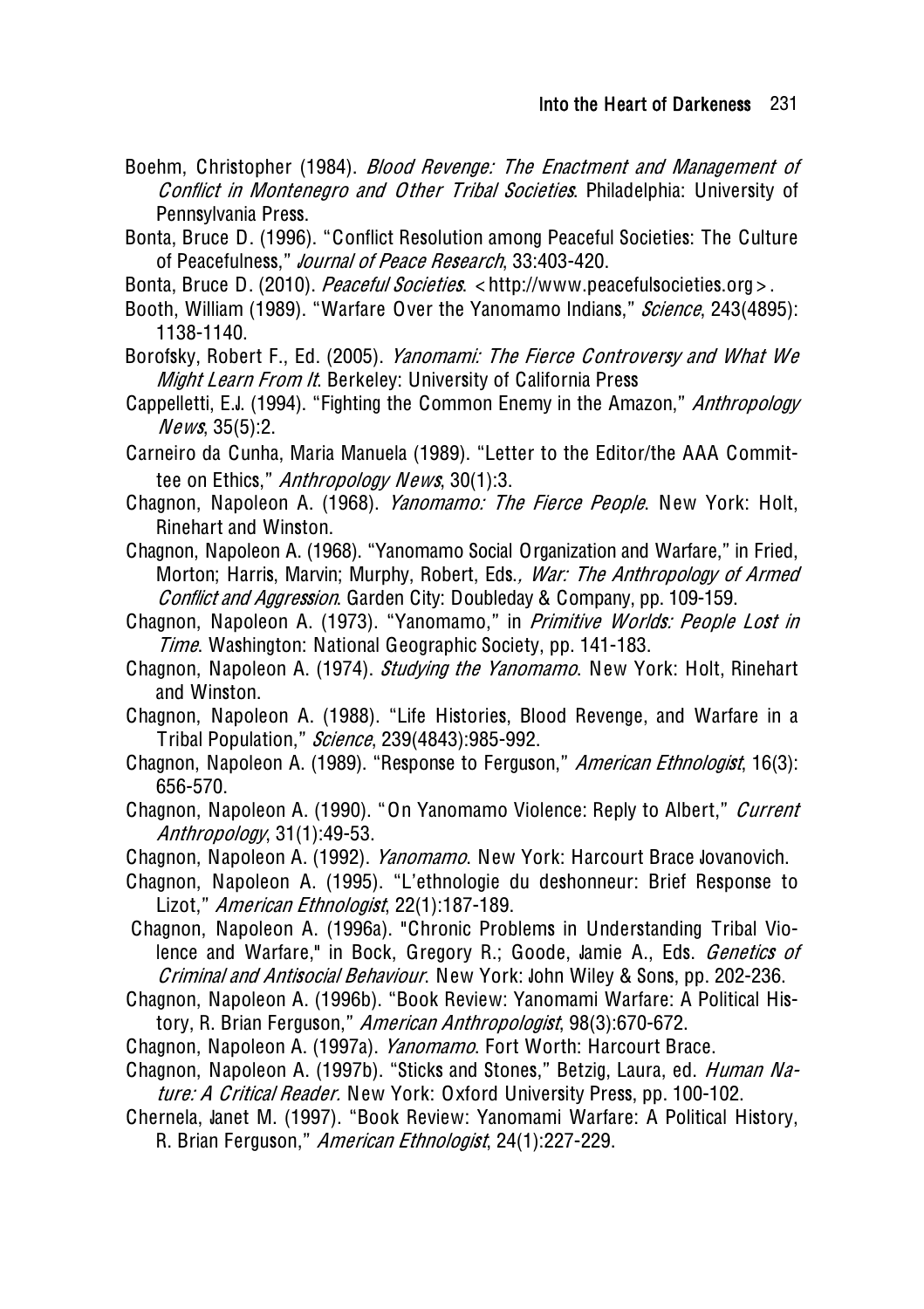- Cooco, Luis (1972). *Iyewei-Teri: Quince anos entre los Yanomamos*. Caracas: Libreria Editorial Salesiana.
- Coronil, Fernando, et al. (2001). "CA Forum on Anthropology in Public: Perspectives on Tierney's Darkness in El Dorado," Current Anthropology, 42(2):265-276.
- Cultural Survival (2010). *Cultural Survival, Inc.* Cambridge: <http://www.cs.org>.
- Curtis, Adam (2007). The Trap: What Happened to Our Dream of Freedom? London: BBC, British Broadcasting Corporation (2C 2:17). Available online at:  $\langle$ http://www.youtube.com/watch?v = JMw4ISOK2nU > and = T5vTODv\_rGU).

Dawson, Michael (2006). *Growing Up Yanomamo*. Enumclaw: WinePress Publishing.

- Davis, Shelton H. (1976). "The Yanomamo: Ethnographic Images and Anthropological Responsibilities," in Davis, S. H.; Matthews, R. O., Eds., The Geological Imperative: Anthropology <sup>a</sup>nd Development in the Amazon Basin of South America. Cambridge: Anthropology Resource Center, pp. 1-23.
- Documentary Educational Research (2010). *Documentary Educational Research*. Available at: < http://www.der.org > .
- Dyer, Elizabeth A. (2006). "Chagnon, Napoleon (1938- )," in Birx, H. James, Ed., Encyclopedia of Anthropology, Vol. 2. Thousand Oaks: Sage, pp. 477-478.
- Early, John D.; Peters, John F. (1990). The Dynamics of the Mucajai Yanomama. New York: Academic Press.
- Early, John D.; Peters, John F. (2000). The Xilixana Yanomami of the Amazon: History, Social Structure, and Population Dynamics. Gainesville: University of Florida Press.
- Eckhardt, W. (1973). "Anthropological Correlates of Primitive Militarism." Peace Research, 5:5-10.
- Eller, Jack David (2006). Violence and Culture: A Cross-Cultural and Interdisciplinary Approach. Belmont: Thomson Higher Education.
- Evans Pim, Joam, Ed. (2009). Toward a Nonkilling Paradigm. Honolulu: Center for Global Nonkilling. Available at: <http://www.nonkilling.org>.
- Fabian, Johannes (1991). Time and the Other: How Anthropology Makes Its Object. New York: Columbia University Press.
- Ferguson, R. Brian (1984). "Introduction: Studying War," in Ferguson, R. B., Ed., Warfare, Culture, and Environment. Orlando: Academic Press, Inc., pp. 1-81
- Ferguson, R. Brian (1989). "Do Yanomamo Killers Have More Kids?" American Ethnologist, 16(3):564-565.
- Ferguson, R. Brian (1992a). "Tribal Warfare," Scientific American, 266(1):108-113.
- Ferguson, R. Brian (1992b). "A Savage Encounter: Western Contact and the Yanomami War Complex" in Ferguson, R. Brian; Whitehead, Neil L., Eds., War in the Tribal Zone: Expanding States and Indigenous Warfare. Santa Fe: School of American Research, pp. 199-227.
- Ferguson, R. Brian (1995). *Yanomami Warfare: A Political History*. Santa Fe: School for American Research Press.
- Fischer, A. (1969). "The Personality and Subculture of Anthropologists and Their Study of U.S. Negroes," in Tyler, S.A., Ed., *Concepts and Assumptions in Contemporary* Anthropology. Athens: Southern Anthropological Proceedings, 3, pp. 12-17.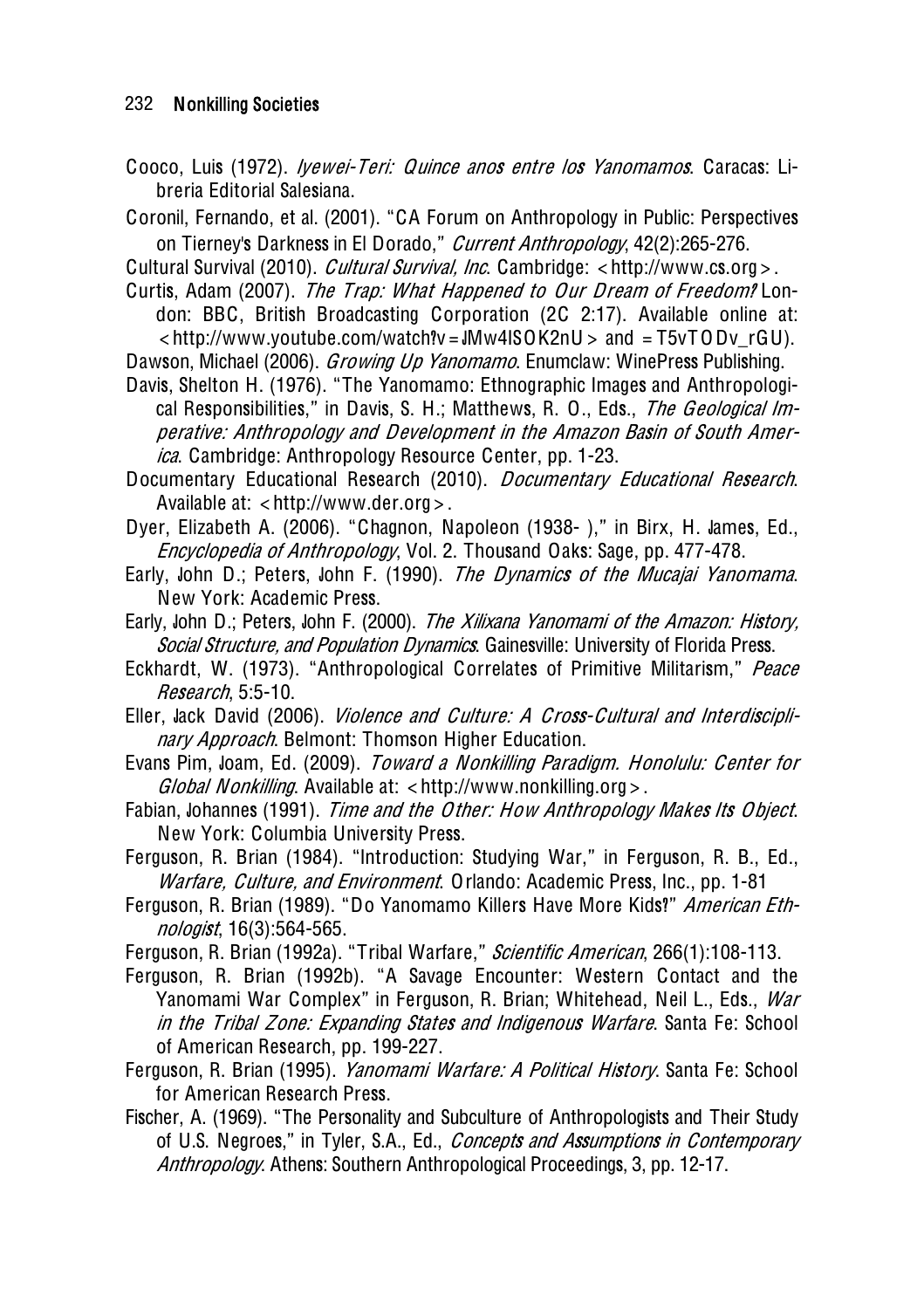- Fischer, Michael J. (2001). "In the Science Zone: The Yanomami, Science and Ethics," Anthropology Today, 17(3):19-36, 17(4):9-14, 17(5):16-19.
- Fluehr-Lobban, Carolyn (2002). "Darkness in El Dorado: Research Ethics, Then and Now," in Fluehr-Lobban, Carolyn, Ethic<sup>s</sup> <sup>a</sup>nd th<sup>e</sup> Profession of Anthropology: Dialogue for Ethically Conscious Practice. Walnut Creek: AltaMira Press, pp. 85-106.
- Fox, Robin (1969). "Book Review: War: The Anthropology of Armed Conflict and Aggression, Fried, Morton, Harris Marvin, and Robert Murphy, eds.," American Anthropologist, 71:314-315.
- Frankfurt, Harry G. (2005). On Bullshit. Princeton: Princeton University Press.
- Frankfurt, Harry G. (2006). On Truth. New York: Alfred A. Knopf.
- Fry, Douglas (2006). The Human Potential for Peace: An Anthropological Challeng<sup>e</sup> to Assumptions about War and Violence. New York: Oxford University Press.
- Fry, Douglas (2007). Beyond War: The Human Potential for Peace. New York: Oxford University Press.
- Fry, Douglas; Bjorkqvist, Kaj, Eds. (1997). Cultural Variation in Conflict Resolution: Alternatives to Violence. Mahwah: Lawrence Erlbaum Associates. Publishers.
- Geertz, Clifford (2001). "Life Among the Anthros [review of Tierney 2001]," New York Review of Books, Feb. 8: 18-22.
- Ghiglieri, Michael P. (1999). The Dark Side of Man: Tracing the Origins of Male Violence. Reading: Perseus Books.
- Good, Kenneth R. (1989). Yanomami Hunting Patterns: Trekking <sup>a</sup>nd Garden Relo<sup>c</sup>ation a<sup>s</sup> <sup>a</sup>n Adaptation to Game Availability in Amazonia, Venezuela. Gainesville: University of Florida Doctoral Dissertation.
- Good, Kenneth R. (1997). "Amazing Grace," Natural History, 106(2):44-45.
- Good, Kenneth R. (1995a). "Hunting Patterns and Village Fissioning among the Yanomami: A Cultural Materialist Perspective," in Murphy, Martin F.; and Margolis, Maxine L., Eds., *Science, Materialism, and the Study of Culture*, Gainesville: University of Florida Press, pp. 81-95.
- Good, Kenneth R. (1995b). "Yanomami of Venezuela: Foragers or Farmers- Which Came First?," in Sponsel, Leslie E., Ed., *Indigenous People and the Future of* Amazonia: An Ecological Anthropology of <sup>a</sup>n Endangered World. Tucson: University of Arizona Press, pp. 113-120.
- Good, Kenneth R.; Chanoff, David (1991). Into the Heart: One Man's Pursuit of Love and Knowledge among the Yanomama. New York: Simon & Schuster.
- Good, Kenneth R.; Lizot, Jacques (1984). "Letter to Science," in Ferguson, R. Brian, Ed., *Warfare, Culture, and Environment*, Orlando: Academic Press, pp. 133-135.
- Gregor, Thomas A., Ed. (1996). The Natural History of Peace. Nashville: Vanderbilt University Press.
- Gregor, Thomas A.; Gross, Daniel (2004). "Guilt by Association: The Culture of Accusation and the American Anthropological Association's Investigation of Darkness in El Dorado," *American Anthropologist*, 106(4):687-698.
- Grossman, D. (1995). On Killing: The Psychological Cost of Learning to Kill in War and Society. Boston: Little, Brown and Company.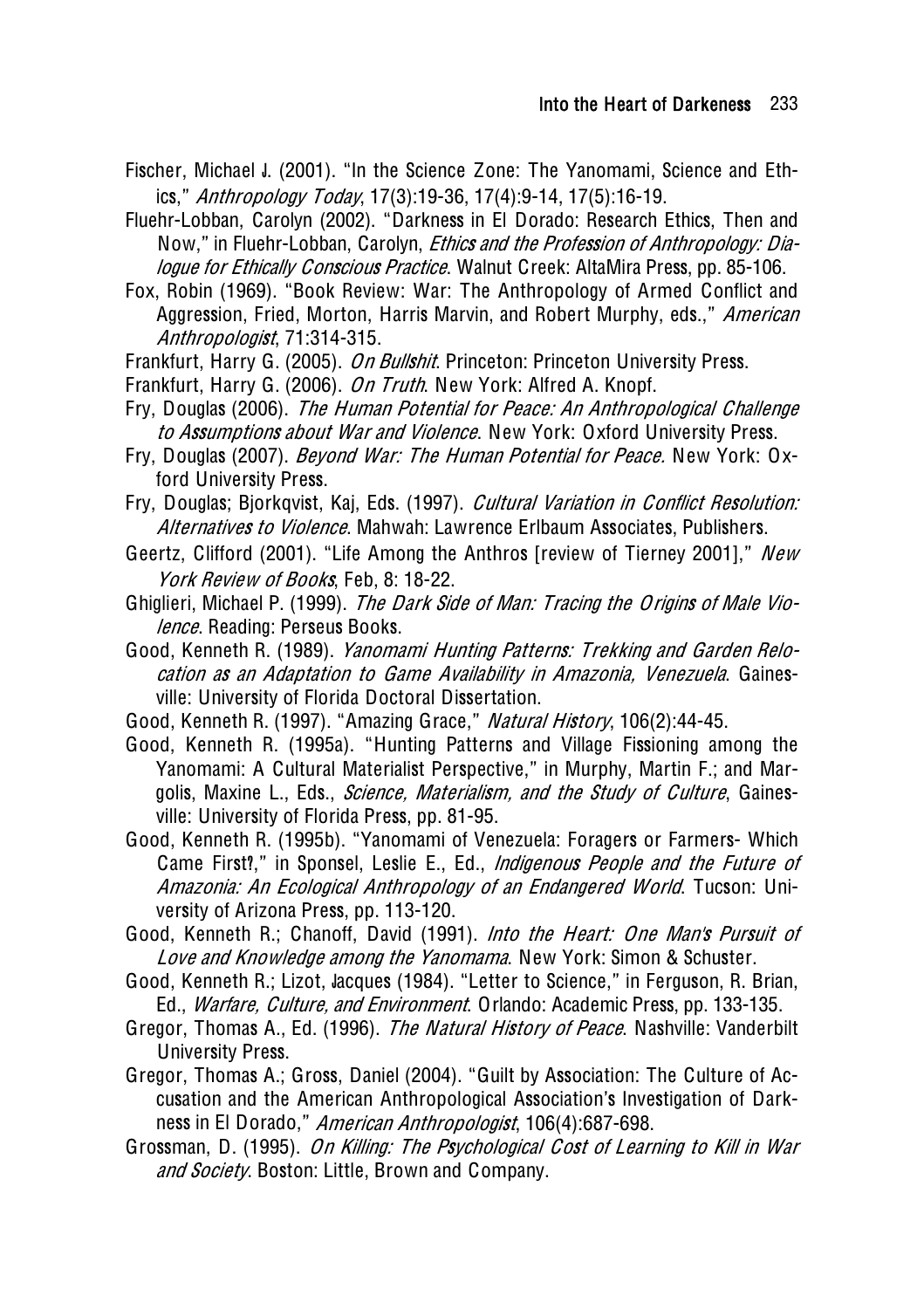- Hames, Raymond C. (1994). "Yanomamo," in Wilbert, Johannes, Ed., *Encyclopedia* <sup>o</sup>f World Cultures: South Americ<sup>a</sup>, Vol. 7. Boston: G.K. Hall, pp. 374-377.
- Hammersley, Martyn (1990). *Reading Ethnographic Research: A Critical Guide*. New York: Longman.
- Harris, Marvin (1984). "A Cultural Materialist Theory of Band and Village Warfare: The Yanomamo Test," in Ferguson, R. Brian, Ed., *Warfare, Culture, and Envi*ronment, Orlando: Academic Press, pp. 111-140.
- Hedges, Chris (2002). War is a Force that Gives Us Meaning. New York: Public Affairs.
- Heider, Karl G. (1997). "The Rashomon Effect: When Ethnographers Disagree," American Anthropologist, 90:73-81.
- Heider, Karl G. (2001). Seeing Anthropology: Cultural Anthropology Through Film. Boston: Allyn and Bacon.
- Holmes, Bob (2008). "How Warfare Shaped Human Evolution," New Scientist, 2682 (Nov.) 12. Available at: < http://www.newscientist.com/article/mg20026823.800 how-warfare-shaped-human-evo > .
- Horgan, John (1988). "The Violent Yanomamo," Scientific American, 258(5):17-18.
- Howell, Signe; Willis, Roy, Eds. (1989). Societies At Peace: Anthropological Perspectives. New York: Routledge.
- Hume, Douglas W. (2010). "Darkness in El Dorado," Antropological Niche, Available at: < http://www.nku.edu/ ~ humed1/index.php/darkness-in-el-dorado > .
- Irons, William (2004). "Chagnon, Napoleon A.," in Amit, Vered, Ed., *Biographical Dic*tionary of Social and Cultural Anthropology. New York: Routledge, pp. 88-89.
- Jank, Margaret (1977a). Mission: Venezuela. Stanford: Brown Gold Publications.
- Jank, Margaret (1977b). *Culture Shock*, Chicago: Moody Press.
- Johnston, Barbara Rose, Ed. (2007). Half-Lives and Half-Truths: Confronting the Radioactive Legacies of the Cold War. Santa Fe: School for Advanced Research Press.
- Johnston, Barbara Rose (2010). "Anthropologists in the Amazon: Secrets of the Tribe," Counterpun<sup>c</sup>h, March 19-21 < http://www.counterpunch.org/johnston  $03192010.html$
- Keegan, John (1993). A History of Warfare. New York: Random House/Vintage Books.
- Keeley, Lawrence (1996). War Before Civilization: The Myth of th<sup>e</sup> Peaceful Savage. New York: Oxford University Press.
- Kegley, Jr., Charles W.; Raymond, Gregory A. (1999). How Nations Make Peace. New York: St. Martin's Press.
- Keiser, Lincoln (1991). Friend by Day, Enemy by Night: Organized Vengeance in a Kohistani Community. Fort Worth: Harcourt Brace.
- Kelly, Raymond C. (2000). *Warless Societies and the Origin of War*. Ann Arbor: University of Michigan Press.
- Kemp, Graham; Fry, Douglas P., Eds. (2004). Keeping th<sup>e</sup> Peace: Conflict Resolution and Peaceful Societies Around the World. New York: Routledge.
- Landes, S.; Berreman, Gerald D.; Zaretsky, Kathleen; Leonardo, Michael; Michalak, Lawrence L.; Newman, Katherine S.; Boster, James S.; Villalon, Maria Eugenia;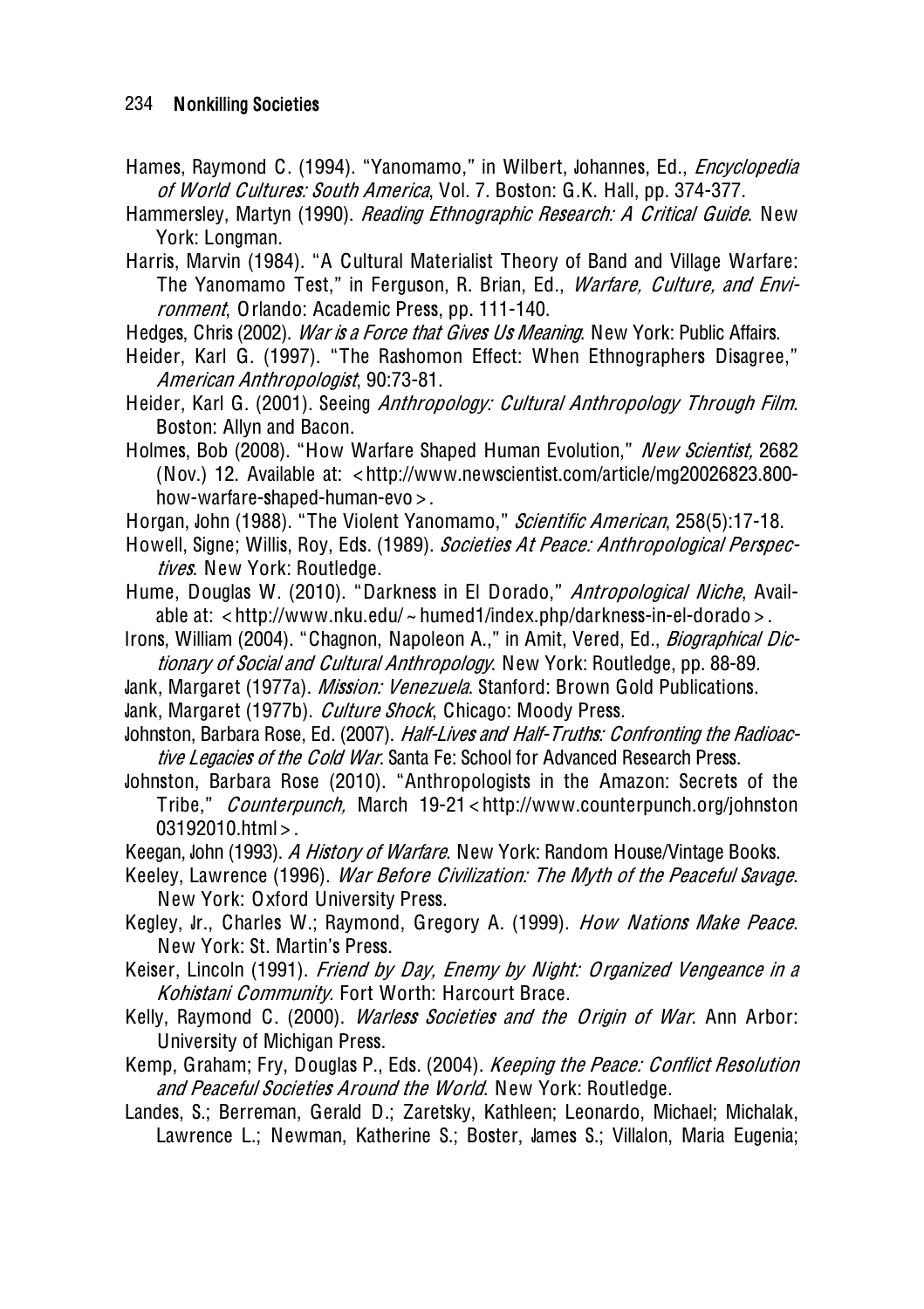Scheper-Hughes, Nancy; Paris, Teresa J.; Granpierre, Kathleen (1976). "Time Criticized for Yanomamo Characterization," Anthropology Newsletter, 17(7):28.

- LeBlanc, Steven A. (2003). Constant Battles: The Myth of the Peaceful, Noble Sayage. New York: St. Martin's Press.
- Levinson, David (1994). Aggression and Conflict: A Cross-Cultural Encyclopedia. Santa Barbara: ABC-CLIO.
- Lewis, M. Paul, Ed. (2009). *Ethnologue: Languages of the World*, 16<sup>th</sup> Edition. Dallas: SIL International. Available at: < http:www.ethnologue.com > .
- Lewontin, Richard C. (1993). *Biology as Ideology*. London: Penguin.
- Lizot, Jacques (1976a). Le Cercle des Feux: Fait<sup>s</sup> et dits de<sup>s</sup> Indiens Yanomami. Paris: Editions du Seuil.
- Lizot, Jacques (1976b). The Yanomami in the Face of Ethnocide. Copenhagen: International Work Group for Indigenous Affairs Document No. 22.
- Lizot, Jacques (1977). "Population, Resources, and Warfare among the Yanomami," Man, 12:497-515.
- Lizot, Jacques (1978). El Circulo de Los Fuegos: Vida y Costumbres de los Indios *Yanomami*. Caracas: Monte Avila Editores.
- Lizot, Jacques (1985). Tales of the Yanomami: Daily Life in the Venezuelan Forest. New York: Cambridge University Press.
- Lizot, Jacques (1988). "Los Yanomami," in Coppens, Walter, Ed., Los Aborigines de Venezuela. Caracas: Fundacion La Salle de Ciencias Naturales, pp. 479-583.
- Lizot, Jacques (1989). "Sobra la Guerra: Una Repuesta a N.A. Chagnon (Science 1988)," L<sup>a</sup> Iglesi<sup>a</sup> <sup>e</sup>n Amazona<sup>s</sup> 44:23-24.
- Lizot, Jacques (1994a). "Of Warfare: An Answer to N.A. Chagnon," American Ethnologist, 21(4):845-862.
- Lizot, Jacques (1994b). "Words in the Night: The Ceremonial Dialogue One Expression of Peaceful Relationships Among the Yanomami," in Sponsel, Leslie E., Gregor, Thomas A., Eds., The Anthropology of Peace and Nonviolence. Boulder: Lynne Rienner Publishers, pp. 213-240.
- Loukottka, Cestmir (1968). Classification of South American Indian Languages. Los Angeles: UCLA Latin American Center.
- Margolies, Luise; Suárez, Maria Matilde (1978). Historia de la Etnología Contemporáne<sup>a</sup> <sup>e</sup>n Venezuela. Caracas: Universidad Católica Andrés Bello.
- Mann, Charles C. (2001). "Scientific Community: Anthropological Warfare," Science, 291(5503):416, 419-421.
- Martins, Leda (2005). "On the Influence of Anthropological Work and Other Ethical Considerations: The Impact of Chagnon's Work in Brazil," in Borofsky, Robert F., Ed. Yanomami: The Fierce Controversy <sup>a</sup>nd What We Might Learn From It. Berkeley: University of California Press, pp. 189-195.
- McNair, Rachel M. (2009). "Psychology of Nonkilling," in Evans Pim, Joam, Ed., Toward a Nonkilling Paradigm. Honolulu: Center for Global Nonkilling, pp. 327-347.
- Migliazza, Ernst Cesar (1972). *Yanomama Grammar and Intelligibility* [Ph.D. dissertation, Indiana University]. Ann Arbor: University Microfilms International.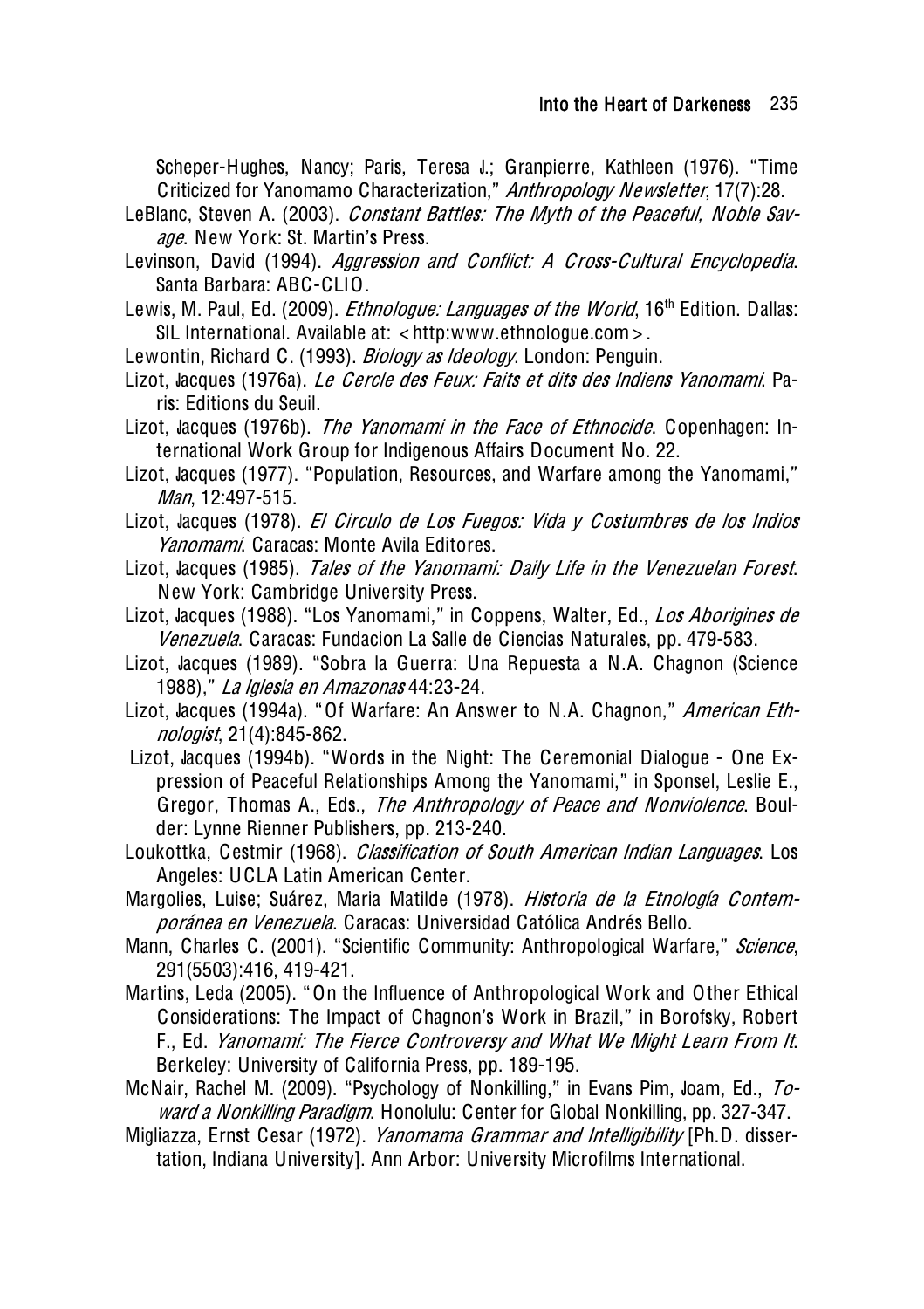Miller, D.W. (2001). "Academic Scandal in the Internet Age," The Chronicle of Higher Education, Jan. 12: A 14.

Monaghan, Peter (1994). "Bitter Warfare in Anthropology," Chronicle of Higher Education, Oct. 26, XLI Section A: 11, 18-19.

Montagu, Ashley, Ed. (1968). The Concept of Primitive. New York: Free Press.

- Montagu, Ashley, Ed. (1978). Learning Non-Aggression: The Experience of Non-Literate Societies. New York: Oxford University Press.
- Moore, J. (1990). "The Reproductive Success of Cheyenne War Chiefs: A Contrary Case to Chagnon's Yanomamo," Current Anthropology, 31(3):322-330.
- Neel, James V. (1970). "Lessons from a 'Primitive' People," Science, 170(3960):815-822.
- Nugent, Stephen (2001). "Anthropology and Public Culture: The Yanomami, Science, and Ethics." Anthropology Today, 173:10-14.
- O'Connor, Geoffrey (1990). *Contact: The Yanomami Indians of Brazil.* New York: Filmakers Library.
- Olson, James Stuart (1991). *Indians of Central and South America: An Ethnohistori*cal Dictionary, Westport: Greenwood Press.
- Otterbein, Keith F. (1985). "Feuding Dispute Resolution or Dispute Continuation," Review<sup>s</sup> in Anthropology, 12:73-83.
- Otterbein, Keith F., Ed. (1994). *Feuding and Warfare: Selected Works of Keith F.* Otterbein. Langhorne: Gordon and Breach.
- Otterbein, Keith F. (2004). How War Began. College Station: Texas A&M University Press.
- Otterbein, Keith F.; Otterbein, Charlotte S. (1965). "An Eye for an Eye, a Tooth for a Tooth: A Cross-Cultural Study of Feuding," American Anthropologist, 67:1470-1482.
- Padilha, Jose (2009). *Secrets of the Tribe.* Watertown: Documentary Educational Resources. Available at: < http://www.der.org/films/secrets-of-the-tribe.html > .
- Paige, Glenn D. (2009). *Nonkilling Global Political Science*. Honolulu: Center for Global Nonkilling. Available at: < http://www.nonkilling.org > .
- Pandian, Jacob (1985). Anthropology and the Western Tradition: Toward an Authentic Anthropology. Prospect Heights: Waveland Press.
- Peters, John F. (1998). Life Among the Yanomami: Th<sup>e</sup> Story of Change Among th<sup>e</sup> Xilixana on the Mucajai River in Brazil. Orchard Park: Broadview Press.
- Peters-Golden, Holly (2009). "The Yanomamo: Challenges of the Rainforest," in Peters-Golden, Holly, Ed., *Culture Sketches: Case Studies in Anthropology*, 5<sup>th</sup> edition. New York: McGraw-Hill Higher Education, pp. 260-279.
- Pro-Yanomami Commission (2010). Pro-Yanomami Commission. Brasília; Boa Vista. Available at: < http://www.proyanomami.org.br > .
- Rabben, Linda (2004). "Savage Anthropology," in Rabben, Linda, *Brazil's Indians and* the Onslaught of Civilization: The Yanomami and the Kayapo. Seattle: University of Washington Press, pp. 132-149.
- Ramos, Alcida Rita (1987). "Reflecting on the Yanomami: Ethnographic Images and the Pursuit of the Exotic," *Cultural Anthropology*, 2:284-304.
- Ramos, Alcida Rita (1995). Sanuma Memories: Yanomami Ethnogr<sup>a</sup>phy in Times of Crisis. Madison: University of Wisconsin Press.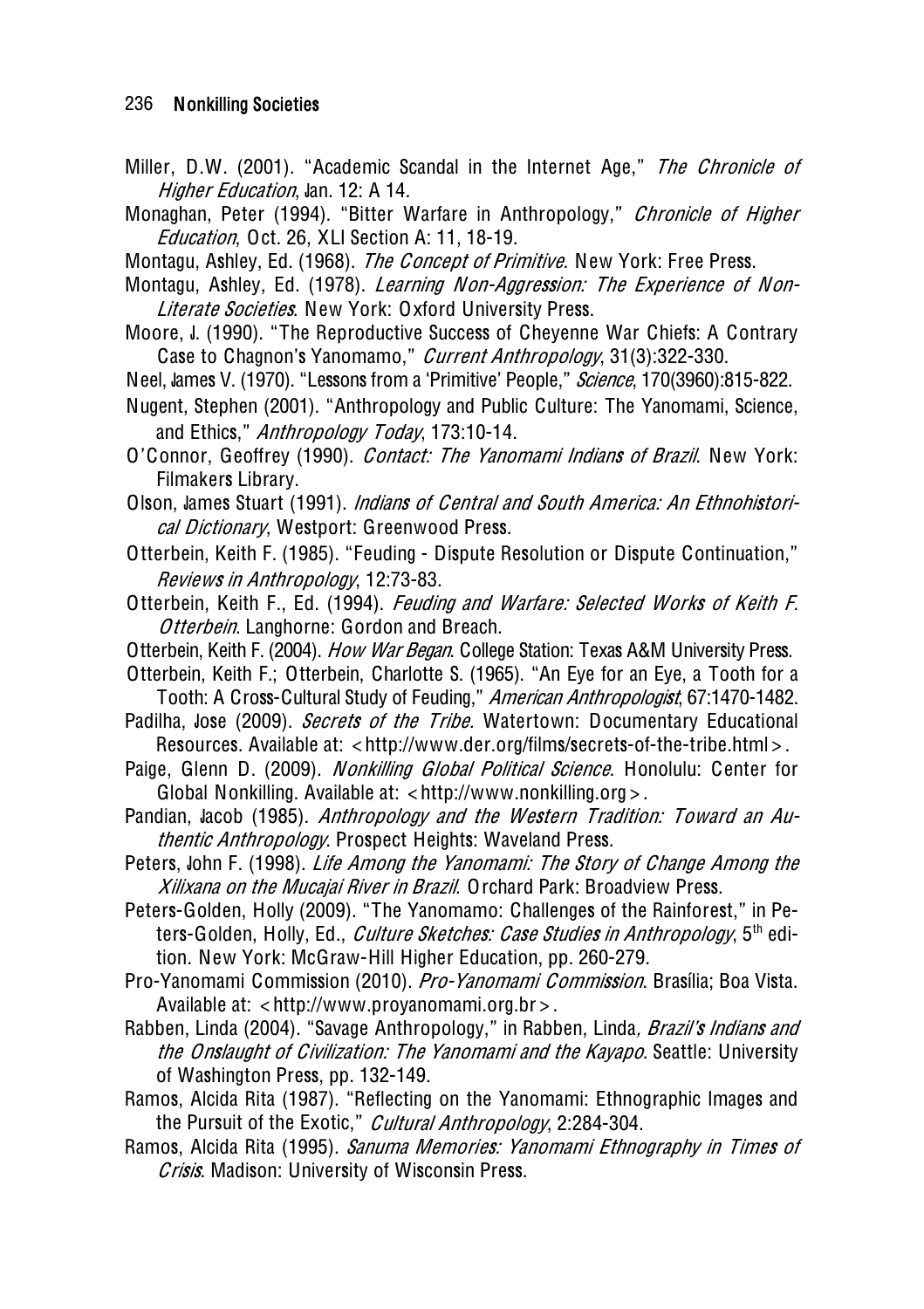- Ramos, Alcida Rita (2001). "Old Ethics Die Hard: The Yanomami and Scientific Writing," Paper read at the Townsend Center for the Humanities, University of California, Berkeley, October 22, Series Antropologia, 302, Available online at: < http://www.unb.br/ics/dan/Serie302empdf.pdf > .
- Ramos, Alcida Rita; Albert, Bruce; Oliveira, Jo Cardoso de (2001). Haximu: Foi Genocídio! Brasília: Comissão Pró-Yanomami (CCPY), Documentos Yanomami, 1.
- Ramos, Alcida Rita; Taylor, Kenneth I. (1979). *The Yanoama in Brazil 1979*, Copenhagen: International Work Group for Indigenous Affairs Document No. 37.
- Rice, Otis K. (1982). The Hatfields and McCovs. Lexington: University of Kentucky Press.
- Rifkin, Jeffrey (1994). "Ethnography and Ethnocide: A Case Study of Yanomami," Dialectical Anthropology, 19(2/3):295-327.
- Ritchie, Mark A. (1996). Spirit of the Rainforest. Chicago: Island Lake Press.
- Ritchie, Mark A. (2000). *Spirit of the Rainforest: A Yanomamo Shaman's Story*. 2<sup>nd</sup> edition. Chicago: Island Lake Press.
- Robbins, Richard H. (2009). Cultural Anthropology: A Problem-Based Approach. Belmont: Wadsworth.
- Robin, Ron (2004). "Violent People and Gentle Savages: The Yanomami Controversy," in Robin, Ron, *Scandals and Scoundrels: Seven Cases That Shook the* Academy. Berkeley: University of California Press, pp. 138-165.
- Rocha, Jan (1999). Murder in the Rainforest: The Yanomami, the Gold Miners and the Amazon. London: Latin American Bureau.
- Roes, Frans (1997). "Napoleon Chagnon: Then You Are In Bad Luck," in Speak, Darwinists! Available at: <http://www.froes.dds.nl>.
- Salamone, Frank (1997). The Yanomami and Their Interpreters: Fierce People or Fierce Interpreters? Lanham: University Press of America.
- Salazar Quijada, Adolfo (1970). Onomástica Indígena Actual de Venezuela. Caracas: Universidad Católica Andrés Bello.
- Sahlins, Marshall (2001). "Jungle Fever," [review of Tierney 2001] in *Guardian Weekly*, Nov. 17: 33.
- Salzano, Francisco M.; Hurtado, A. Magdalena, Eds. (2003). *Lost Paradises and the* Ethics of Research and Publication. New York: Oxford University Press.
- Sanford, Greg (1997). "Who Speaks for the Yanomami? A New Tribe's Perspective," in Salamone, Frank, Ed., The Yanomami and Their Interpreters: Fierce People or Fierce Interpreters? Lanham: University Press of America, pp. 57-65.
- Service, Elman R. (1968). "War and Our Contemporary Ancestors," in Fried, Morton; Harris, Marvin; Murphy, Robert, eds., War: The Anthropology of Armed Conflict and Aggression, New York: Doubleday & Company, pp. 160-167.
- Smith, David Livingstone (2007). The Most Dangerous Animal: Human Nature and the Origins of War. New York: St. Martin's Press.
- Smith, Linda Tuhiwai (1999). *Decolonizing Methodologies: Research and Indigenous* Peoples. New York: Zed Books.
- Smole, William J. (1976). The Yanoama Indians: A Cultural Geography. Austin: University of Texas Press.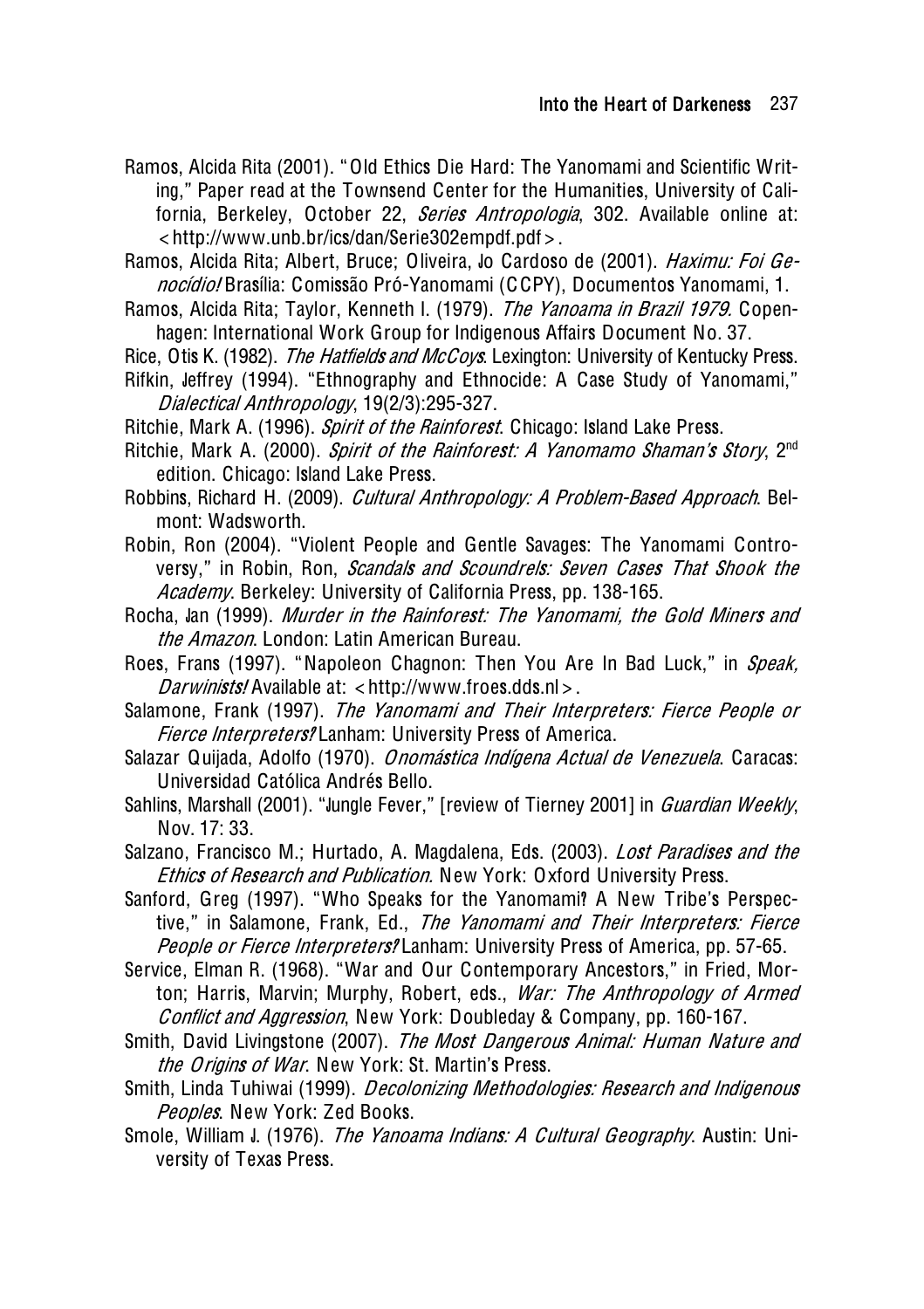- Sponsel, Leslie E. (1979). "A Note on the Urgency of Research among the Yanomami of the Brazilian Amazon," Review of Ethnology (Wien), 7(1-9):72.
- Sponsel, Leslie E. (1981). The Hunter and the Hunted in the Amazon: An Integrated Biological <sup>a</sup>nd Cultural Appro<sup>a</sup>ch to the Behavioral Ecology of Human Predation [Ph.D. dissertation, Cornell University]. Ann Arbor: University Microfilms Int.
- Sponsel, Leslie E. (1983). "Yanomama Warfare, Protein Capture, and Cultural Ecology," *Interciencia* (Caracas), 8(4):204-210.
- Sponsel, Leslie E. (1986a). "Amazon Ecology and Adaptation," Annual Review of Anthropology, 15:67-97.
- Sponsel, Leslie E. (1986b). "Book Review: Order Without Government: The Society of the Pemon Indians of Venezuela by David John Thomas," New Scholar, 10(1-2):318-321.
- Sponsel, Leslie E. (1994a). "The Yanomamo Holocaust Continues," in Johnston, Barbara Rose, Ed., *Who Pays the Price? Examining the Sociocultural Context of* the Environmental Crisis, Washington: Island Press, pp. 37-46.
- Sponsel, Leslie E. (1994b). "The Mutual Relevance of Anthropology and Peace Studies," in Sponsel, Leslie E.; Gregor, Thomas, Eds., The Anthropology of Peace and Nonviolence. Boulder: Lynne Rienner Publishers, pp. 1-36.
- Sponsel, Leslie E. (1995). "Relationships Among the World System, Indigenous Peoples, and Ecological Anthropology," in Sponsel, Leslie E., Ed., *Indigenous Peo*ple<sup>s</sup> <sup>a</sup>nd the Future of Amazona: An Ecological Anthropology of <sup>a</sup>n Endangered World. Tucson: University of Arizona Press, pp. 263-293.
- Sponsel, Leslie E. (1996). "The Natural History of Peace: A Positive View of Human Nature and Its Potential," in Gregor, Thomas A., Ed., The Natural History of Peace. Nashville: Vanderbilt University Press, pp. 95-125.
- Sponsel, Leslie E. (1996). "History, Conservation, and Human Rights: The Case of the Yanomami in the Amazon of Brazil and Venezuela," in Lewis, Connie, Ed., Managing Conflicts in Protected Areas. Gland: IUCN, pp. 62-62.
- Sponsel, Leslie E. (1997). "The Master Thief: Gold Mining and Mercury Contamination in the Amazon," in Johnston, Barbara Rose, Ed., *Life and Death Matters:* Human Right<sup>s</sup> <sup>a</sup>nd the Environment <sup>a</sup>t the End of the Millennium. Thousand Oaks: Altamira Press, pp. 99-127.
- Sponsel, Leslie E. (1998). "Yanomami: An Arena of Conflict and Aggression in the Amazon," *Aggressive Behavior*, 24(2):97-122.
- Sponsel, Leslie E. (1999). "Book Review: Life Among the Yanomami: The Story of Change among the Xilixana on the Mucajai River of Brazil, by John F. Peters," American Anthropologist, 101(3):35-36.
- Sponsel, Leslie E. (2000). "Response to Otterbein," American Anthropologist, 102(4): 837-840.
- Sponsel, Leslie E. (2005). "Noble Savage and Ecologically Noble Savage," in Taylor, Bron, Ed., *Encyclopedia of Religion and Nature*, Vol. 2. New York: Thoemmes Continuum, pp. 1210-1212.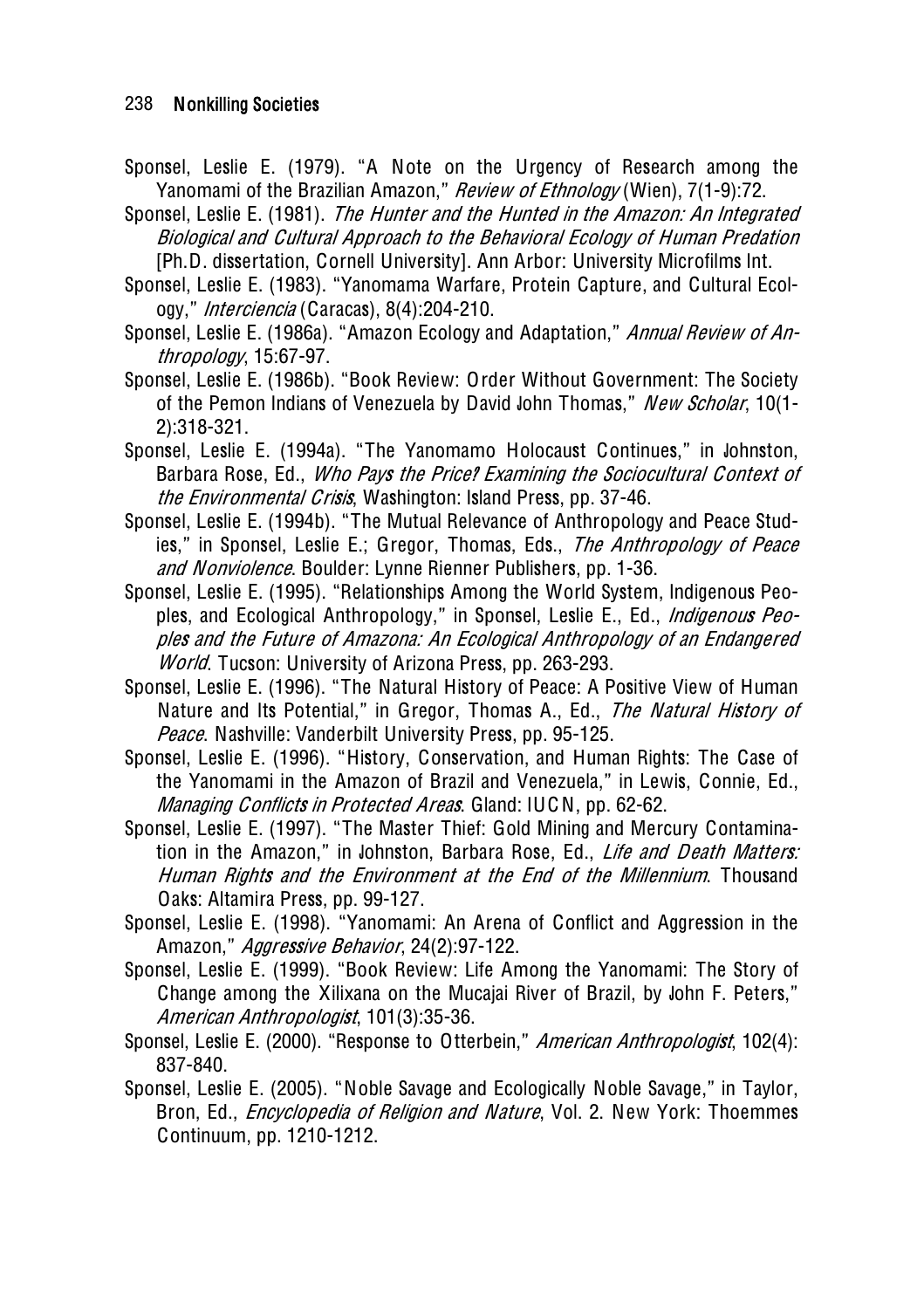- Sponsel, Leslie E. (2006a). "Darkness in El Dorado Controversy," in Birx, H. James, Ed., *Encyclopedia of Anthropology*, Vol. 2. Thousand Oaks: Sage, pp. 667-673.
- Sponsel, Leslie E. (2006b). "Yanomamo," in H. James Birx, Ed., *Encyclopedia of An*thropology, Vol. 5. Thousand Oaks: Sage, pp. 2347-2351. (Reprinted in Angeloni, Elvio, Ed., 2010, Annual Editions Anthropology 10/11, New York: McGraw-Hill).
- Sponsel, Leslie E. (2008). "Amazon: Environment and Nature," in Selin, Helaine, Ed., Encyclopedia of the History of Science, Technology, and Medicin<sup>e</sup> in Non-Western Cultures, Vol. 1. The Netherlands: Springer, pp. 757-762.
- Sponsel, Leslie E. (2009). "Reflections on the Possibilities of a Nonkilling Society and a Nonkilling Anthropology," in Evans Pim, Joam, Ed., Toward a Nonkilling Paradigm. Honolulu: Center for Global Nonkilling, pp. 35-72. Available at: < http://www.nonkilling.org/node/18 > .
- Sponsel, Leslie E. (2010a). "Yanomami," Homepage. Available at: <http:// www.soc.hawaii.edu/Sponsel/Yanomami/Yanomami/MP\_Yanomami.htm>.
- Sponsel, Leslie E. (2010b). "El Dorado Controversy," Homepage. Available at: <http:// www.soc.hawaii.edu/Sponsel/El%20Dorado%20Controversy/MP\_ElDorado.html>.
- Sponsel, Leslie E. (2010c, in press). "The Master Thief: Gold Mining and Mercury Contamination in the Amazon," in Johnston, Barbara Rose, Ed., *Life and Death* Matters: Human Rights and the Environment at the End of the Millennium, 2<sup>nd</sup> edition. Walnut Creek: Left Coast Press.
- Sponsel, Leslie E.; Good, Kenneth R. (2000). "Anthropologists Debate Future of War," Anthropology News, 41(2):19-20.
- Sponsel, Leslie E.; Gregor, Thomas, Eds. (1994). The Anthropology of Peace and Nonviolence. Boulder: Lynne Rienner Publishers.
- Sponsel, Leslie E.; Turner, Terence (2002). "Charges of Wrong Doing by Anthropologists," Chronicle of Higher Education, Aug. 9, Section 2: B13.
- Stoll, David (2001). "Science Attacks Amazon Tribe," The New Republic, 496(4):34-39.
- Thomas, David John (1982). Order without Government: The Society of the Pemon Indians of Venezuela. Urbana: University of Illinois Press.
- Tierney, Patrick (2000). "The Fierce Anthropologist," The New Yorker, 76(3):50-61.
- Tierney, Patrick (2001). *Darkness in El Dorado: How Scientists and Journalists Dev*astated the Amazon. New York: W.W. Norton and Co.
- Tiffany, S.W.; Adams, K.J. (1994). "Anthropology's "fierce" Yanomami: Narratives of Sexual Politics in the Amazon," National Women's Studies Association Journal 6:169-196.
- Tiffany, S.W.; Adams, K.J. (1995). "Feminists Re-Reading the Amazon: Anthropological Adventures into the Realm of Sex and Violence," East Lansing: Michigan State University Women and International Development Program Working Paper, 253.
- Tiffany, S.W.; Adams, K.J. (1996). "Housewives of the Forest: Representations in Ethnographic Film," *Women's Studies*, 25:169-188.
- Thomas, David John (1982). Order Without Government: Th<sup>e</sup> Society of th<sup>e</sup> Pemon Indians of Venezuela. Urbana: University of Illinois Press.
- Time (1976), "Beastly or Manly? *Time*, 107(10):69.